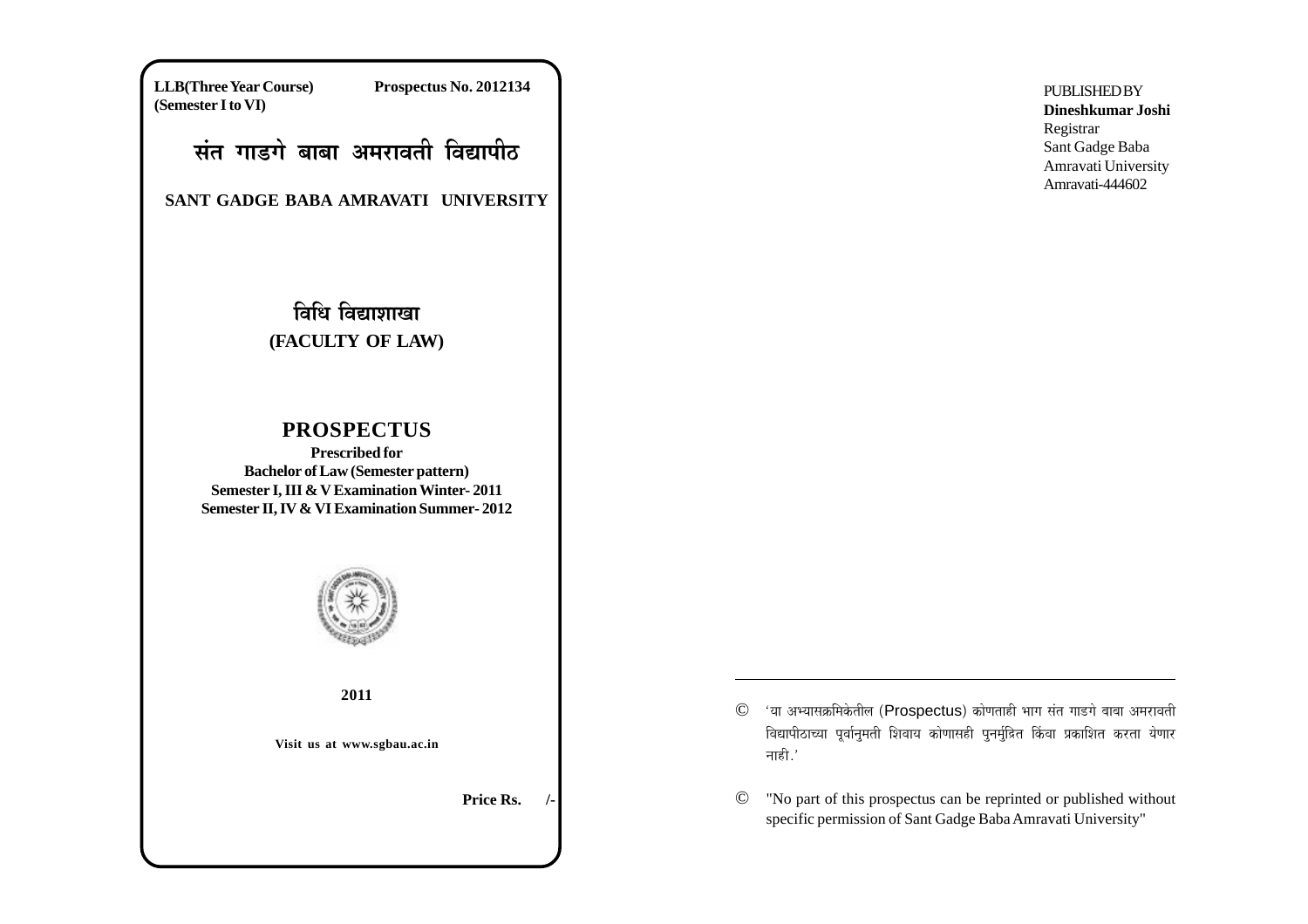#### $\frac{1}{2}$

## **Syllabus Prescribed for LL.B. (3Years) First Semester Paper-I Contract-I (General Principles of Contract and Specific Relief) (Implemented from 2009-10 Session)**

Marks-100

General Principles of Law of Contract :

A. Agreement and contract : definition, elements and kinds -

- 1. Proposal and acceptance
- 2. Consideration
- 3. Capacity to contract meaning incapacity arising out of status and mental defect minor's agreements – definition of minor – accessories supplied to a minor – agreements beneficial and detrimental to a minor – affirmation – restitution in cases of minor's agreements and estoppels – evolution of the law relating to minor agreements other illustration of incapacity to contract.
- 4. Free Concern its need and definition factors vitiating free consent.
	- i) Coercion definition essential elements duress and coercion various illustrations of coercion – doctrine of economic duress – effect of coercion.
	- ii) Undue Influence definition essential elements between which parties can its exist ? who is to prove it ? Illustrations of undue influence – independent advice – pardhanasin women – unconscionable bargain's – effect of undue influence.
	- iii) Mispresentation definition misrepresentation of law and of fact their effects and illustration.
	- iv) Fraud definition essential element suggestion falsi suppresio veri when does silence amounts to fraud ? Active – concealment of truth importance of intention.
	- v) Mistake definition kinds fundamental error mistake of law and fact – their effect – when does a mistake vitiate free consent, when does it does not vitiate free consent ?

#### 5. **Legality of objects** :

- a) Void agreement lawful and unlawful considerations, and objects void voidable, illegal and unlawful agreements and their effects.
- b) Unlawful consideration and objects :
	- i) Forbidden by Law
	- ii) Defeating the provision of any law
	- iii) Fraudulent
- iv) Injurious to person or property
- v) Immoral
- vi) Against public policy.
- c) **Void Agreement** :
	- i) Agreement without consideration
	- ii) Agreement in restraint of trade its marriage
	- iii) Agreement in restraint of its exceptions
	- iv) Agreement in restraint of legal proceeding its exceptions
	- v) Uncertain agreements
	- vi) Wagering agreements its exception.
- 6. **Discharge of Contract and its various modes**
	- a. By performance
	- b. By breach
	- c. Impossibility of performance
	- d. By periods of limitation
	- e. By agreement
- 7. Quasi Contracts of certain relations relations resembling those created by contract.
- **8. Remedies in contractual relations**
	- a. Damages kinds remoteness of damages : ascertainment of damages.
	- b. Injuction when granted and when refused and Why ?
	- c. Refund restitution
	- d. Specific performance When ? Why ?

#### B. **Government as a Contracting Party** :

Constitutional provisions – government power to contract – procedural requirements - kinds of government contract – their usual clauses performance of such contracts – settlements of disputes and remedies.

#### C. **Standard Form of Contract** :

Nature, advantages – unilateral character, principles of protection against the possibility of exploitation – judicial approach to such contracts – exemption clauses clash between two standard form of contracts.

#### D. **Strategic and constraint to enforce contractual obligation**

- a. Judicial methods redressal forum remedies
- b. Other methods like arbitration. Lok Adalat, Nyaya Panchayat and other such non formal methods.
- c. Court fees, Service of summons, injunctions, delay.

#### E. **Specific Relief**

a. Specific performance of contract.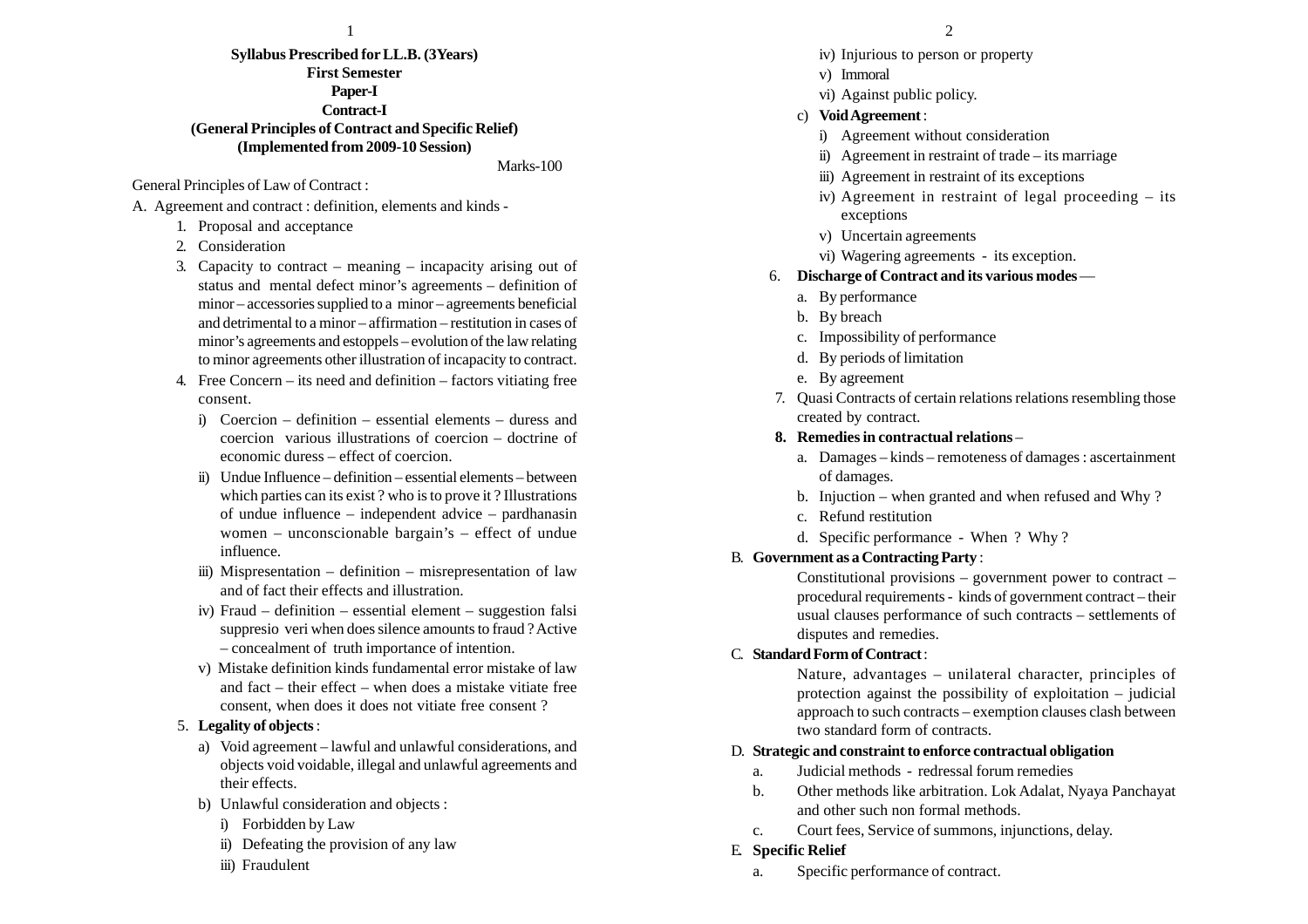- i. Contracts that can be specifically enforced
- ii. Persons against whom specific enforcement can be ordered.
- b. Rescission and cancellation.
- c. Injunction
	- i) Temporary
	- ii) Perpectual
- d. Declanitory orders.
- e. Discretion and power of the court.

#### **Reference Books** :

- 1) Beatsen (ed.)Anson's law of contract  $(27<sup>th</sup>$  ed. 1998)
- 2) P.S. Atiya Introduction to the Law of Contract 1992 repring
- 3) Avtar Singh Law of Contract 2000
- 4) M. Crishnan Nair Law of Contract (1998)
- 5) Banerjee S.C. Law of Specific Relief (1998) universal
- 6) anand and Aiyer Law of Specific Relief (1999) universal
- 7) Mulla on contract : Commentory by J.H. Dalal.

# \*\*\*\*\*

# **Paper-II**

#### **Law of Torts**

Marks : 100

- 1. Definition, Nature Scope and objects
	- a. A wrongful act violation of duty imposed by law, duty which is owed to people generally (in rem) – damnum sine injuria and injuria sine damnum.
	- b. Tort distinguished from crime and breach of contract.
	- c. Concept of unliquidated damages.
	- d. object prescribed standards of human conduct, redresses of wring by payment of compensation, prescribed unlawful conduct by injunction.
- 2. Principles Liability in Torts.
	- a. Fault :- i) Wrongful intent ii) Negligence
	- b. Liability without fault
	- c. Violation of ethical codes
	- d. Statutory liability
	- e. Place of motive in torts.
- 3. Justification in Tort
- 4. Extinguishements of liability in certain situations.
- 5. Standing
	- a. Who may sue aggrieved individual class action social action group.
- b. Statutes granting standing to certain persons or groups.
- c. Who may not be sued.
- 6. Doctrine of sovereign immunity and its relevance in India
- 7. Vicarious Liability
- 8. Torts against persons and personal relations
- 9. Wrongs affecting property
- 10. Negligence
- 11. Nuisance
- 12. Absolute / Strict liability
- 13. Legal remedies.

#### **Reference Books** :

- 1) Paras Diwan : Law of Torts
- 2) D.D. Basu Law of Torts (1982)
- 3) Ratanlal and Dhurejlal Law of Torts (1997)

\*\*\*\*\*

#### **Paper-III**

#### **Constitutional Law-I**

- 1) Nature, Salient features of Indian Constitution :
- 2) Parliamentary Government :
	- a) Westiminister model choice of parliamentary government at the Centre and States.
	- b) President of India
	- c) Election, qualification salary and impeachment
	- d) Power legislative executive and discretionary powers
	- e) Council of ministers
	- f) Governor and State Government Constitutional relationship
	- g) Legislative process
	- h) Practice of law making
	- i) Legislative privileges and fundamental rights
	- j) Prime Minister Cabinet system collective, responsibility individual responsibility
	- k) Coalition Government Anti defection law.
- 3) Federalism :
	- a) Indian federalism : identification of federal features
		- i) Legislative relations
		- ii)Administrative relation
		- iii) Financial relaltion.
	- b) Governor's role
	- c) Center's power over the states emergency
	- d) J. & K. special status.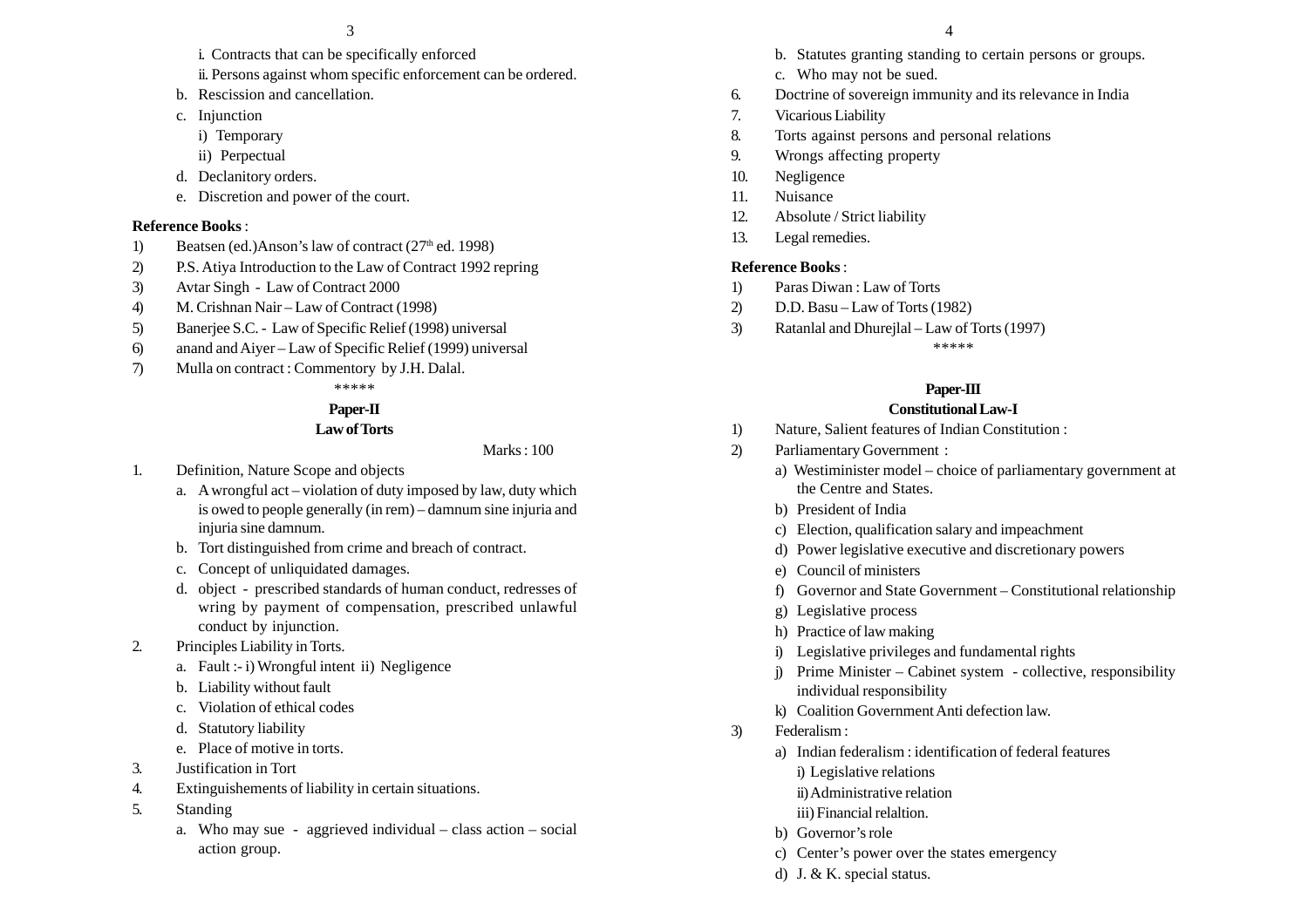- 4) Constitutional Processes of Adaptation and Alteration
	- a. Methods of constitutional amendment
	- b. Limitations upon consituent power
	- c. Development of the basic Structure : Doctrine of Judicial activism restraint.
- 5) Judiciary under the Constitution
- 6) Services under the Constitution :
	- a. Doctrine of Pleasure
	- b. Protection against arbitary dismissal, removal or reduction in rank (Art 311)
	- c. Exception to Art 311
- 7) Trade, Commerce & Intercourse Art. 301 to 307.

## **Reference Books :-**

- 1. D.D. Basu, Shorter Constitution of India.
- 2. H.M. Seervai, Constitution of India
- 3. M.P. Jain Constitutional Law of India
- 4. G. Austin Indian Constitution
- 5. Dr. J.N. Pandey Constitution of India
- 6. M.Galanter, Competing Equality Law and Backward Classes in India (1984) oxford.
- 7. B. Sivaramayya, Inequality and the Law (1984) Eastern.

\*\*\*\*\*

# **Paper-IV**

# **(Family Law-I) Hindu Law**

- 1) Ancient and modern Sources of Hindu Law, Schools of Hindu Law.
- 2) Joint Family Mitaksham and Dayabhaga Coparcenary, separate and coparcenary property, Karta – his position, Pawer, Doctrine of pious obligation partition and reunion.
- 3) Joint Hindu Family as a social security institution and impact of Hindu Gains of learning Act and various Tax law on it.
- 4. Matrilineal Joint Family
- 5) Hindu Succession Act, 1956.
- 6) Hindu Maintenance Act. 1956
- 7) Study equal property rights for women State Amendments of coparcenary rights for daughters.
- 8) Comparative study of property law under Christian, Parsi & Jews for men women.
- 9) Evolution of the institution of marriage and family
- 10) Hindu Marriage Act. 1995
- 11) Family and its Changing pattern now emerging trends. Composition
- 12) Need for development of Law relating to settlement of spousal property child and the family - Legitimacy Adoption (Hindu Adoption and Maintenance Act 1956) Custody, Education, Maintenance of Child, Hindu Minorities and gardianship Act 1956 and Parental rights – Welfare of Child Principle, Family Courts – Constitution, Power and Function Family Courts Act 1984)
- 13) Uniform Civil Code, Implication of religious Pluralism, Article 44 of Indian Constitution Impediments of the formulation of Uniform Civil Code the Idea of optional Uniform Civil Code.

# **Reference Books** :-

- 1. Paras Diwan Law of Intestate and testamentary succession (1998)
- 2. Alladi Kuppuswami Mayen's Hindu law and Usage (1986)
- 3. Paras Diwan Family Law of Marriage and divorce in India (1984)
- 4. S. Subbarao Family Law of India
- 5. S.T. Desai Mullas Principles of Hindu Law 1998.

#### \*\*\*\*\*

# **Paper-V**

# **Legal Languages and Legal Writing**

- 1. Characteristics of Legal Languages.
- 2. Legal terminology.
- 3. Terms used in Civil and Criminal laws.
- 4. Latin words and expressions Law Register.
- 5. Rules of Interpretations.
- 6. Legal Maxims.
- 7. Precise Writing.
- 8. Fundamental Principles of Legal Writing.
- 9. Brief writing and Drafting of law reports.
- 10. Writing of Case comments.
- 11. Essay writing on topics of Legal Interests.
- 12. Paraphrasing.
- 13. Figurs of Speech.

# **Reference Books :-**

- 1. S.N. Mishra Legal Language and Legal Rights.
- 2. Tandon Legal Language and Legal Rights.
- 3. Bhatnagar R.P. and R. Bhargava Law and Language.
- 4. Gamer, Bryan A Dictionary of Modern Legal Usage. \*\*\*\*\*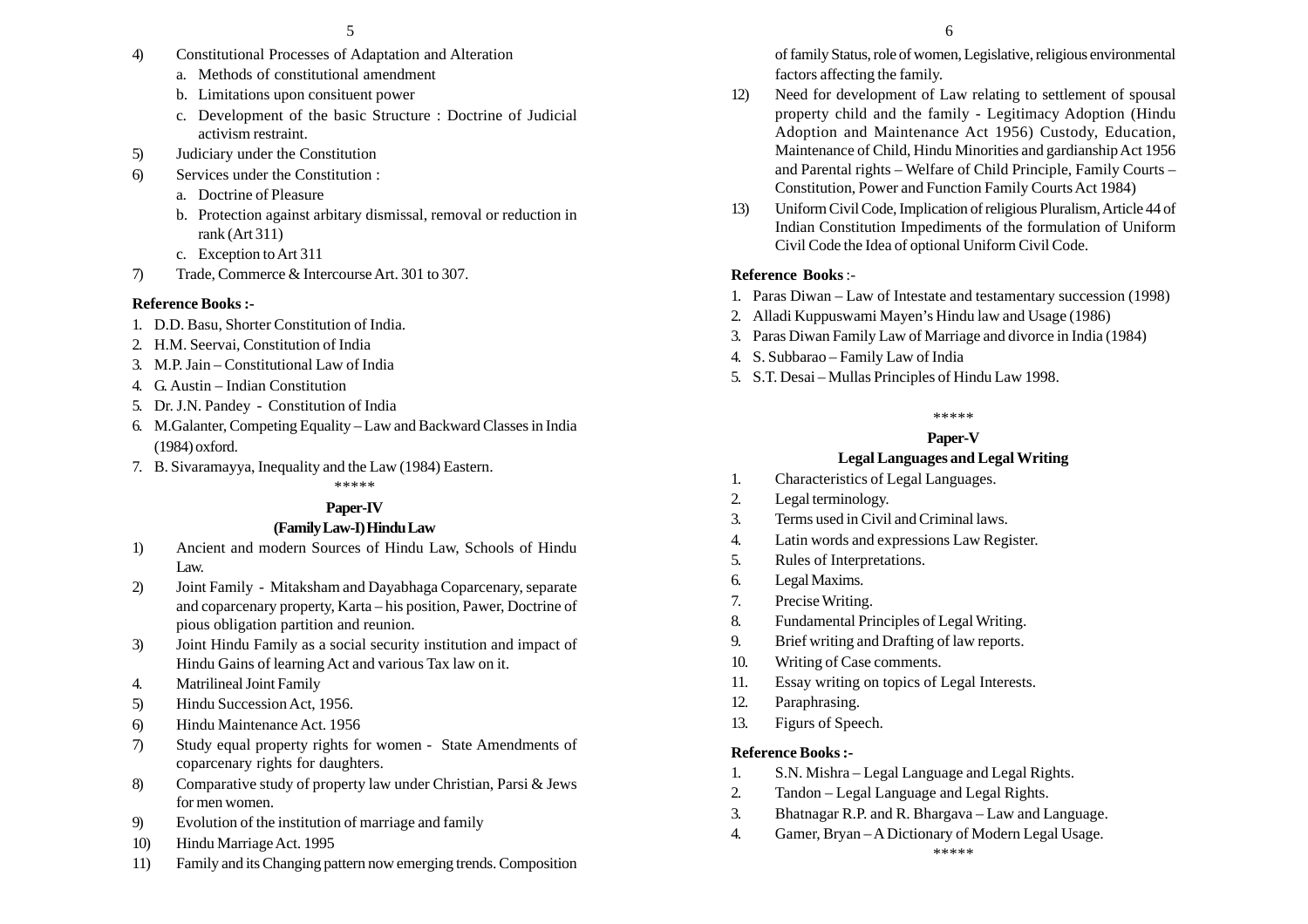#### $7$  8

#### **Paper-VI Law of Crimes**

- 1. Concept of Crimes
- 2. Pre-colonical notions of Crimes as reflected in Hindu, Muslim and Tribal Law.
- 3. State's power to determine act or omissions as crimes.
- 4. State's responsibility to detect, control and punish crime
- 5. Distinction between crime and other wrongs.
- 6. IPC a reflection of different social and moral values.
- 7. Applicability of IPC a) Territorial b) Personal
- 8. Salient Features of the IPC
- 9. Elements of Criminal Liability.
- 10. Group Liability
- 11. Stages of Crime
- 12. Factors Negativating Guilty Intentions.
- 13. Types of Punishments
- 14. Specific Offences against Human body
- 15. Offences against women
- 16. Offences against Property
- 17. New Kinds of Crimes such as terrorism, pollution and adulteration
- 18. Law reforms.

#### **Reference Books :-**

- 1. Ratanlal and Dhirajlal Indian Penal Code (1994) reprint.
- 2. K.D. Gaur Criminal Law : Causes and Materials (1999)
- 3. Hidayatulla Indian Penal Code (1994 reprint)
- 4. P.S. Achuthan Pillai Criminal Law (1995)

\*\*\*\*\*

#### **Paper-VII**

#### **Computer (Theory)**

Marks : 50

#### **Unit-I: Computer and its Basics.**

- Blocks Diagram of Computer, Functions of Computer, Generations of Computer (Ist to Vth Generation), Classification of computer, Characteristics. Advantages and limitations of computer.
- Central Processing Unit (CPU) : Computer Memory : Primary and Secondary, Types of memory, Storage devices : floppy Disk, Hard disk , Magnetic Tapes, Optical Disk, Pen Drive.
- Input Devices : Keyboard, Mouse, Scanner, Touch Screen, Bar Code Reader.
- - Output Devices : Monitor, Printers and its functions & its functions & its classifications.
- - Meaning of Hardware and software (Application & System Software)
- -Types of Languages : Machine, Assembly and High Level.
- Meaning of compiler and Interpreter.

#### **Unit-2 : Introduction to windows Operating System**

- Introduction, Benefits of operating system, Various applications of Windows. Operating System, Graphical User Interface (GUI)
- - Starting applications, creating short cuts, Creating folders, Copying Files and folders.
- - Control Panel-Add hardware, add or remove program, date and time properties, mouse properties, sounds, system, User Accounts
- -Accessories – Notepad, Paintbrush, Calculator
- Recycle Bin
- My Documents
- -My Compute
- -Windows Explorer
- -System Tools-Disk clean up, Disk defragmenter, Scandisk

#### **Unit-3 : Networking and Internet** :

- Computer Network and its need : Types of Networks. LAN (Local Area Network), WAN (Wide Area Network), MAN (Metropolitan Area Network), , VAN(Value Added Network).
- - Concept of Network Topology, Type of Topologies (Ring, Bus, Star, Hybrid)
- - Introduction of Internet, History of Internet. www (World Wide Web),Web Browsers (Internet Explorer, Mozila Firefox, Netscap Navigator, Macweb, Win web , Google Chrome and Cello). Internet Servers and its types.
- URL, Internet Architecture, Cyber Space, TCP/IP Internet Service Provider, Domain names, Introduction of email, Communication using Email.

#### **Unit-4 : E-Commerce** :

- Introduction, Scope, Definition, Traditional vs. E-Commerce , Advantages and Disadvantages of E-Commerce.
- -E-Commerce and the Trade Cycle.
- -Function of E-Commerce.
- Types of E-Commerce B2B (Business to Business), B2C (Business to Consumer, C2B (Consumer to Business), C2C (Consumer to Consumer).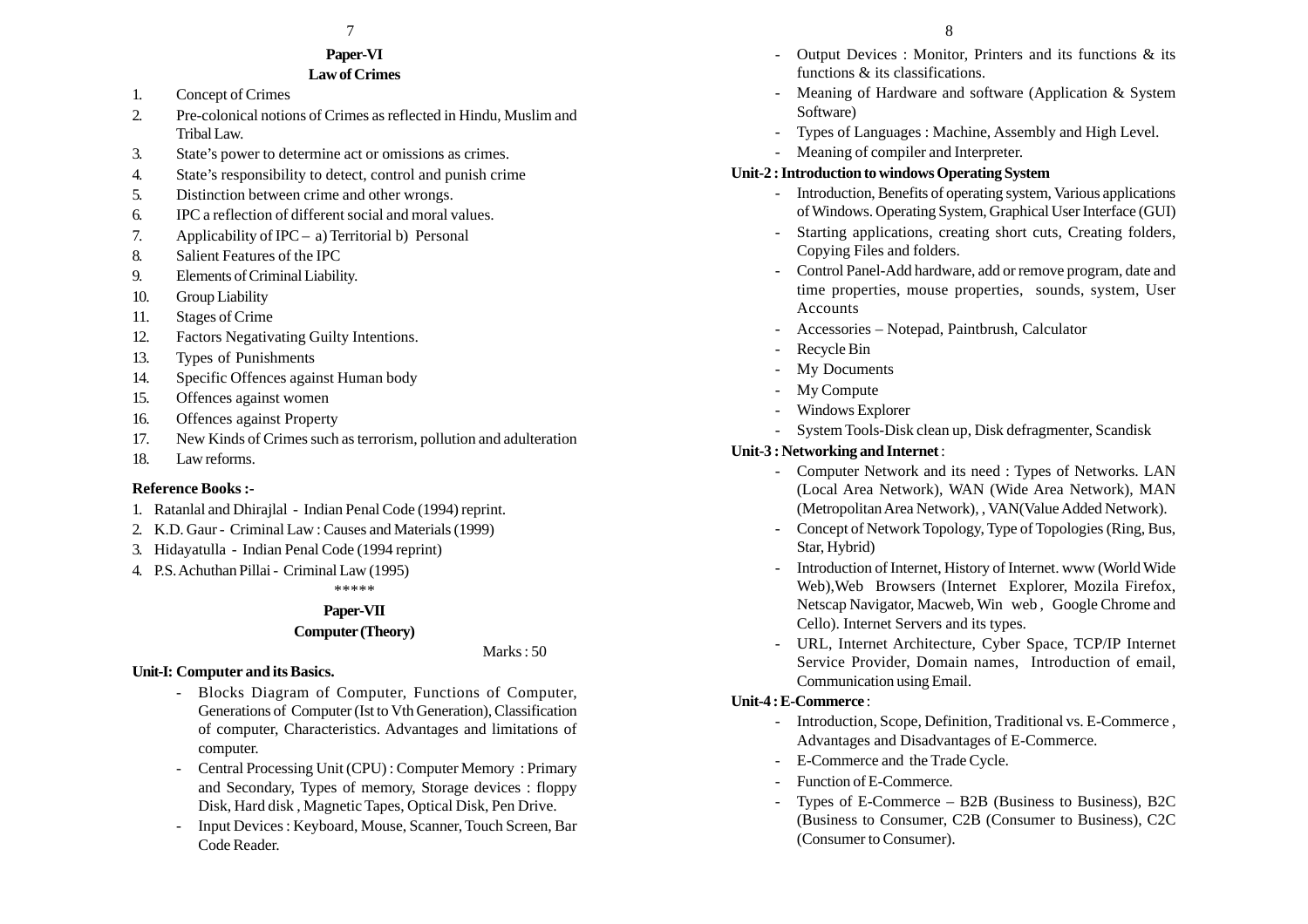- E-Commerce applications : Internet Payment System, Consumer Oriented, E- Commerce, Business Oriented E-Commerce.
- E-Services, E-Banking, E-Stock Trading, E-Investing, E-Auction, E-Employments, E-Governance and E-Jobs.

#### **Books Recommended** :-

- 1. IT Today (Encyclopedia) S. Jaiswal, Galgotia Publications.
- 2. Computer Fundamentals P.K. Sinha, Priti Sinha, BPB Publications.
- 3. E-Commerce CSV Murty, Himalaya Publishing House
- 4. A First Course in Computer 2000 Sanjay Saxena. \*\*\*\*\*

# **Paper-VII**

# **Computer (Practical)**

Marks : 50

#### **Unit-1 : Windows :**

- -What is Windows ?
- Start button and task bar, hiding and showing task bars, windows appearance, basic mouse and keyboard techniques, keyboard shortcuts, customizing mouse, opening and closing windows and desktop settings.

#### **Unit-I : Introduction MS – Word** :

- Starting Word, Creating documents, Designing a Documents, Saving & Closing Documents, Different Views of Documents.
- Formatting, Selection, Cut, Copy, Paste, Delete, Alignments, Bold, Italic, Underline, Border & Shedding, Paragraph Settings, Printing, Print Preview, Page setup, Spelling & Grammer check, Drop caps, Bullets & Numbering, Columns Setting, Header & Footer, Footnote & Endnote, Inserting Pictures, Word art, Text box operations, Find & Replace, Clipboard, Change Case.

## **Unit-3 Advance features of MS-Word :**

- Creating tables, Add and remove columns and rows, Inserting formula in the table, Sort (Ascending & Descending), Change text direction, table properties, table auto format.
- Creating Templates.
- Mail Merge.

## **Unit-4 Internet** :

- Creating of Email ID
- Exchange of Emails and Sending Attachments.
- Searching Materials on net using different search engines
- Downloading and Uploading Data.

\*\*\*\*\*

## **SECOND SEMESTER**

# **Paper-I**

## **CONTRACT – II**

#### **(Indian Contract Act, Indian Partnership Act, Sale of Goods Act and other Specific Contracts)**

## **1. Indemnity**

- 1.1 The Concept.
- 1.2 Need for indemnity to facilitate the commercial transactions.
- 1.3 Methods of creating indemnity obligations.
- 1.4 Definition of Indemnity.
- 1.5 Nature and extent of liability of the indemnifier.
- 1.6 Commencement of liability of indemnifier.
- 1.7 Situations of various types of indemnity creations
- 1.8 Documents/Agreements of indemnity.
- 1.9 Nature of indemnity clauses.
- 1.10 Indemnity in cases of international transactions.
- 1.11 Indemnity by Government during interstate transactions.

## **2. Guarantee**

- 2.1 The concept.
- 2.2 Definition of Guarantee :- As distinguished from Indemnity.
- 2.3 Basic essentials for a valid guarantee contract.
- 2.4 The place of consideration and the criteria for ascertaining the existence of consideration in Guarantee Contracts.
- 2.5 Position of Minor and validity of guarantee when the minor is Principle Debtor, Creditor or Surety.
- 2.6 Continuing Guarantee.
	- 2.6.1 Nature of surety's liabilities.
	- 2.6.2 Duration and termination of such liability.
- 2.7 Illustrative situations of existence of Continuing Guarantee. 2.7.1 Creation and Identification of Continuing Guarantees.
- 2.8 Letters of Credits and Bank Guarantees as instances of guarantee transaction.
- 2.9 Rights of Surety.
	- 2.9.1 Position of Surety in the eye of Law.
	- 2.9.2 Various judicial interpretations to protect the surety.
- 2.10 Co-surety and manner of sharing liability and rights.
- 2.11 Extent of surety's liabilities.
- 2.12 Discharge of surety's liability.
- **3 Bailment**
	- 3.1 Identification of Bailment Contract in day to day life.
		- 3.1.1 Manner of creation of such contract.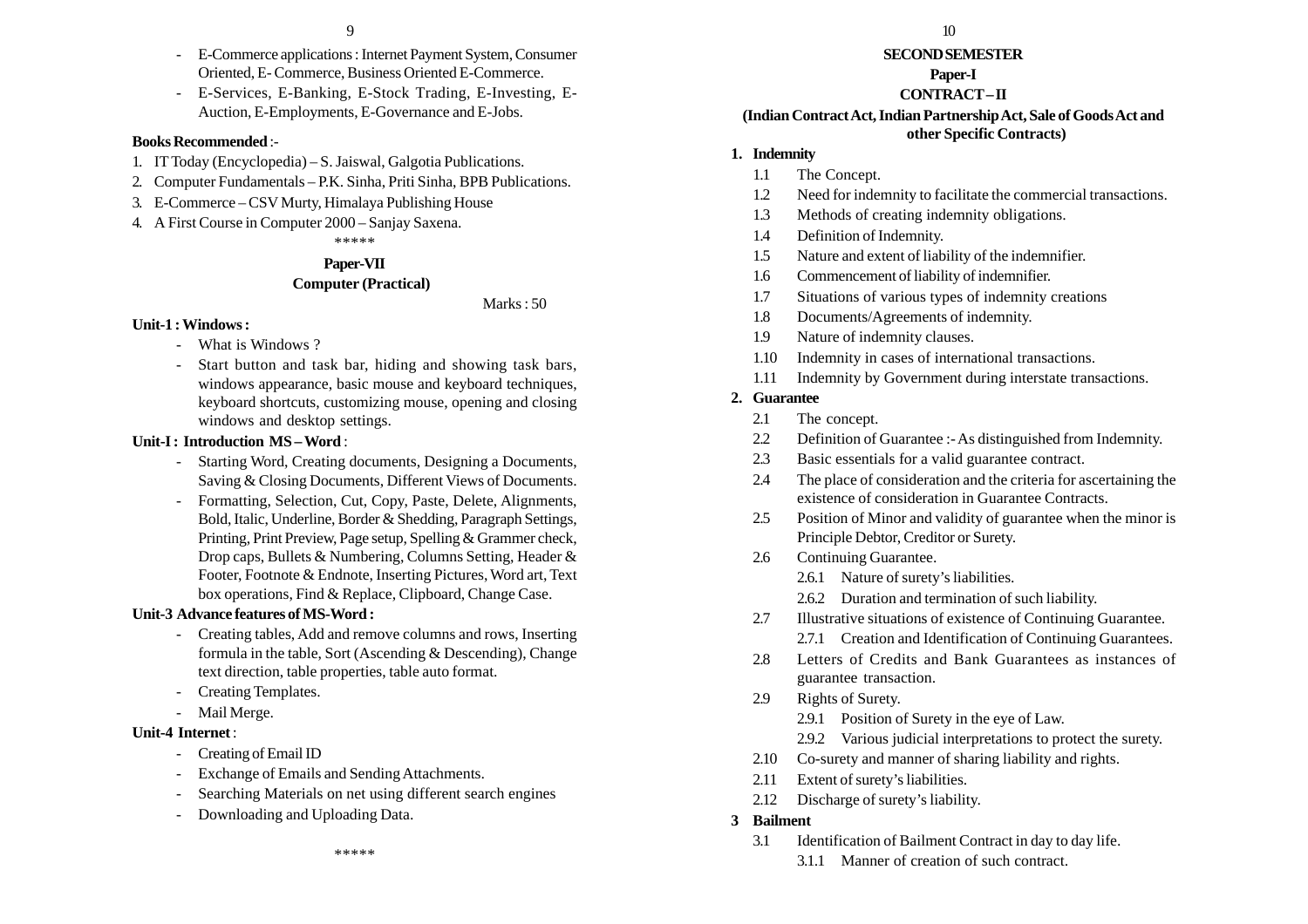- 3.2 Commercial utility of bailment contracts.
- 3.3 Definition of Bailment.
- 3.4 Kinds of bailees.
- 3.5 Duties of bailor and bailee.
- 3.6 Rights of bailor and bailee.
- 3.7 Finder of goods as a bailee.
	- 3.7.1 Liability towards the true owner.
	- 3.7.2 Obligation to keep the goods safe.
	- 3.7.3 Right to dispose off the goods.

# **4 Pledge**

- 4.1 Pledge :- Comparison with Bailment.
- 4.2 Commercial utility of pledge transactions.
- 4.3 Definition of Pledge under the Indian Contract Act.
- 4.4 Other statutory regulations (State & Centre) regarding pledge, reasons for the same.
- 4.5 Rights of the Pawner and pawnee.
	- 4.5.1 Pownee's right of sale as compared to that of an ordinary bailee.
- 4.6 Pledge by certain specified person mentioned in the Indian Contract Act.

# **5 Agency**

- 5.1 Identification of different kinds of agency transactions in day to day life in the commercial world.
- 5.2 Kinds of agents and agencies.
- 5.3 Distinction between Agent and Servant.
- 5.4 Various methods of creation of agency.
- 5.5 Delegation
- 5.6 Duties and rights of agent.
- 5.7 Scope and extent of agent's authority.
- 5.8 Liability of principal for acts of the agents including misconduct and tort of the agent.
- 5.9 Liability of the agent towards the principal.
- 5.10 Personal liability towards the party.
- 5.11 Methods of termination of agency contract.
	- 5.11.1 Liability of Principal and agent before and after such termination.
- **6 Sale of Goods**
	- 6.1 Concept of sale as a contract.
	- 6.2 Illustrative instances of sale of goods and nature of such contract.
	- 6.3 Essentials of Contract of Sale.
- 6.4 Essential conditions in every Contract of Sale.
- 6.5 Implied terms in Contract of Sale.
- 6.6 The rule Caveat Emptor and the exceptions there to under Sale of Goods Act.
- 6.7 Changing concept of Caveat Emptor.
- 6.8 Effected meaning of implied warranties in a sale.
- 6.9 Transfer of title and passing of risk.
- 6.10 Delivery of goods various rules regarding delivery of goods.
- 6.11 Unpaid seller and his rights.
- 6.12 Remedies for breach of contract.

# **7 Partnership**

- 7.1 Nature of partnership :- Definition.
- 7.2 Distinct advantages and disadvantages vis-a-vis Partnership and Private Limited Co.
- 7.3 Mutual relations between partners.
- 7.4 Authority of partners.
- 7.5 Admission of partners.
- 7.6 Outgoing partners.
- 7.7 Registration of partnership.
- 7.8 Dissolution of partnership.

# **8 Negotiable Instrument Act**

- 8.1 The Concept
- 8.2 Various kinds.
- 8.3 Essentials requirements to make an instrument negotiable.
- 8.4 Competent parties for making and negotiation.
- 8.5 Acceptance of the instrument.
- 8.6 Dishonour by non-acceptance and remedies available to the holder.
- 8.7 Holder and Holder-in-due-course :- meaning, essential conditions, rights and privileges in course and endorsee's from the holder in due course.
- 8.8 Negotiation of the instrument.
- 8.9 Presentation of the instrument.
- 8.10 Cheques :- Rules regarding payment of cheques.
	- 8.10.1 Liability of the collecting and paying banker
	- 8.10.2 Dishonour of cheque and it's effects.
	- 8.10.3 Discharge from the liability.
- 8.11 Kinds of Bills.
- 8.12 Evidence.
	- 8.12.1 Special rules of evidence regarding negotiable instrument.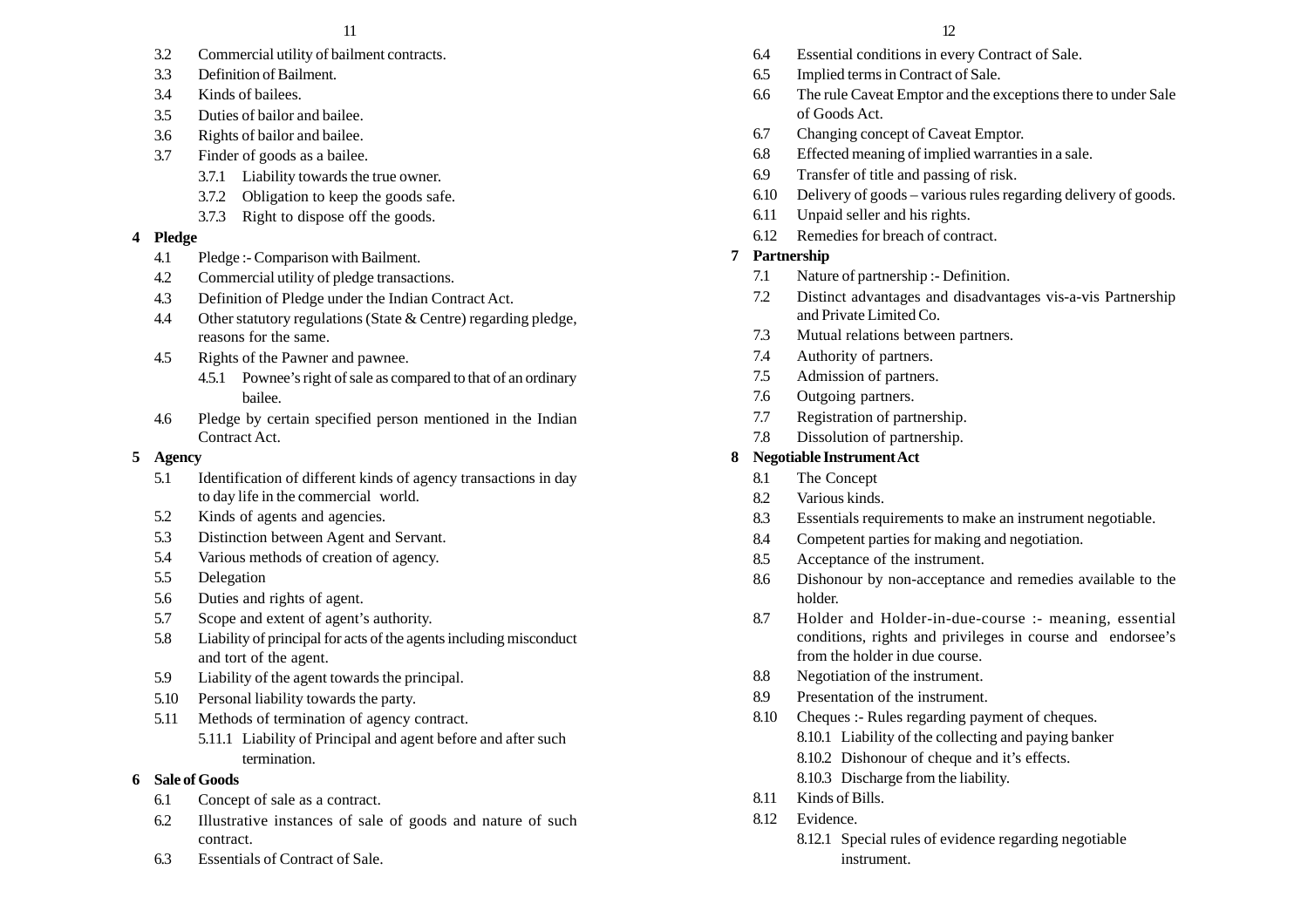#### **Books**

- (1) R.K. Abhichandani; (Ed), Pollock & Mulla on Contract and specific Relief Act; Tripathy; Bombay.
- (2) Avtar Singh; Contract Act; Eastern, Lucknow.
- (3) Avtar Singh; Principles of the Law of Sale of Goods and Hire Purchase; Eastern, Lucknow.
- (4) J.P. Verma; (Ed) Singh and Gupta; The Law of Partnership in India; Orient Law House New Delhi.
- (5) M.S. Parthasarathy; (Ed) J.S. Khergamvala; The Negotialble instrument Act.
- (6) Beatson; (Ed) Anson's Law of Contract; Oxford; London.
- (7) Saharay H.K.; Indian Partnership and Sale of Goods Act; Universal.

\*\*\*\*

#### **IInd Semester**

#### **Family Law – II**

#### **Muslim Law Paper - II**

- 1. Sources of Mohammedan Laws.
- 2. Schools of Mohammedan Laws.
- 3. Law of Marriage.
- 4. Law of Divorce
- 5. Law of Dowry
- 6. Law of Maintenance under Mohammedan Law.
- 7. Muslim Women (Protection of rights on Divorce Act, 1986).
- 8. Acknowledgement of paternity, guardianship of person.
- 9. Law of Wakf.
- 10. Law of Gifts.
- 11. Law of pre-emtions.
- 12. Law of Wills.
- 13. General rules of succession and exclusion from succession. 13.1Classification of Heirs under Hanafi and Ithna Ashria School and their shares and distribution of properties.

#### **Books**

- (1) A.A.A Fyzee Outline of Mohammedan Law.
- (2) (2) A.M. Bhattacharjee Muslim Law and Constitution, Easter Law House; Calcutta.

\*\*\*\*\*

#### **IInd Semester Paper – III**

# **Constitutional Law – II**

#### **1. Secularism**

- 1.1 Concept of secularism : Historical perspective.
- 1.2 Indian Constitutional Provisions.
- 1.3 Freedom of Religion Scope
- 1.4 Religion and the State Limits.
- 1.5 Minority Rights.
- 1.6 Rights of Minority educational institutions.

#### **2. Equality and Social Justice**

- 2.1 Equality before law and equal protections of of law.
- 2.2 Classification for differential treatment constitutional validity.
- 2.3 Gender Justice.
- 2.4 Justice to the weaker sections of society :- Schedule Caste, Schedule Tribe and other backward classes.
- 2.5 Strategies for ameliorative justice.
- 2.6 Freedom and Social Controls.
	- 2.6.1 Freedom of speech and expression.
	- 2.6.2 Media, Press and Information.
	- 2.6.3 Freedom of Speech and Contempt of Court.
	- 2.6.4 Freedom of Assembly.
	- 2.6.5 Freedom of Association.
	- 2.6.6 Freedom of Movement.
	- 2.6.7 Freedom of Reside and Settle.
	- 2.6.8 Freedom of Profession/Business.
	- 2.6.9 Property From Fundamental Right to Constitutional Rights.

## **3. Personal Liberty**

- 3.1 Rights of an accuse.
	- a) Double Jeopardy.
	- b) Self-Incrimination.
	- c) Retrospective punishment.
	- d) Right to Life and Personal Liberty Meaning, Scope and Limitations.
	- e) Preventive Detention Constitutional Policy.

## **4. Fundamental Rights and Directive Principles**

- 4.1 Directive principles Directions for social change A new social order.
- 4.2 Fundamental Rights and Directive principles. Inter-relationship – Judicial Balancing.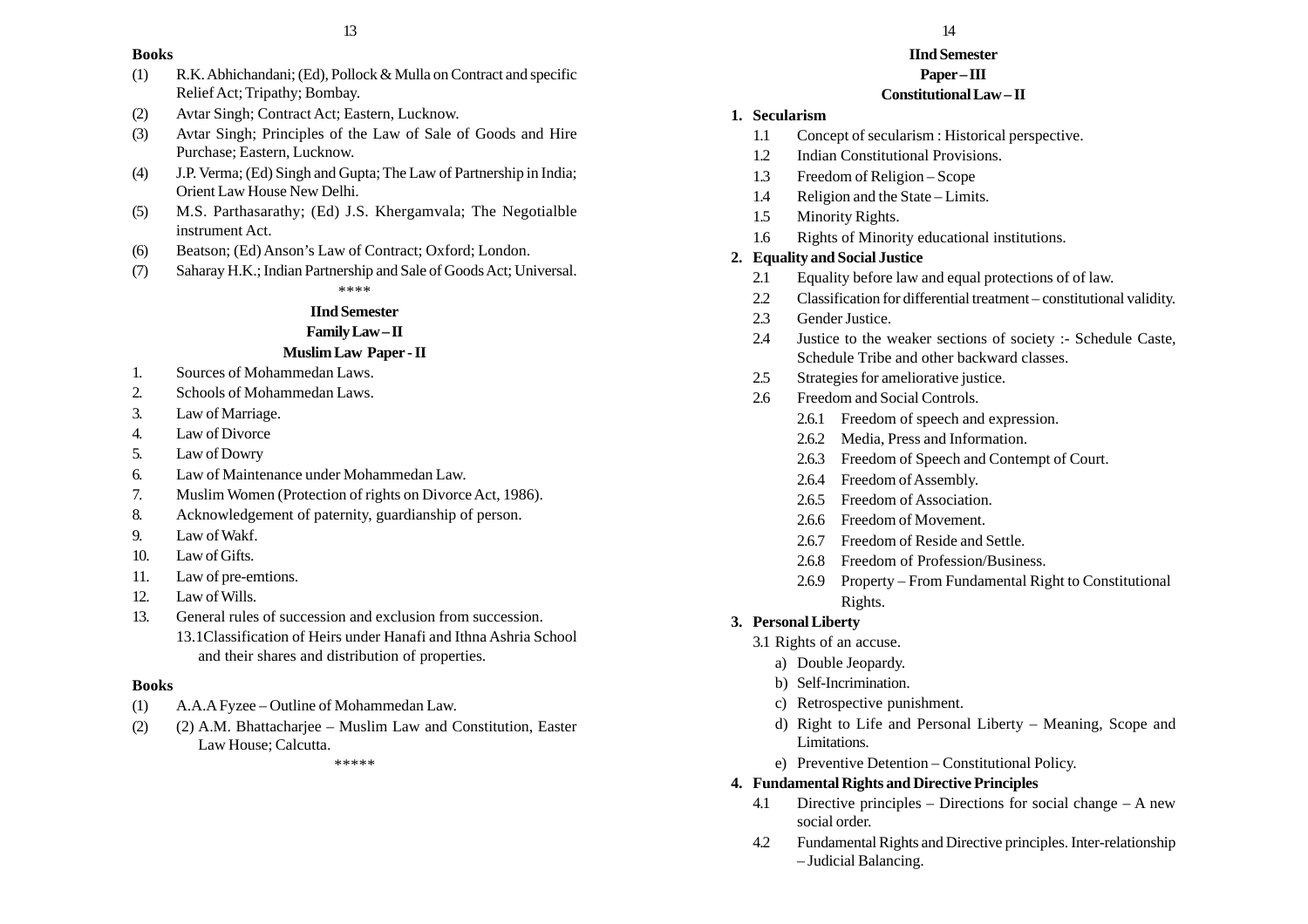- 4.3 Constitutional Amendments to strengthen directive principles.
- 4.4 Reading directive principles into fundamental rights.

# **5. Fundamental Duties**

- 5.1 Need and status in Constitutional set-up.
- 5.2 Inter-relationship with Fundamental Rights and Directive principles.

# **6. Emergency**

- 6.1 Emergency Meaning and Scope.
- 6.2 Proclamation of Emergency Conditions Effects of emergency on Central State Relations.
- 6.3 Emergency and suspension of fundamental rights.

# **7. Judiciary under Constitution**

- 7.1 Judicial Process.
- 7.2 Court System :- The Supreme court, High Court, Sub-ordinate Judiciary and their jurisdiction.
- 7.3 Judges :- Appointment, Removal, Transfer and conditions of service.
- 7.4 Judicial independence.
- 7.5 Judicial Review : Nature and Scope.

# **8. Article – 12. The State**

- 8.1 Is judiciary the State ?
- 8.2 The other and Local Authorities within the territory of India.
- **9. Article 13**
	- 9.1 Doctrine of Eclipse.
	- 9.2 Doctrine of severability.

# **10. Judicial Remedies**

- 10.1 Constitutional remedies.
- 10.2 Statutory remedies.
- 10.3 Equitable remedies.
- 10.4 Common law remedies.

# **11. Liability of the State**

- 11.1 Contractual liability.
- 11.2 Tortious liability.

# **Books**

- (1) D.D. Basu Shorter Constitution of India; Prentice Hall India; Delhi.
- (2) M.P. Jain Constitution of India.
- (3) M.P. Jain Constitution of India; Vol. I & Vol. II.
- (4) H.M. Seerval Constitution of India; Vol. I and Vol. II and Vol. lII; Tripathi; Bombay.

# **Second Semester**

# **Paper – IV**

# **CONSUMER PROTECTION LAW**

# **1. Consumer movements : Historical Perspectives.**

- 1.1 Common law protection : contract and torts.
- 1.2 Consumerism in India : Food adulteration, drugs and cosmetics, essential commodities.
	- 1.2.1 Criminal sanction : State of noxious and adulterated substances, false weights and measures, use of unsafe carriers.

# **2. Consumer – The Concept**

- 2.1 General perspectives.
- 2.2 Statutory and Government services : to be included or not ?
- 2.3 Definition and Scope : The consumer Protection Act, 1986 (CPA).
- 2.4 Who is not a consumer /

# **3. Unfair Trade Practices**

- 3.1 Misleading and false advertising.
- 3.2 Unsafe and hazardous products.
- 3.3 Disparaging competitions.
- 3.4 Business ethics and business self-regulation.
- 3.5 Falsification of Trade Marks.

# **4. Consumer of Goods**

- 4.1 Meaning of defects in good.
- 4.2 Standard of purity, quality, quantity and potency.
- 4.3 Statutes : food and drugs, engineering and electrical goods.
- 4.4 Common law decision of courts.
- 4.5 Price Control.
- 4.6 Administrative fixation.
- 4.7 Competitive market.
- 4.8 Supply and distribution of goods.

# **5. Supply of essential commodities**

- 5.1 Quality control
- 5.2 Sale of goods and hire purchase law.
- 5.3 Prescribing standards of quality BIS and Agmark, Essential Commodities law.
- **6. Consumer Safety**
	- 6.1 Starting, distribution and handling of unsafe and hazardous products.
	- 6.2 Insecticides and pesticides and other poisonous substances.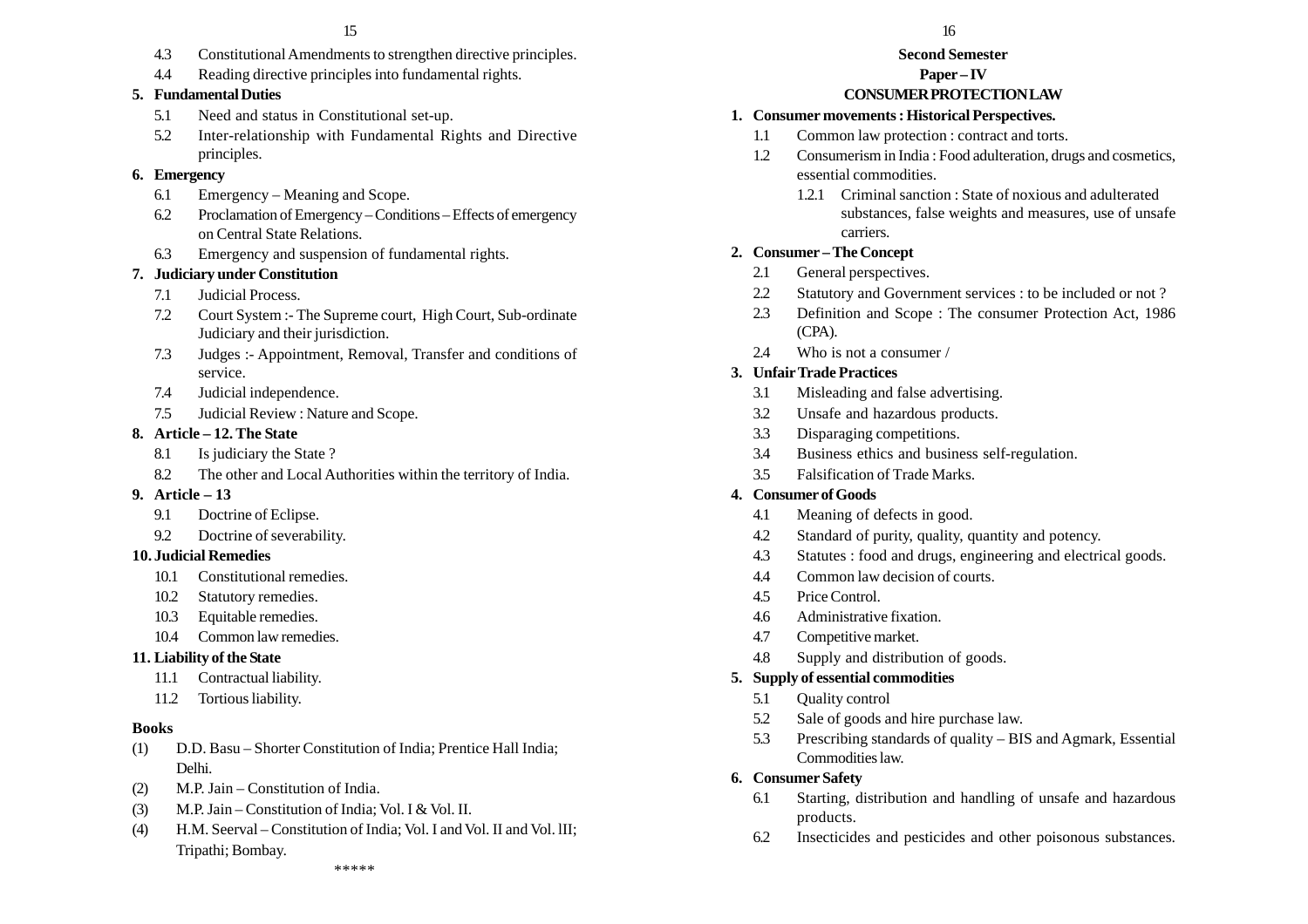## **7. Services**

- 7.1 Deficiency meaning.
- 7.2 Professional services.
	- a) Medical Services.
	- b) How to determine negligence ?
	- c) Violation of Statute.
	- d) Denial of medial services : Violation of human rights.
	- e) Lawyering services : duty towards courts and duty to client dilemma, break of confidentiality, negligence and misconduct.
- 7.3 Public utility
	- 7.3.1 Supply of electricity.
	- 7.3.2 Telecommunication and postal service.
	- 7.3.3 Housing.
	- 7.3.4 Banking.

# **8. Commercial Services**

- 8.1 Hiring.
- 8.2 Financing.
- 8.3 Agency Services.

# **9. Enforcement of Consumer Right**

- 9.1 Consumer for a under CPA : Jurisdiction, power and functions.
- 9.2 Execution of orders.
- 9.3 Judicial Review
- 9.4 Public Interest Litigation.
- 9.5 Class action.
- 9.6 Remedies.
- 9.7 Administrative remedies.

# **Books**

- (1) Saraf D.N. Law of Consumer Protection in India, Tripathi, Bombay.
- (2) Avtar Singh Law of Consumer Protection Principles and Practice.
- (3) J.N. Barowalia Commentary on Consumer Protection Act 1986; Universal, Delhi.
- (4) P.K. Mujumdar Law of Consumer Protection in India; Orient Publication; New Delhi.

\*\*\*\*\*

# **Second Semester**

# **Paper – V**

# **Human Rights**

- **1. Conceptual background of Human Rights and Duties**
	- 1.1 Rights Inherent, Inalienable, Universal, Indivisible.
	- 1.2 Values Dignity, Liberty, Equality, Justice, unity in diversity.

1.3 Need for balance between Rights and Duties, Freedom and Responsibility.

# **2. Philosophical and Historical Perspectives**

- 2.1 Theories of Human Rights.
- 2.2 History of Human Right Civilization.
- 2.3 Human Rights Movements.

# **3. International Human Rights Standards**

- 3.1 Universal Declaration of Human rights 1948.
- 3.2 International Covenant on civil and Political Rights 1966.
- 3.3 International Covenant on Economic, Social and Cultural Rights 1966.

# **4. Human Rights and Duties in India**

- 4.1 Evolution Independence movement, making of the Constitution.
- 4.2 Indian Constitution.
	- 4.2.1 Fundamental Rights.
	- 4.2.2 Directive Principles.
	- 4.2.3 Fundamental Duties.
	- 4.2.4 Their Inter-relationship.
- 4.3 Enforcement and Protection mechanism of Human Rights in India.
	- 4.3.1 Judiciary.
	- 4.3.2 National Human Rights Commission and other commissions and committees.
	- 4.3.3 Non-Governmental Organizations.
	- 4.3.4 Information Media
	- 4.3.5 Education.
- **5. Societal Problems Core Problems :-**
	- 5.1 Poverty, under-development and illiteracy.
	- 5.2 Women, children and the disadvantaged groups.
- **6. Importance of Internalizing Human Rights and Duties**

Importance of internalizing Human Rights Values – urgent need for not only sensitizing others of Human rights and Duties but of practicing oneself those values. Self-inculcation endeavour to live up to those ideals – Duty to respect other's rights, respect each other's human dignity.

# **7. Enforcement of Human Rights in India**

Role of Courts :- Supreme Court, High Courts and other Courts. Statutory Commissions :- Human Rights, Women's, Minority and Backward Classes.

# **8. Role of Regional Organizations**

8.1 European Convention on Human Rights.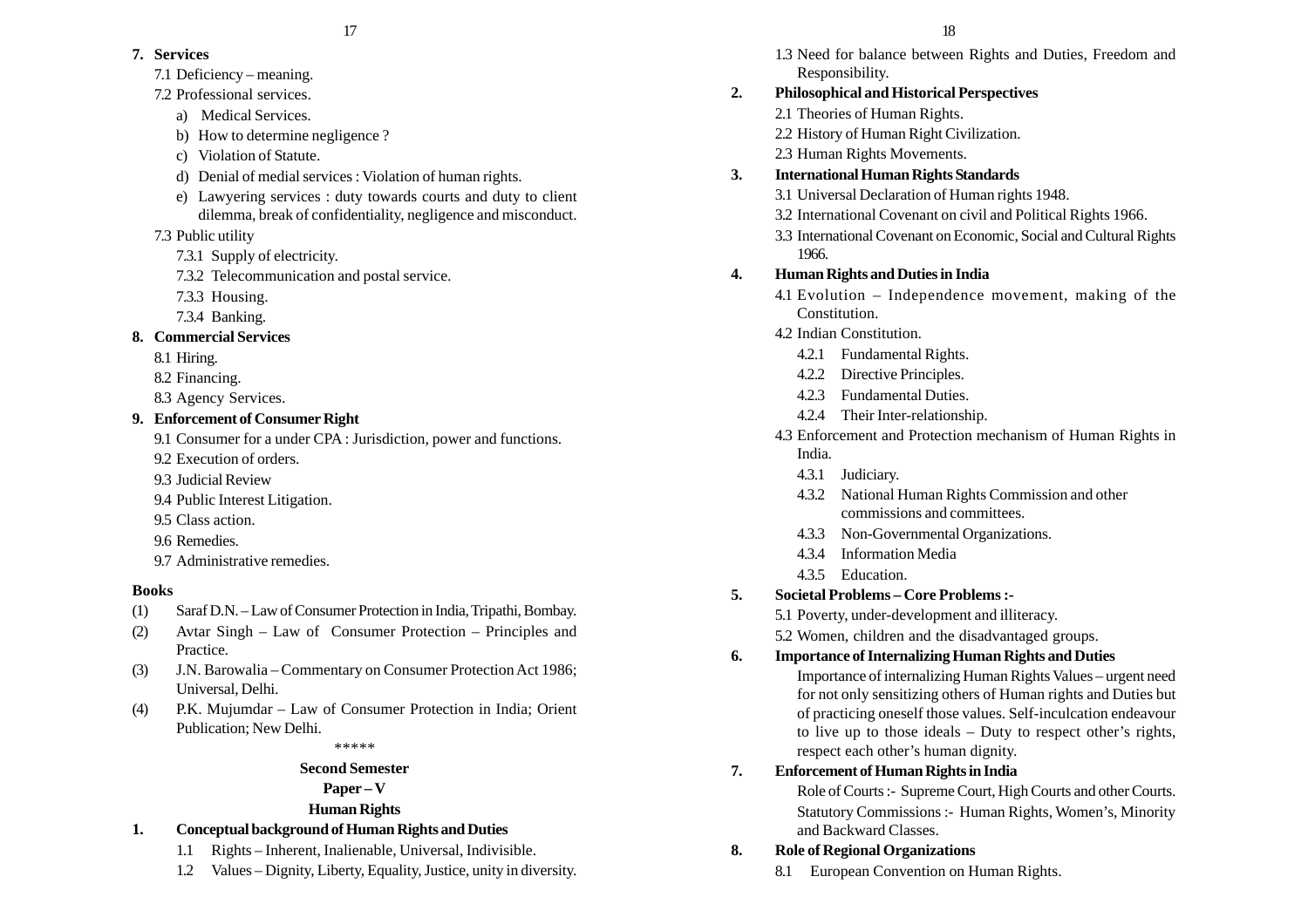- 8.2 American Convention on Human Rights.
- 8.3 African Convention on Human Rights
- 8.4 SAARC

#### **9. United Nations and Human Rights**

- 9.1 ILO and other conventions and protocols dealing with Human Rights.
- 9.2 Solidarity Rights.
- 9.3 Disarmament Threat to Human Rights.
- 9.4 International Human Rights Commission.
- 9.5 Mandates to State and Right to Development. \*\*\*\*\*

#### **Second Semester**

#### **Paper – VI**

#### **Company Law**

#### **1. Meaning of Corporation**

- 1.1 Theories of corporate personality.
- 1.2 Creation and extinction of corporation.

#### **2. Forms of Corporate and Non-Corporate Organizations**

- 2.1 Corporations, Partnerships and other associations of persons, State Corporations, Government Companies, Small Scale, Cooperative, Corporate and Joint Sectors.
- **3. Law relating to companies –Public and Private Companies Act, 1956**
	- 3.1 Need of company for development, formation of a company, registration and incorporation.
	- 3.2 Memorandum of Association various clauses alteration therein – doctrine of ultra virus.
	- 3.3 Articles of Association binding force alteration its relation with memorandum of association – doctrine of constructive notice and indoor management – exceptions.
		- 3.3.1 Prospectus issue contents liability for misstatements – statement in lieu of prospectus, shelf prospectus, information memorandum, Remedies for misstatements in prospectus.

#### 3.4 Promoters – Position – duties and liabilities.

3.4.1 Shares – General Principles of allotment, Statutory restrictions – Share Certificate – its objects and effects – transfer of shares – restrictions on transfer – procedure for transfer – refusal of transfer – Role of Public Finance Institutions – relationship between transferer and transferee – issue of shares at premium and discount –

depository receipts – dematerialized shares (DEMAT) buyback of shares by company.

- 3.4.2 Shareholder who can be and who can not be a shareholder –modes of becoming a shareholder – calls on shares – forfeiture and surrender of shares, share warrants – lien on shares.
- 3.4.3 Share Capital Kinds alteration and reduction of share capital – future issue of capital – conversion of loans and debentures into capital – duties of courts to protect the interest of creditors and shareholders.
- 3.5 Directors position appointment qualifications vacation of office – removal – resignation – powers and duties of directors – meetings, registers, loans, remuneration of directors – role of nominee directors – compensation for loss of office – managing directors and other managerial personnel – maximum number of Directorship a person can hold.
	- 3.5.1 Meeting Kinds Procedure Voting.
	- 3.5.2 Profit Dividends payments capitalization.
- 3.6 Audit and Accounts.
- 3.7 Borrowing powers effect of unauthorized borrowings charges and mortgages – loans to other companies – investments – contracts by companies.
- 3.8 Debentures meaning fixed and floating charge kinds of debentures – shareholder and debenture holder – remedies of debenture holder.
- 3.9 Protection of Minority rights.
- 3.10Protection of oppression and mismanagement who can apply – powers of the company courts and of the Central Government.
- 3.11Investigation powers.
- 3.12Private Companies nature and advantages Government Companies – holding and subsidiary companies.

#### 3.13Regulation and amalgamation.

3.14Winding up – Types – by court – reasons – grounds – who can apply – procedure – powers of liquidator – powers of courts – consequences of winding up order – voluntary winding up by members and creditors – winding up by the Tribunal – liability of past members – payment of liabilities – preferential payment – unclaimed dividends – winding up of unregistered company.

#### 4 **Law and Multinational Companies**

- 4.1 International norms for control.
- 4.2 National Law FEMA (Foreign Exchange Management Act 1999) – controls – joint Ventures – investment in India – repatriation of project.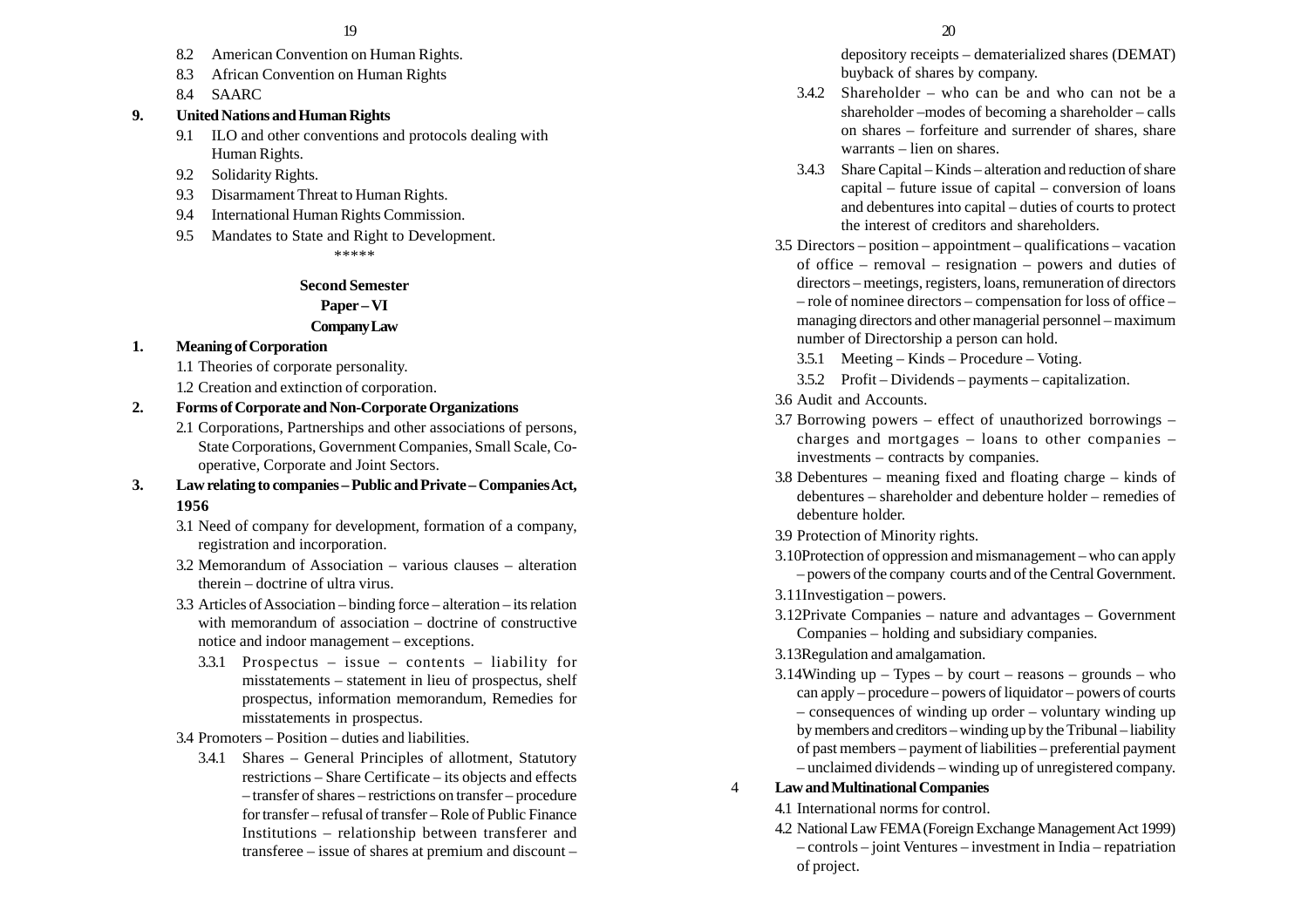- 
- 4.3 Collaboration agreements for technology transfer.

## **5 Corporate Liability**

- 5.1 Legal liability of company civil & criminal.
- 5.2 Remedies against them civil, criminal and tortuous specific relief act, writs, liability under special statutes.

#### **Books**

- (1) Avtar Singh Indian company Law; Eastern; Lucknow.
- (2) S.M. Shah Lectures on company Law; Tripathi; Bombay.
- (3) L.C.B. Grower Principles of Modern Company Law; Sweet & Maxwell; London.
- (4) A. Ramaiya Guide to Companies Act; Wadhwa.

\*\*\*\*\*

#### **Second Semester**

#### **Paper – VII**

## **Computer (Theory)**

Practical – 50 Marks

## **Unit 1 Introduction to MS-Word**

- Starting word, Creating documents, Designing a documents, Saving & Closing Documents, Different Views of Documents.
- Formatting : Selection, Cut, Copy, Paste, Delete, Alignments, Bold, Italic, Underline, Border & Shedding, Paragraph Settings, Printing, Print Preview, Page setup, Spelling & Grammar check, Drop caps, Bullets & Numbering, Columns Settings, Header & Footer, Footnote & Endnote, Inserting Pictures, Word art, Text box operations, Find & Replace, Clipboard, Change Case.
- Creating tables, Add and remove columns and rows, Inserting formula in the table, Sort (Ascending & Descending), Change text direction, table properties, table auto format.
- Creating templates.
- Mail Merge.

## **Unit 2 Introduction to MS-Excel**

- Introduction to Excel, Difference between Worksheet & Workbook, Starting Excel, Creating Worksheet, Designing, Saving & Closing Workbook, Toolbars and their operations, Different Views of Worksheet.
- Formatting : Selection, Cut, Copy, Paste, Paste Special, Delete, Alignments, Bold, Italic, Underline, Merge cell, split Cell, Find, Border & Shedding, Printing, Print Preview, page setup, Conditional Formatting. Header & Footer. Inserting Pictures, Word Art, Symbols and Clipboard.
- Inserting Functions : Mathematical, Logical, Statistical and Financial.
- Insert Chart, Formatting of Chart.
- Data Sort (Ascending & Descending), Auto Filter, Advance Filter
- Goal Seek Function
- Data Consolidation.
- Data Form
- Workbook Linking and Worksheet Linking
- Design Template.

## **Unit 3 Introduction to MS-Power Point**

- Introduction to Power Point, Toolbars and their operations, Different Views of Power Point, Designing, Saving & Closing Presentation.
- · Inserting Slide, Pictures, Clip art, Organization chart. Table, Chart, Text Styling. Send to Back. Hide Slide, Header & Footer.
- · Design Template, Master Slide, Animation Setting, Slide Transition and Auto content Wizard.

## **Unit 4 Introduction to DBMS & RDBMS**

- Introduction to database management system, DBMS Vs RDBMS.
- · Introduction to Microsoft Access, Creating a Database in Access.
- ·Using Database wizard & Blank Database.
- Creating table. Database view and Design View.
- ·Creating queries, forms and Reports in MS Access.

## **Unit 5 Internet**

- ·Creation of Email ID
- Exchange of Emails and Spending Attachments.
- Searching Materials on net using different search engines.
- Downloading and Uploading Data.

#### \*\*\*\*

# **Second Semester Paper – VII**

## **Computer (Practical)**

Practical – 50 Marks

# **Unit 1 Introduction to MS-Word**

- · Starting word, Creating documents, Designing a documents, Saving & Closing Documents, Different Views of Documents.
- · Formatting : Selection, Cut, Copy, Paste, Delete, Alignments, Bold, Italic, Underline, Border & Shedding, Paragraph Settings,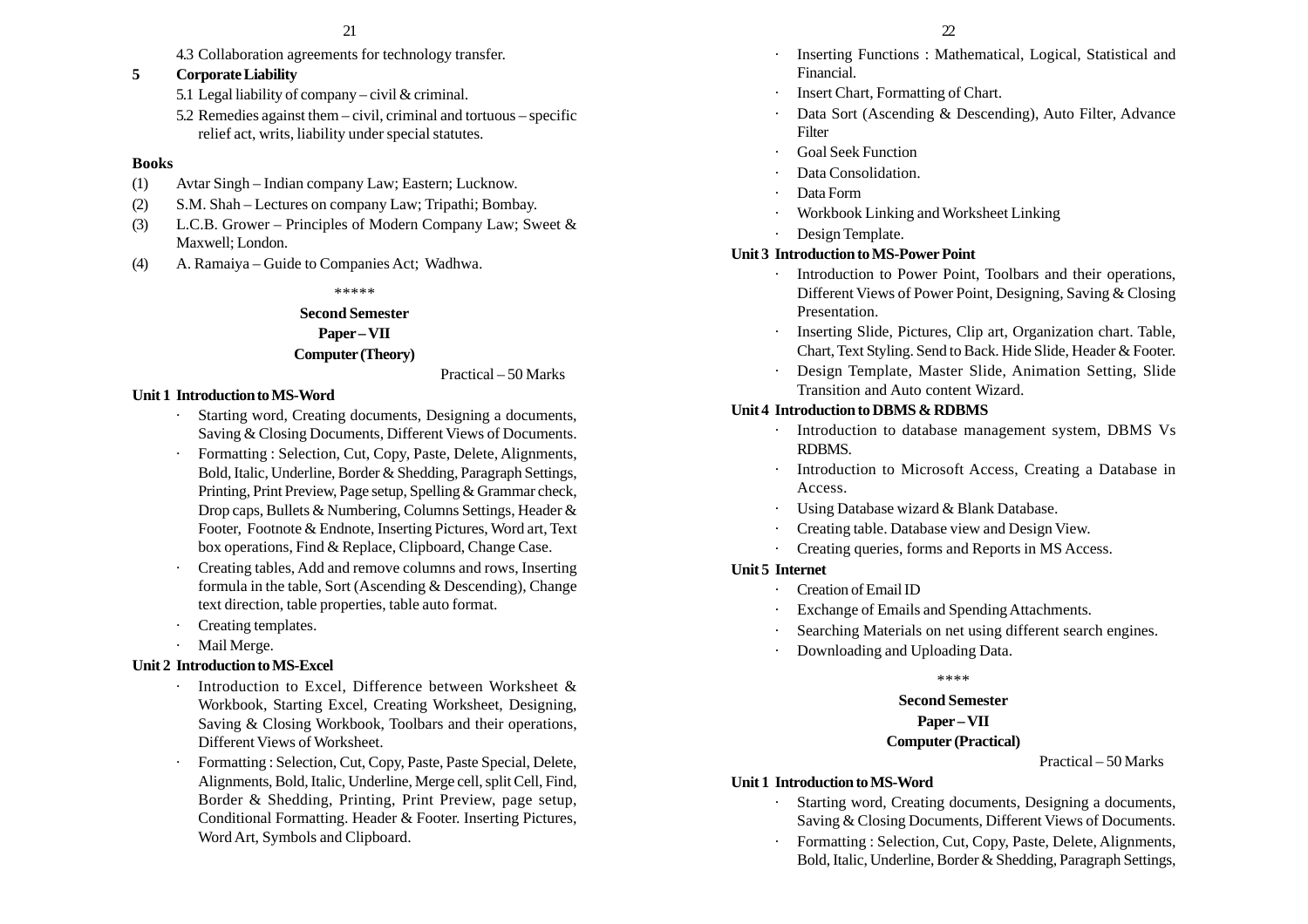Printing, Print Preview, Page setup, Spelling & Grammer check, Drop caps, Bullets & Numbering, Columns Settings, Header & Footer, Footnote & Endnote, Inserting Pictures, Word art, Text box operations, Find & Replace, Clipboard, Change Case.

- Creating tables, Add and remove columns and rows, Inserting formula in the table, Sort Ascending & Descending), Change text direction table properties, table auto format.
- Creating templates.
- Mail Merge.

## **Unit 2 Introduction to MS-Excel**

- · Introduction to Excel, Difference between Worksheet & Workbook, Starting Excel, Creating Worksheet, Designing, Saving & Closing Workbook, Toolbars and their operations, Different Views of Worksheet.
- Formatting : Selection, Cut, Copy, Paste, Paste Special, Delete, Alignments, Bold, Italic, Underline, Merge cell, split Cell, Find, Border & Shedding, Printing, Print Preview, page setup, Conditional Formatting. Header & Footer. Inserting Pictures, Word Art, Symbols and Clipboard.
- Inserting Functions : Mathematical, Logical, Statistical and Financial.
- Insert Chart, Formatting of Chart.
- Data Sort (Ascending & Descending), Auto Filter, Advance Filter
- Goal Seek Function
- Data Consolidation.
- Data Form
- Workbook Linking and Worksheet Linking
- Design Template.

# **Unit 3 Introduction to MS-Power Point**

- · Introduction to Power Point, Toolbars and their operations, Different Views of Power Point, Designing, Saving & Closing Presentation.
- · Inserting Slide, Pictures, Clip art, Organization chart. Table, Chart, Text Styling. Send to Back. Hide Slide, Header & Footer.
- Design Template, Master Slide, Animation Setting, Slide Transition and Auto content Wizard.

# **Unit 4 Introduction to DBMS & RDBMS**

- Introduction to database management system, DBMS Vs RDBMS.
- Introduction to Microsoft Access, Creating a Database in Access.
- Using Database wizard & Blank Database.
- Creating table. Database view and Design View.
- ·Creating queries, forms and Reports in MS Access.

# **Unit 5 Internet**

- ·Creation of Email ID
- Exchange of Emails and Spending Attachments.
- Searching Materials on net using different search engines.
- Downloading and Uploading Data.

# DISTRIBUTION OF MARKS FOR THEORY (50 Marks)

| Unit-I     | 10 Marks |
|------------|----------|
| $Unit-II$  | 10 Marks |
| $Unit-III$ | 10 Marks |
| Unit-IV    | 10 Marks |
| Unit-V     | 10 Marks |

# PRACTICAL (50 Marks)

- 1. Prepare two practical questions on 5 units. (Give only one practical on each unit) Both the questions answers solve in the answer book. Execute any one and take a printout and attached printout to the answer book. 30 Marks
- 2. External viva-voce 20 Marks

\*\*\*\*\*

# **Second Semester**

# **Practical List for (Practical Course)**

- 1. Create a format of "Money-Order" from in template. (Collect the format from Post Office)
- 2. Create a format of your college I-Card in template.
- 3. Create a "Birth-day Party" invitation using mail merge.
- 4. Write a Paragraph in "characteristics of computer" in M.S. Word and do Paragraph Based Formatting.
- 5. Differentiate between input & output devices in word document using format like Drop Cap, Page Border.
- 6. Create a format of Medical bill in M.S. Word (input any 10 items  $\&$ calculate total amount.)

Sr.No. Medicine Price / Unit Quantity Amount

7 Create a format of Mark-sheet in M.S. Word.

Sr.No. Student PI PII PIII PIV PV OutMarks Total.Marks % Dive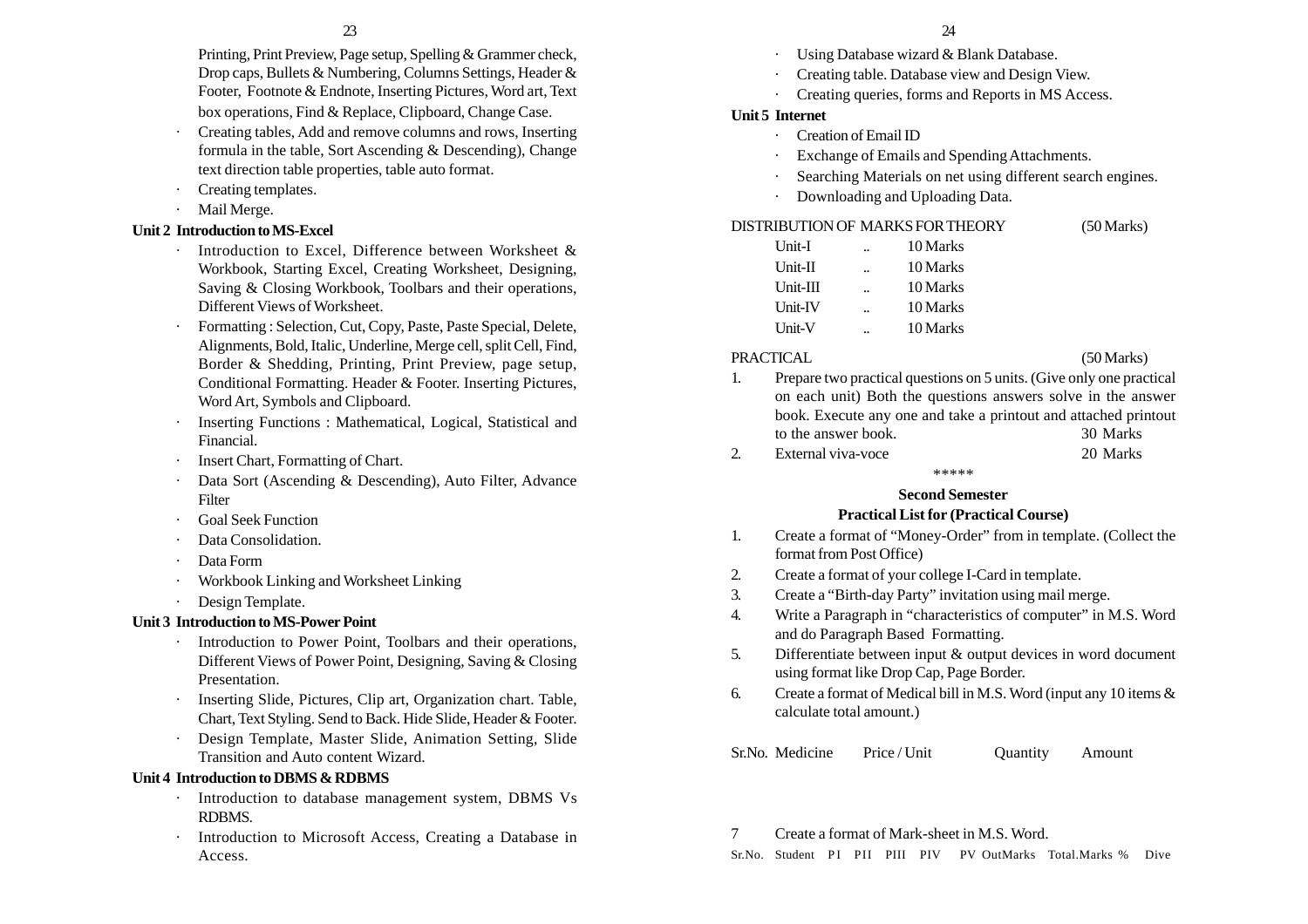# **LL.B. (3 Year Degree Course) Third Semester Paper-I Civil Procedure Code**

#### (Implemented from session 2010-2011)

#### **1. Introduction**

## 1.1 Concepts.

- 1.2 Affidavit, Order, Judgement, Decree, plaint, Restitution, Execution, Decree-holders, Judgement-debtor, mesne profits, written statement.
- 1.3 Distinction between decree and judgement and between decree and order.

# **2. Jurisdiction**

- 2.1 Kinds.
- 2.2 Hierarchy of Courts.
- 2.3 Suit of Civil nature Scope and limits.
- 2.4 Res-subjudice and Resjudicata.
- 2.5 Foreign judgement enforcement.
- 2.6 Place of suing.
- 2.7 Institution of Suit.
- 2.8 Parties to suit :- joinder, Mis-joinder or non-joinder. Of parties
	- :- Representative Suit.
	- 1.8.1 Frame of Suit :- cause of action.
	- 1.8.2 Alternative disputes resolution. (ADR)
	- 1.8.3 Summons.

# **3. Pleadings**

- 3.1 Rules of pleading, signing and verification.
	- 3.1.1 Alternative pleadings.
	- 3.1.2 Construction of pleadings.
- 3.2 Plaint :- Particulars. 3.2.1 Admission, Return and Rejection.
- 3.3 Written Statement :- Particulars, rules of evidence.
	- 3.3.1 Set-off and counter claim, Distinction.
- 3.4 Discovery, inspection and production of documents.
	- 3.4.1 Interrogatories.
	- 3.4.2 Privileged documents.
	- 3.4.3 Affidavits.
- 4. Appearance, examination and trial
	- 4.1 Appearance
	- 4.2 Ex-party procedure.
	- 4.3 Summary and attendance of witnesses.
- 4.4 Trial. 4.5 Adjournments. 4.6 Interim Orders :- Commission, arrest or attachment before judgement, injunction and appointment of receiver. **5. Execution**. 5.1 The concept. 5.2 General principles. 5.3 Powers for execution of decrees. 5.4 Procedure for execution. (S. 52-54) 5.5 Enforcement, arrest and detention. (S. 55-59) 5.6 Attchment. (S. 60-64) 5.7 Sale. (S. 65-97) 5.8 Delivery of property. 5.9 Stay of execution. **6. Suits in Particular Cases.** 6.1 By or against Government. 9S. 72-82) 6.2 By aliens and by or against Foreign rulers or ambassadors. (S. 83-87A) 6.3 Public Nuisance. (S. 91-93) 6.4 Suits by or against Firm. 6.5 Suits in Forma pauparis. 6.6 Mortgages. 6.7 Interpleader Suits. 6.8 Suits relating to public charities. **7. Appeals.** 7.1 Appeals from original decree. 7.2 Appeals from appellate decree. 7.3 Appeals from orders. 7.4 General provisions relating to appeal 7.5 Appeal to the Supreme Court. **8. Review, reference and Revision. 9. Miscellaneous.** 9.1 Transfer of cases. 9.2 Restitution.
	- 93 Caveat
	- 9.4 Inherent powers of court.
- **10. Law Reform** :- Law Commission on Civil Procedure amendments. 11. Law of Limitation.
	- 11.1 The concept :- the law assists the vigilant and not those who sleep over the rights.
	- 11.2 Objects.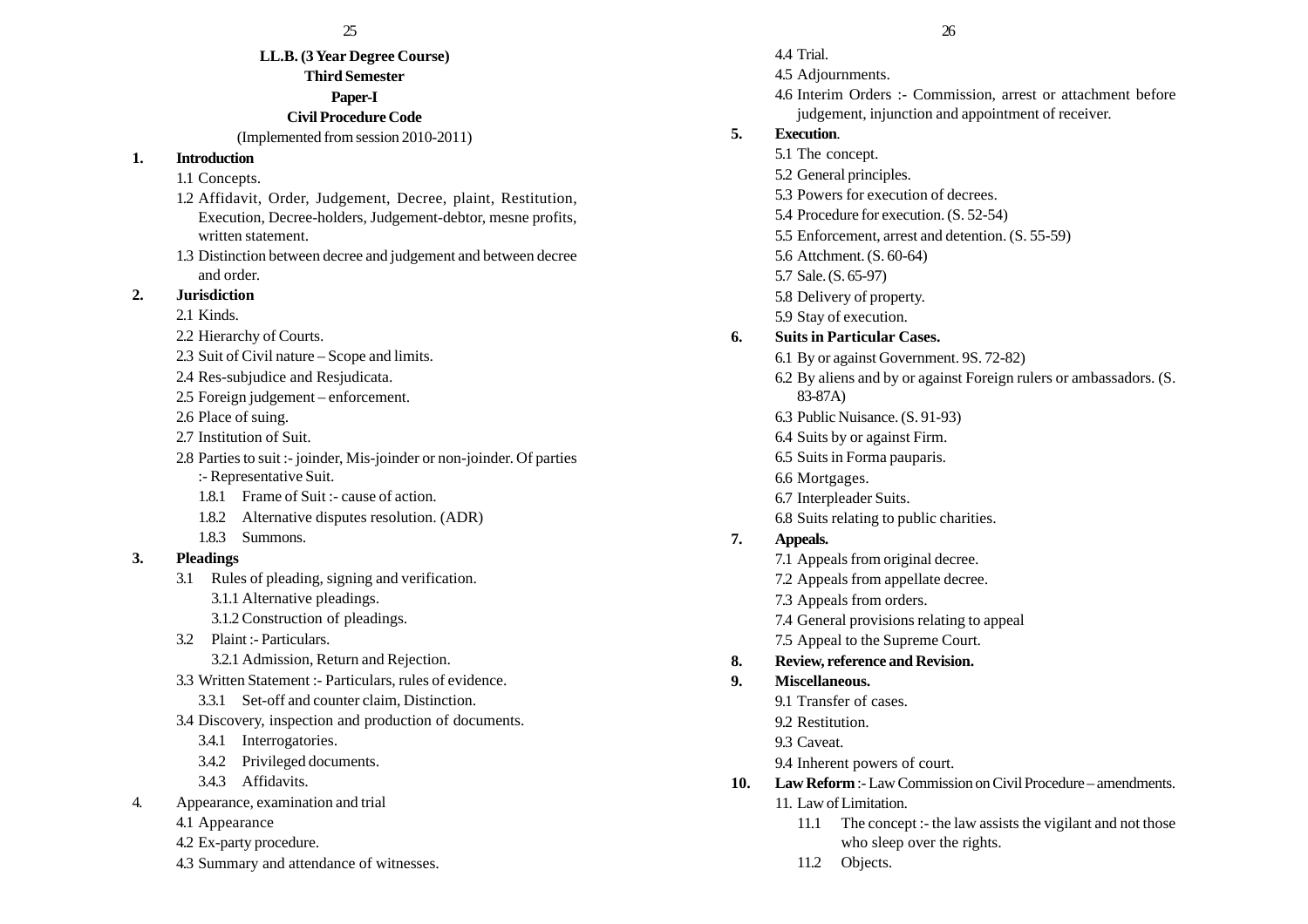- 11.3 Distinction with latches, acquiescence, prescription.
- 11.4 Extension and suspension of Limitation.
- 11.5 Sufficient cause for not filling the procedure.
	- 11.5.1 Illness.
	- 11.5.2 Mistaken legal advise.
	- 11.5.3 Mistaken view of law.
	- 11.5.4 Poverty, Minority and Purdha.
	- 11.5.5 Imprisonment.
- 11.6 Defective Vakalatnama.
- 11.7 Legal Disabilities.
- 11.8. Acknowledgement Essential requisites.
- 11.9 Foreign rule of Limitation :- Contract entered into under a Foreign Law.
- 11.10 Continuing tort and continuing breach of contract.
- 11.11 Contineous running of time.
- 11.12 Computation of period of Limitation.

#### **BOOKS**

- (1) Mulla Code of Civil Procedure (1999), Universal, Delhi.
- (2) C.K. Thacker Code of Civil Procedure (2000), Universal, Delhi.
- (3) M.R. Mallick (Ed.), B.B. Mitra on Limitation Act (1998), Eastern, Lucknow.

#### \*\*\*\*\*

## **Paper-II Criminal Procedure Code, Juvenile Justice Act And Probation of Offenders Act**

#### **1. Introductory**

- 1.1 The Rationale of Criminal Procedure : the importance of fair trial.
- 1.2 Constitutional perspectives : Article 14, 20 & 21.
- 1.3 The variety of Criminal procedures (the class should examine, in particular, the procedure for trial of special offences, specially offences under the Prevention of corruption act and Narcotic Drugs and Psychotropic Substances Act)
- 1.4 The organization of Police, prosecutor, defence counsel and prison authorities and their duties, functions and powers.

#### **2. Pre-trial process : Arrest**.

- 2.1 The distinction between cognizable and non-cognizable offences : relevance and adequacy problems.
- 2.2.Steps to ensure accused's presence at trial : warrant and summons.
- 2.3 Arrest with and without warrant. (S 70-73 & 41)
- 2.4 The absconder status. (S. 82, 83, 84 & 85)
- 2.5 Right of the arrested person.
- 2.6 Right to know grounds of arrest.  $(S 50(i), 55 \& 75)$
- 2.7 Right to be taken to Magistrate without delay.  $(S. 56 \& 57)$
- 2.8 Right of not being detained for more than twenty four hour (S. 57)
- 2.9 Article 22(2) of the Constitution of India. Right to consult legal practitioner, legal aid and the right to told of rights to bail. 2.10 Right to be examined by a medical practioner. (S 54)

#### **3. Pre-trial Process : Search & Seizure.**

- 3.1 Search warrant (S. 83, 94, 97 & 98) and search without warrant (S. 103)
- 3.2 Police search during investigation. (S. 165, 166 & 153)
- 3.3 General principles of search. (S 100)
- 3.4 Seizure. (S 102)
- 3.5 Constitutional aspects of validity of search and seizure proceedings.

#### **4. Pre-Trial Process : FIR**

- 4.1 F.I.R. (S. 154)
- 4.2 Evidentiary value of F.I.R. (S. 145 & 157 of Evidence Act.)

#### **5. Pre-trial Process : Magisterial Powers to take Cognisance**

**6. Trail Process**

6.1 Commencement of Proceedings. (S. 200, 201 & 202)

- 6.2 Dismissal of Complaints. (S. 203 & 204)
- 6.3 Bail : Concept, purpose, constitutional overtones.
	- 6.3.1 Bailable & Non-bailable offences. (S. 436, 437 & 439)
	- 6.3.2. Cancellation of Bail. (S. 437(5))
	- 6.3.3 Anticipatory Bail. (S. 438)
	- 6.3.4 Appellate Bail Power. (S. 389(1), 395(1) & 437(5))
	- 6.3.5 General Principles Concerning Bond. (S. 441 to 450)

## **7. Fair Trial**

- 7.1 Conception of Fair Trial.
- 7.2 Presumption of innocence.
- 7.3 Venue of Trial.
- 7.4 Right of the accused to know to accusation. (S. 221 to 224)
- 7.5 The trial must generally be held in acused's presence. (S. 221 to 224)
- 7.6 Right of Cross-examination and offering evidence and defence the accused's statement.
- 7.7 Right to Speedy Trial.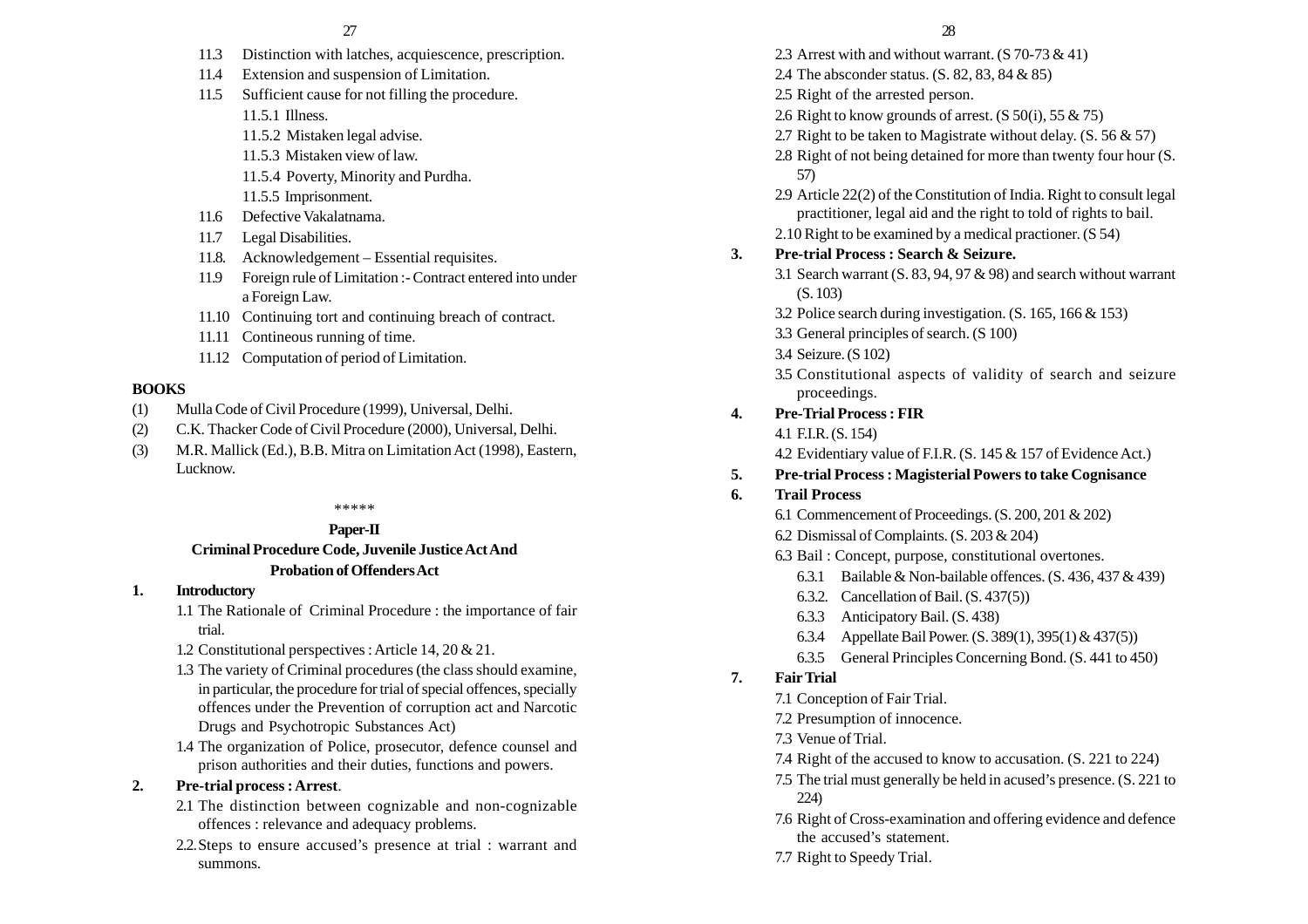# **8. Charge**

- 8.1 Framing of charge.
- 8.2 A Form and Contents of charge. (S. 211, 212 & 216)
- 8.3 Separate charges for distinct offences. (S. 218, 219, 220, 221 & 223)
- 8.4 Dis-charge pre- charge evidence.

# **9. Preliminary Pleas to Bar the Trial**

- 9.1 Jurisdiction. (S. 26, 177 to 188, 461, 462 & 479)
- 9.2 Time Limitations : Rationale & Scope. (S. 468 to 473)
- 9.3 Pleas of autrefois acquit and autrefois convict. (S 300 & 22(d))
- 9.4 Issue Estoppel.
- 9.5 Compounding of offences.
- **10. Trial before a court of Sessions :-** Procedural steps and substantive Rights.

# **11. Judgement**

- 11.1 Form and Content. (S. 354)
- 11.2 Summary trial.
- 11.3 Post-conviction order in Lieu of punishment :- Emerging penal policy. (S 360, 361 & 31)
- 11.4 Compensation & cost. (S. 357 & 358)
- 11.5 Modes of providing judgement. (S. 353, 362 & 363)

# **12. Appeal, Review, Revision**

- 12.1 Non appeal in certain cases. (S. 372, 375 & 376)
- 12.2 The Rationale appeals, review, revision.
- 12.3 The multiple range of appellate remedies.
	- 12.3.1 Supreme Court of India. (S. 374, 379, Art.31, Art.132, 134, 136)
	- 12.3.2 High Court. (S. 374)
	- 12.3.3 Session' Court (S. 374)
	- 12.3.4 Special Right to appeal. (S. 380)
	- 12.3.5 Governmental appeal against sentencing. (S. 377 & 378)
	- 12.3.6 Judicial power in disposal of appeals. (S. 368)
	- 12.3.7 Legal aid in appeals.
- 12.4 Revisional jurisdiction. (S. 397 405)
- 12.5 Transfer of cases. (S. 406 & 407)
- **13. Juvenile Delinquency**
	- 13.1 Nature and magnitude of problem.
	- 13.2 Causes.
	- 13.3 Juvenile Court System.
	- 13.4 Treatment & rehabilitation of juveniles.
	- 13.5 Juvenile and adults crimes.
- 13.6. Legislative and judicial protection of juvenile offender.
- 13.7 Juvenile Justice Act. 1988.

# **14. Probation**

- 14.1 Probation of Offender's Law.
- 14.2 The judicial attitude.
- 14.3 Mechanism of probation : Standards of probation Services.
- 14.4 Problems and prospects of probation.
- 14.5 The suspended sentence.

# **15. Reform of Criminal Procedure**.

# **BOOKS**

- (1) Ratanlal Dhirajlal Criminal Procedure Code, Universal, Delhi.
- (2) Chandrasekharan Pillai (Ed), Kelkar Lectures on Criminal Procedure, Eastern, Lucknow.
- (3) Criminal Procedure Code as amended upto date.
- (4) Chandrasekharan Pillai (Ed), Kelkar's Outline of Criminal Procedure Code, Eastern, Lucknow.

# \*\*\*\*\*

# **Paper-III**

# **Law of Evidence**

# **1. Introductory**

- 1.1 The main features of the Indian Evidence Act, 1861.
- 1.2 Other acts which deal with evidence. (Special reference to C.P.C.,  $Cr.P.C.$ )
- 1.3 Problems of applicability of evidence act.
- 1.4 Administration.
- 1.5 Administrative Tribunals.
- 1.6 Industrial Tribunals.
- 1.7 Commissions of Enquiry
- 1.8 Court martial.
- 1.9 Disciplinary authorities in educational institutions.

# **2. Central conceptions in Law of Evidence.**

- 2.1 Facts : Section 3 definition :- distinction relevant facts/facts in issue.
- 2.2.Evidence : Oral and documentary.
- 2.3 Circumstantial evidence and direct evidence.
- 2.4 Presumption. (S. 4)
- 2.5 Proving, not proving and disproving.
- 2.6 Witness.
- 2.7 Appreciation of evidence.
- **3. Facts Relevancy**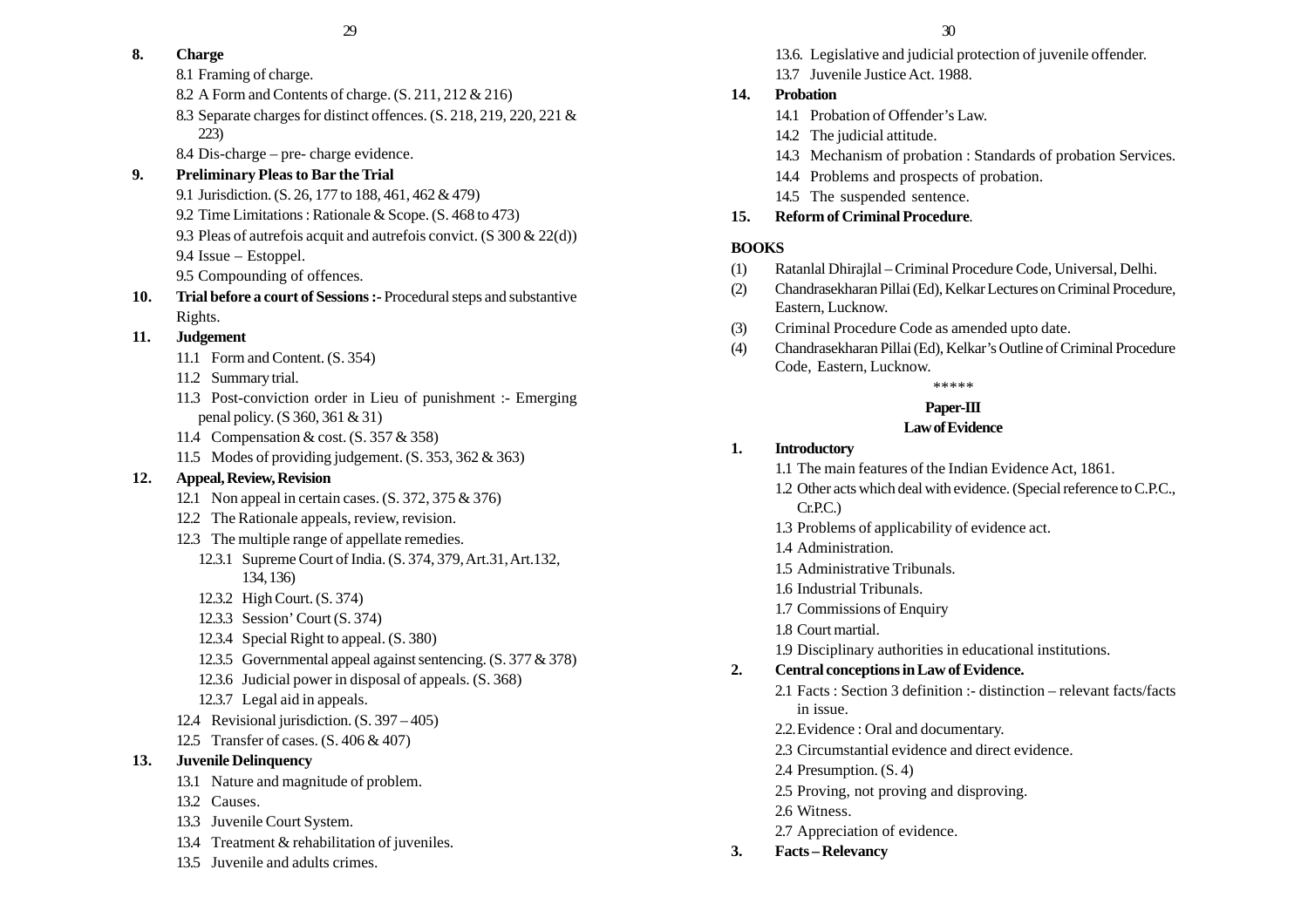- 3.1 The Doctrine of res-gestae. (S. 6,7, 8 & 10)
- 3.2 Evidence of common intension. (S. 10)
- 3.3 The problems of relevancy of 'otherwise' irrelevant facts. (S. 11)
- 3.4 Relevant facts for proof custom. (S. 13)
- 3.5 Facts concerning bodies and mental state. (S. 14 & 15)

#### **4. Admissions and Confessions**

- 4.1 General principle concerning admission. (S. 17 & 23)
- 4.2 Difference between admission and confession.
- 4.3 The problems of non-admissibility of Confession cause by any inducement, treat or promise.
- 4.4 Inadmissibility of confession made before police officer. (S. 25)
- 4.5 Admissibility of custodial confession. (S. 26)
- 4.6 Admissibility of 'Information' received from accused person 'in custody', with special reference to problem of discovery based on 'joint statement'. (S.27)
- 4.7 Confession by co-accuse. (S. 30)
- 4.8 The problems with the judicial action based on 'retracted confession'.

#### **5. Dying Declarations**

5.1 The justification for relevance of dying declaration. (S. 32)

5.2 The judicial standards for appreciation of evidentiary value of dying declaration.

#### 6. **Other statements by persons who can't be called as witness.**

6.1 General principles.

6.2 Special problems concerning violation of human rights in marriage in the Law of Evidence.

#### **7. Relevance of Judgement**

7.1 General principles.

7.2 Admissibility of judgement in Civil and Criminal matter. (s.43)

7.3 'Fraud' Collision. (S.44)

#### **8. Expert Testimony**

8.1 General principles

8.2 Who is an Expert ? :- Types of expert evidence.

8.3 Option on relationship specially proof of marriage. (S. 50)

8.4 The problems of judicial defence to expert testimony.

#### **9. Oral and Documentary Evidence**

- 9.1 General principles concerning oral evidence. (S. 59 & 60)
- 9.2 General principles concerning documentary evidence. (S. 67 & 96)
- 9.3 General principles regarding exclusion of oral by documentary evidence.

9.4.Special problem : Re-hearing evidence. 9.5 Issue estoppel.

# 9.6 Tenancy estoppel. (S. 116)

## **10. Witnesses, Examination & Cross-examination**

- 10.1 Competency to testify. (S. 118)
- 10.2. State privilege. (S. 123)
- 10.3 Professional privilege. (S. 126, 127 & 128)
- 10.4 Approval testimony. (S. 133)
- 10.5 General principles of examination and cross-examination. (S. 135-166)
- 10.6 Leading questions. (S. 141-143)
- 10.7 Lawful questions in cross-examination. (S. 146)
- 10.8 Compulsion to answer question put to witness.
- 10.9 Hostile witness. (S. 154)
- 10.10 Impeaching of the standing or credit of witness. (S. 155)

## **11. Burden of Proof.**

- 11.1 The general conception of onus probandi. (s. 101)
- 11.2 General and special exception to onus probandi.
- 11.3 The justification of presumption and of the doctrine of judicial notice.
- 11.4 Justification as to presumption as to certain offences. (S. 111A)
- 11.5 Presumption as to dowry death (S. 113A)
- 11.6 The scope of doctrine of judicial notice. (S. 114)

## **12. Estoppel**

- 12.1 Why estoppel ? The rationale. (S. 115)
- 12.2 Estopel, Res-judicata, weavier and presumption.
- 12.3 Estoppel by deed.
- 12.4 Estoppel by conduct.
- 12.5 Equitable and promissory estoppel.
- 12.6 Question of corroboration. (S. 156, 157)
- 12.7 Improper admission of witness in civil and criminal cases.

## **Books.**

- (1) Indian Evidence Act. (Amendment upto date)
- (2) Ratanlal Dhirajlal : Law of Evidence, Wadhwa, Nagpur.
- (3) Avtar Singh, 'Principles of Law of Evidence', Central law Agency, New Delhi.
- (4) Albert S. Osborn, 'The Problem of Proof'. (The first Indian Reprint 1998), Universal, Delhi.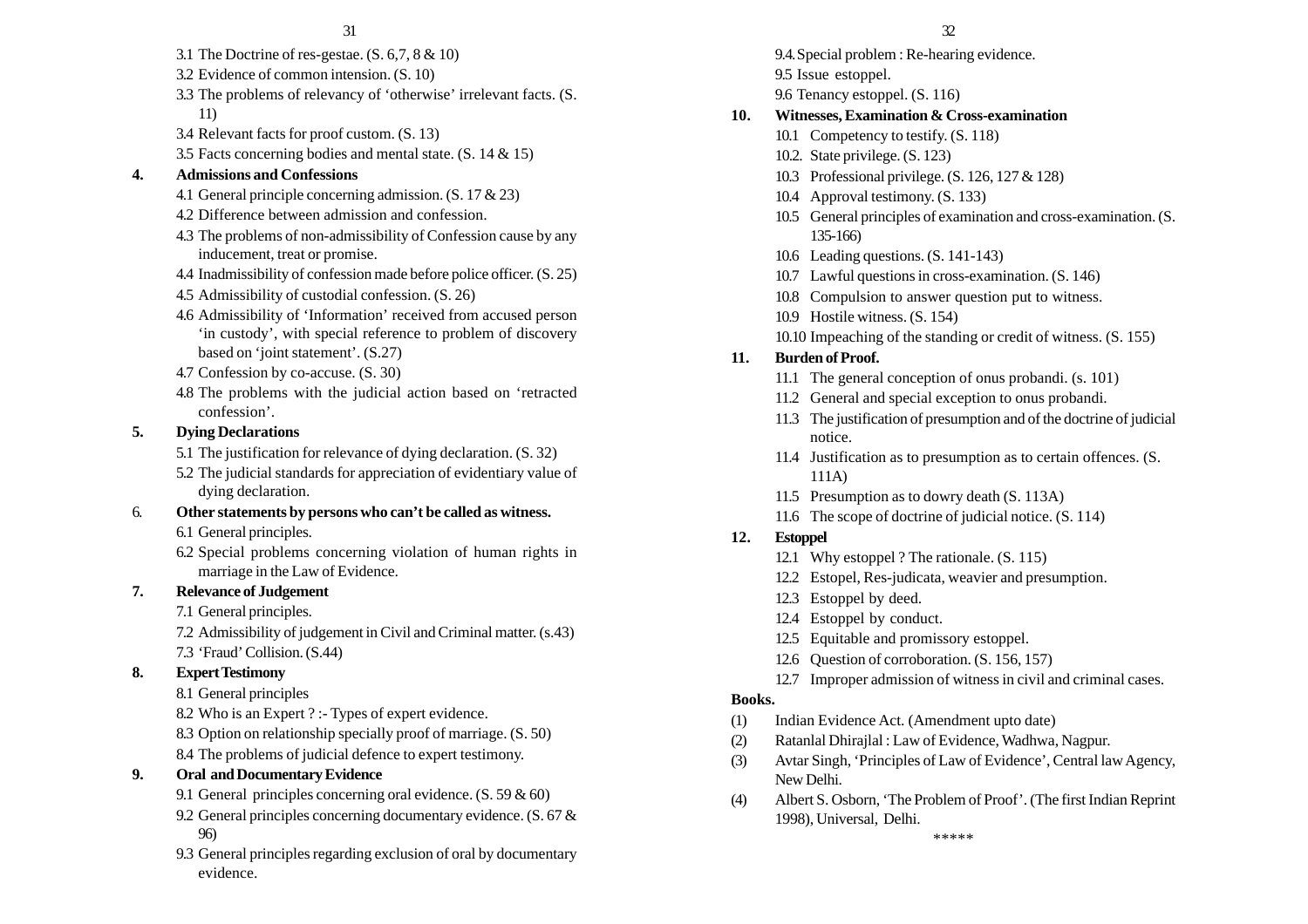#### **Paper-IV Banking Laws**

#### **1. Introduction**

1.1 Evolution of Banking Com. Globally & in India.

- 1.2 Banking Definitions :- Common Law & Statutory.
- 1.3 Functions of commercial Banks.
	- 1.3.1 Essential functions.
	- 1.3.2 Agency Services.
	- 1.3.3 General Utility Services.
	- 1.3.4 International Trading Services.
	- 1.3.5 Information Services.
	- 1.3.6 Emergence of multifunctional dimension.
	- 1.3.7 Nationalization of Banks.
- 1.4 System of Banking
	- 1.4.1 Unit Banking
	- 1.4.2 Branch Banking
	- 1.4.3 Group Banking
	- 1.4.4 Chain Banking.
- 1.5 Banking companies in India.

## **2. Banks & Customers**

- 2.1 Meaning of Customer.
- 2.2 Banker-Customer relationship and it's legal character.
- 2.3 General relationship
- 2.4 Special relationship
- 2.5 Garnishee Orders.
- 2.6 Rights and obligations of Banks
- 2.7 Right of set-off
- 2.8 Banker's lien.
- 2.9. Right to charge interest and commission.
- 2.10 Obligation to honour customer's cheque.
- 2.11 Duty of confidentiality.
- 2.12 Nature and justification of duty.
- 2.13 Exceptions to the duty.
- 2.14 Accounts of customers.
	- 2.14.1 Current account.
	- 2.14.2 Deposit account.
	- 2.14.3 Joint account.
	- 2.14.4. Trust account.
	- 2.14.5 Recurring account.
- 2.15 Special types of customers.
	- 2.15.1 Lunatic
- $33$  33
	- 2.15.2 Minor
	- 2.15.3 Agents.
	- 2.15.4 Administrator or Executors.
	- 2.15.5. Partnership Firms & Companies.

# **3. Control over Banks**

- 3.1 Control by Government and it's agencies.
- 3.2 Need for Elimination of Systematic Risk avoiding money laundering, customer protection, Promotion of fair competition on Management.
- 3.3 On account and audit.
- 3.4 On money lending.
- 3.5 Re-organization and reconstruction.
- 3.6 On suspension and winding up.
- 3.7 Control by ombudsman.

# **4. Control Banking Theory and R.B.I. Act. 1938.**

- 4.1 Evolution of Central Bank.
- 4.2 Characteristics and Functions of Central Bank.
- 4.3 Central Bank as Banker and Advisor of the State.
- 4.4 Central Bank as Banker's Bank.
- 4.5 The R.B.I. as Central Bank in India.
- 4.6 Objectives and organizational structure.
- 4.7 Functions and Powers of R.B.I.
- 4.8 Regulations of Monetary System.
- 4.9 Monopoly of Note issue.
- 4.10 Credit Control.
- 4.11 Determination of Bank Rate Policy.
- 4.12 Open market operations.
- 4.13 Banker to Government.
- 4.14 Control over Non-Banking Financial Institutions.
- 4.15 Economic and Statistical Research.
- 4.16 Staff Training.
- 4.17 The control and supervision of other Banks.
- 4.18 R.B.I. and it's promotional role.
- 4.19 R.B.I. and Commercial Banks.
- **5. Lending by Banks**
	- 5.1 Principles of good lending
	- 5.2 Securities for Bank advances
	- 5.3 Pledge.
	- 5.4 Mortgage.
	- 5.5 Charge.
	- 5.6 Goods or Documents of Title to goods.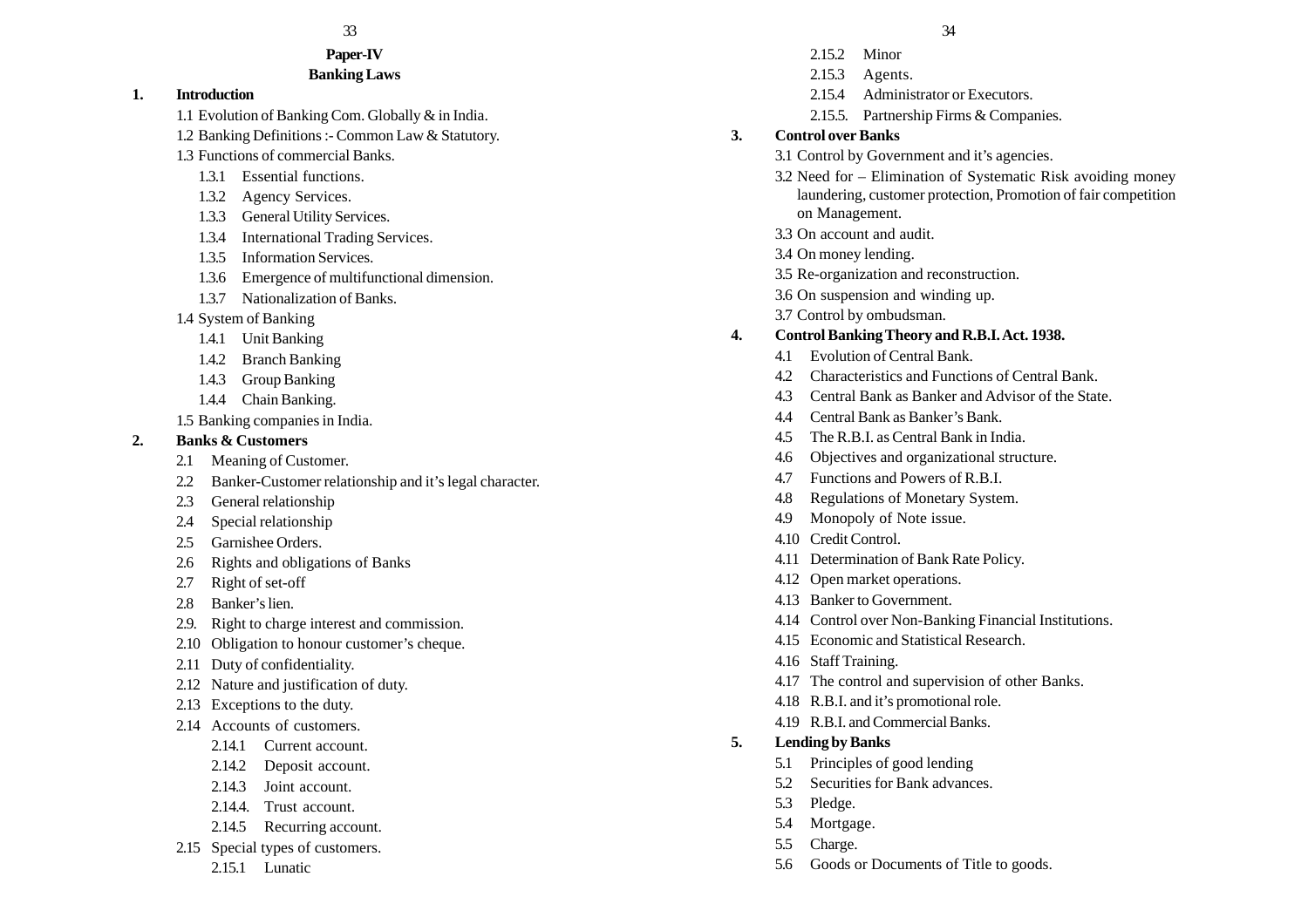- 5.7 Life insurance Policy as security.
- 5.8 Debentures as security.
- 5.9 Guarantees as security.
- 5.10 Contract of Guarantee and Contract of Indemnity.
- 5.11 Kinds of Guarantee : Specific and Continuing.
- 5.12 Surety's Rights and Liabilities.
- 5.13 Repayments Interest : Rules against penalties.
- 5.14 Default and Recovery.
- 5.15 Recovery of debts due to Bank and Financial Institutions Act 1993.
- 5.16 Establishment of Debts Recovery Tribunal Constitution and functioning.

## **6. Letter of Credit and Demand Guarantee**.

- 6.1 Letter of Credit.
- 6.2 Basic features.
- 6.3 Parties to a Letter of Credit
- 6.4 Fundamental principles.
- 6.5 Demand Guarantee.
- 6.6 Legal character.
- 6.7 Distinction between Irrevocable Letter of Credit and Demand Guarantee.

# **7. Banking Regulation Act 1949**

- 7.1 History, Social control
- 7.2 Licensing of Banking Companies.
- 7.3 Suspension of business under the order of High Court and Central Government.
- 7.4 Applicability of the Banking Regulation Act.

# **8. Banking Organization**

- 8.1 Private, Individual, Partnership Firm.
- 8.2 Hindu Joint Family System.
- 8.3 Director's Civil Liability.

# **9. Banker's as Borrower**

- 9.1 Bank Deposits.
- 9.2 Deposit rules in India.
- 9.3 Types of deposits.
- 9.4 Special types of customers.
- 9.5 Limitation on Powers to borrow.
- **10. Foreign Exchange Control Regime in India.**
	- 10.1 Concept of Foreign Exchange Regulation.
	- 10.2 Administration of exchange.
- **11. Historical background of Securities.**
- 11.1. Securities : the concept.
- 11.2 Kinds of securities.
	- 11.2.1 Government Securities
	- 11.2.2 Securities issued by Banks.
	- 11.2.3 Securities issued by Corporations.
	- 11.2.4 Securities in Mutual Fund and Collective Investment Scheme.
	- 11.2.5 Depository Receipts.

# **12. Investment in non-banking financial institutions.**

- 12.1 Concept of Non-Banking Financial Institutions.
- 12.2 Control by R.B.I.
- 12.3 Regulation on non-banking financial and non-financial companies.
- 12.4 Chit Funds.

# **13. E-Banking.**

- 13.1 Revolution in Banking Co. (Payment in due course)
- 13.2 Credit Card, Debit Card, A.T.M.
- 13.3 Internet Banking
- 13.4 Core Banking
- 13.5 Scope of electronic fund transfer.
- 13.6 Electronic fund transfer system proposed by R.B.I.

# **Books :**

- (1) M.L. Tannan : Tannan's Banking Law and Practice in India.
- (2) S.N. Gupta : The banking Law in theory & Practice, Universal, Delhi.
- (3) Mukerjee T.K.: Banking Law & Practice, Universal, Delhi..
- (4) Banking Regulation Act, 1949.
- (5) Reserve Bank of India Act, 1938.

## \*\*\*\*\*

# **Paper-V**

# **Arbitration Law**

# **1. Arbitration :- Meaning, Scope and types**.

- 1.1 Meaning, Scope and Types.
- 1.2 Distinction between 1940 Law and 1996 Law UNCITRAL Model Law.
- 1.3 Arbitration and Conciliation
- 1.4 Arbitration and Expert determination.
- 1.5 Extent of judicial intervention.
- 1.6 International commercial Arbitration.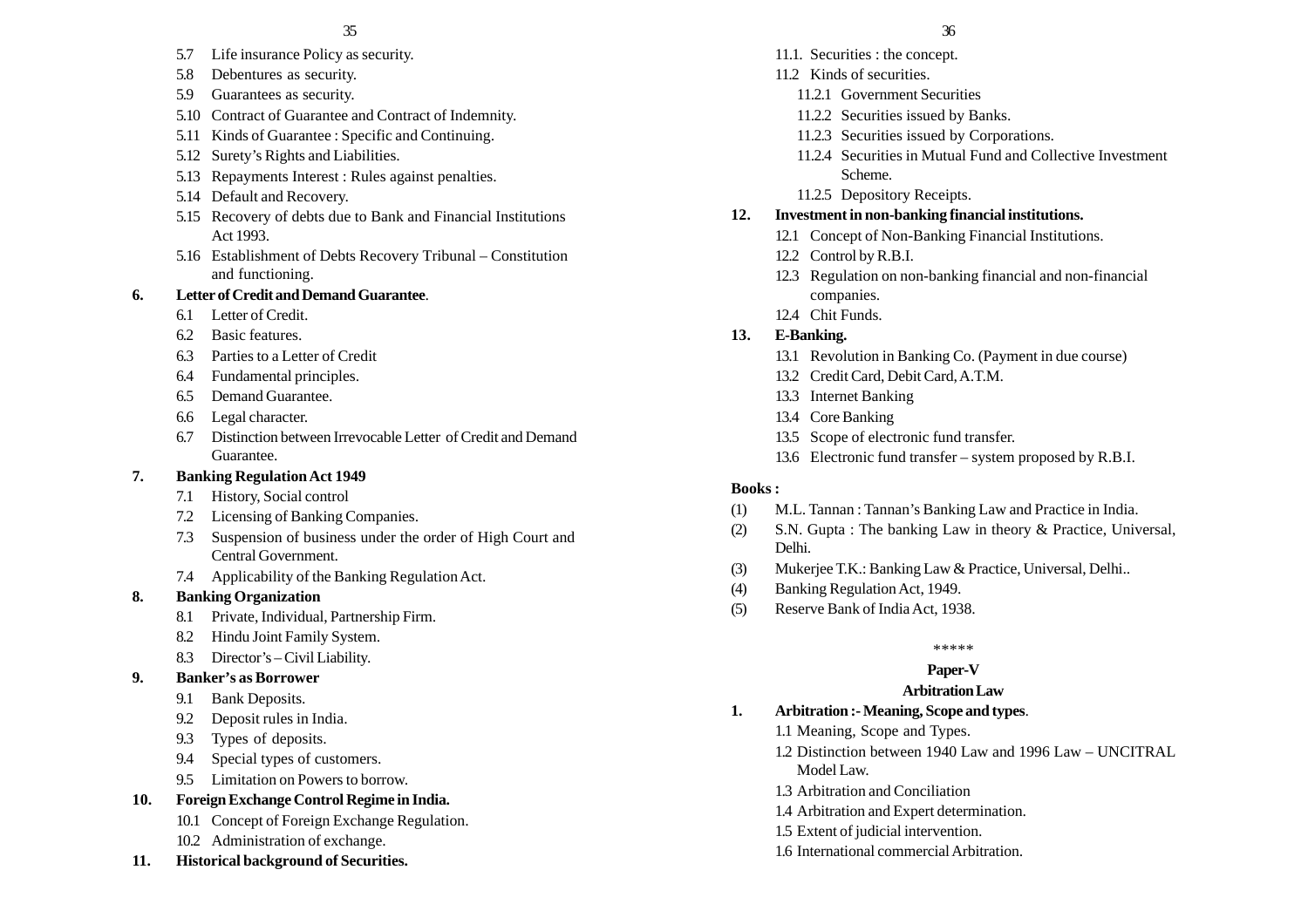## **2. Arbitration and Conciliation Act 1996**

- 2.1 Scope of Arbitration Law in India.
- 2.2 Preamble, Objects and Reasons.
- 2.3 Salient features of Arbitration and Conciliation Act 1996.
- 2.4 Arbitration Agreement :-
	- 2.4.1. Essentials of Arbitration Agreement.
	- 2.4.2 Kinds of Arbitration Agreements.
	- 2.4.3 Who can enter into Arbitration Agreement.
	- 2.4.4 Validity.
	- 2.4.5 Reference to Arbitration.
	- 2.4.6 Interim measures by Court.

# **3. Arbitration Tribunal**

- 3.1 Composition of Tribunal.
- 3.2 Appointment of Arbitrators.
- 3.3 Grounds for challenge.
- 3.4 Termination of Mandate and substitution of arbitrator.
- 3.5 Jurisdiction of Arbitral Tribunal.
- 3.6 Powers of Arbitral Tribunal.
- 3.7 Procedural of Arbitral Tribunal.
- 3.8 Court assistance.
- 3.9 Interim measures etc. by Court.

# **4. Conduct of Arbitral Proceedings.**

- 4.1 Equal treatment of parties.
- 4.2 Time and place of hearing.
- 4.3 Commencement and language.
- 4.4 Statement of claim and defence.
- 4.5 Default of a party.
- 4.6 Appointment of experts.
- 4.7 Court's assistance in taking evidence.
- **5. Awards.**
	- 5.1 Rules of guidance.
	- 5.2 Form and Content.
	- 5.3 Correction and Interpretation.
	- 5.4 Grounds of setting aside an award.
	- 5.5 Can misconduct be a ground ?
	- 5.6 Incapacity of a party, invalidity of arbitration agreement.
	- 5.7 Want of proper notice and hearing.
	- 5.8 Beyond the scope of reference.
	- 5.9 Contravention of composition and procedure.
	- 5.10 Breach of confidentiality.
	- 5.11 Impartiality of arbitrator.

#### $37$  37

- 5.12 Bar of limitation, res-judicate.
- 5.13 Consent of parties.
- 5.14 Enforcement.
- **6. Appeals and Revision.**
- **7. Enforcement of Foreign Award.**
	- 7.1 New York Convention Award.
	- 7.2 Geneva Convention Award.

# **8. Conciliation**

- 8.1 Distinction between Conciliation, Negotiation, Mediation and Arbitration.
- 8.2 Appointment of Conciliators.
- 8.3 Statement of Conciliators.
- 8.4 Interaction between Conciliator and Parties.
- 8.5 Communication
- 8.6 Duties of the parties to co-operate.
- 8.7 Suggestions by parties.
- 8.8 Confidentiality
- 8.9 Resort to judicial proceedings.
- 8.10 Costs
- 8.11 Termination of Conciliation Proceedings.

# **9. Rule Making Power**

- 9.1 High Court
- 9.2 Central Government
- 9.3 Removal of difficulties.

# **10. Instruments of Arbitration and Conciliation**

- 10.1 ICC Rules of Conciliation and Arbitration.
- 10.2 The Rules of Arbitration of Indian Council of Arbitration 1993.

# **Books**

- (1) B.P. Saraf and M. Jhunjhunwala Law of Arbitration and Conciliation, Snow White, Mumbai.
- (2) Gerald R. Willime (Ed). The New Arbitration and Conciliation Law of India, Indian Council of Arbitration, New Delhi.
- (3) G.K. Kwatra. The Arbitration and Conciliation Law of India, Universal, Delhi.
- (4) Markanda P.C. Law Relaltion to Arbitration and Conciliation,. Universal, Delhi.
- (5) Johari, Commentary on Arbitration and Conciliation Act 1996, Universal, Delhi.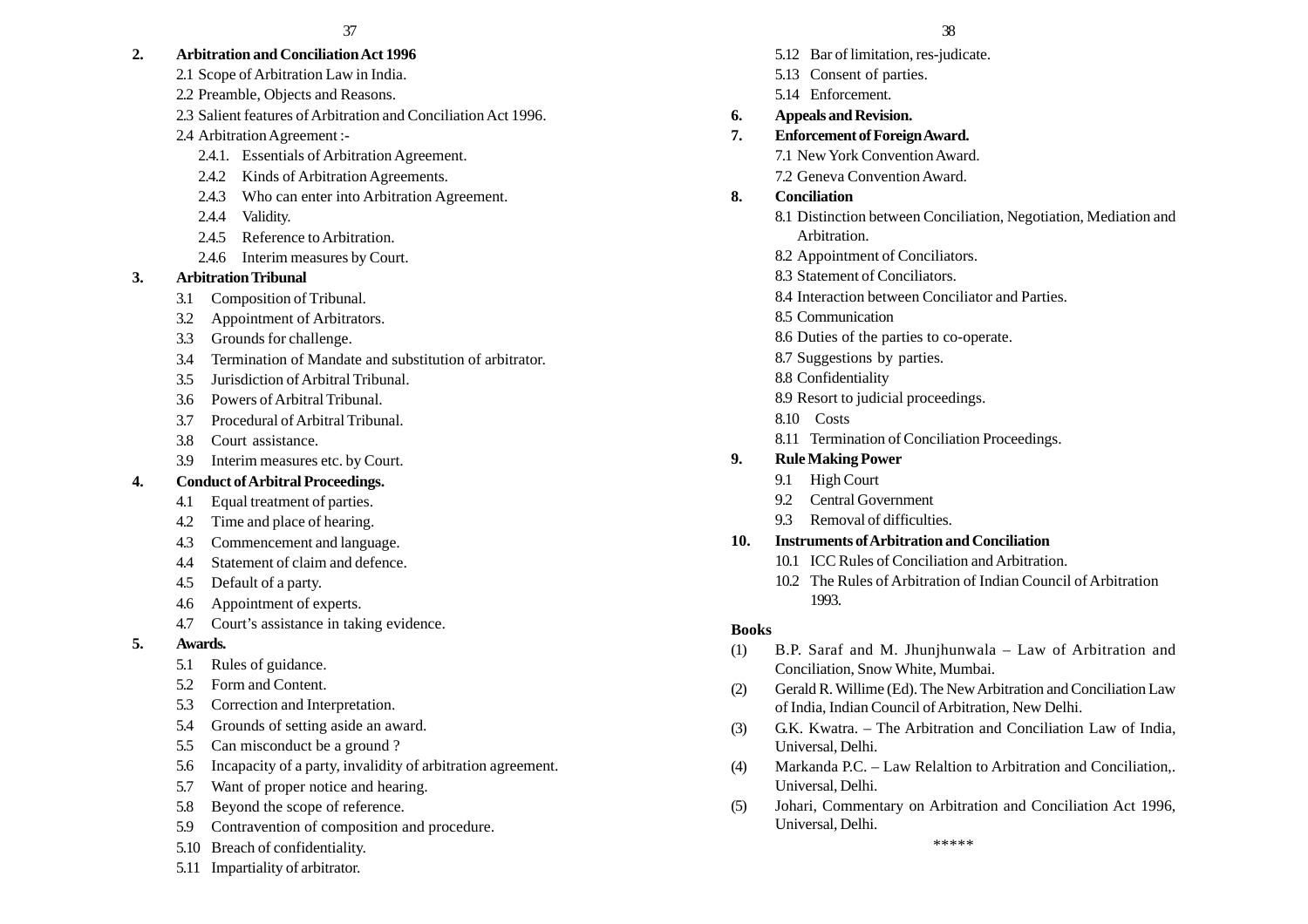#### **MOOT COURT (Moot Court Exercise And Internship)**

This paper shall have three components of 30 marks each and a viva for 10 marks.

**a) Moot Court (30 Marks)** Every student may be required to do at least three moot courts in a semester with 10 marks for each. The moot court work will be on assigned problem and it will be evaluated for 5 marks for written submissions and 5 marks for oral advocacy. **b) Observance of trial in Two cases, one Civil and one Criminal (30 Marks**) Students may be required to attend two trials in the course. They will maintain a record and enter the various steps observed during their attendance on different days on court assignment. This scheme will carry 30 marks. **c) Interviewing techniques and pre-trial preparations and internship Diary (30 Marks)** Each student will observe two interviewing sessions of client at lawyer's office/legal-aid office and record the proceedings in a diary which will carry 15 marks. Each student will further observe the preparation of documents and court papers by the advocate and the procedure for filing of suit/petition. This will be recorded in the diary which will carry 15 marks. d) The fourth component of this paper will be viva-voce examination on the above 3 aspects.

 This will carry 10 marks. \*\*\*\*\*

#### **COURT VISITS**

The students from  $1<sup>st</sup>$  to  $2<sup>nd</sup>$  Semester (3 Years Law Course) will have to visit the court on every  $1^{st} \& 3^{rd}$  Saturday of the month. If it is not possible to visit on  $1<sup>st</sup>$  and  $3<sup>rd</sup>$  Saturday then on any other day the court visit can be arranged.

There shall be 30 visits in a Semester. For these visits, a lawyer shall be approved by the college as the Guide, who must have 10 years standing in the Bar, a core faculty (Full Time Teacher) shall be the Supervisor and shall also be responsible to make these visits fruitful. He shall be responsible as a Supervisor for maintaining the attendance of students and signing the diaries of students on day to day basis for maintaining the records along with the dates.

There shall be a viva by the internal and external examiner. The viva shall carry 100 marks and the marks are to be allotted on the basis of the written diary and viva.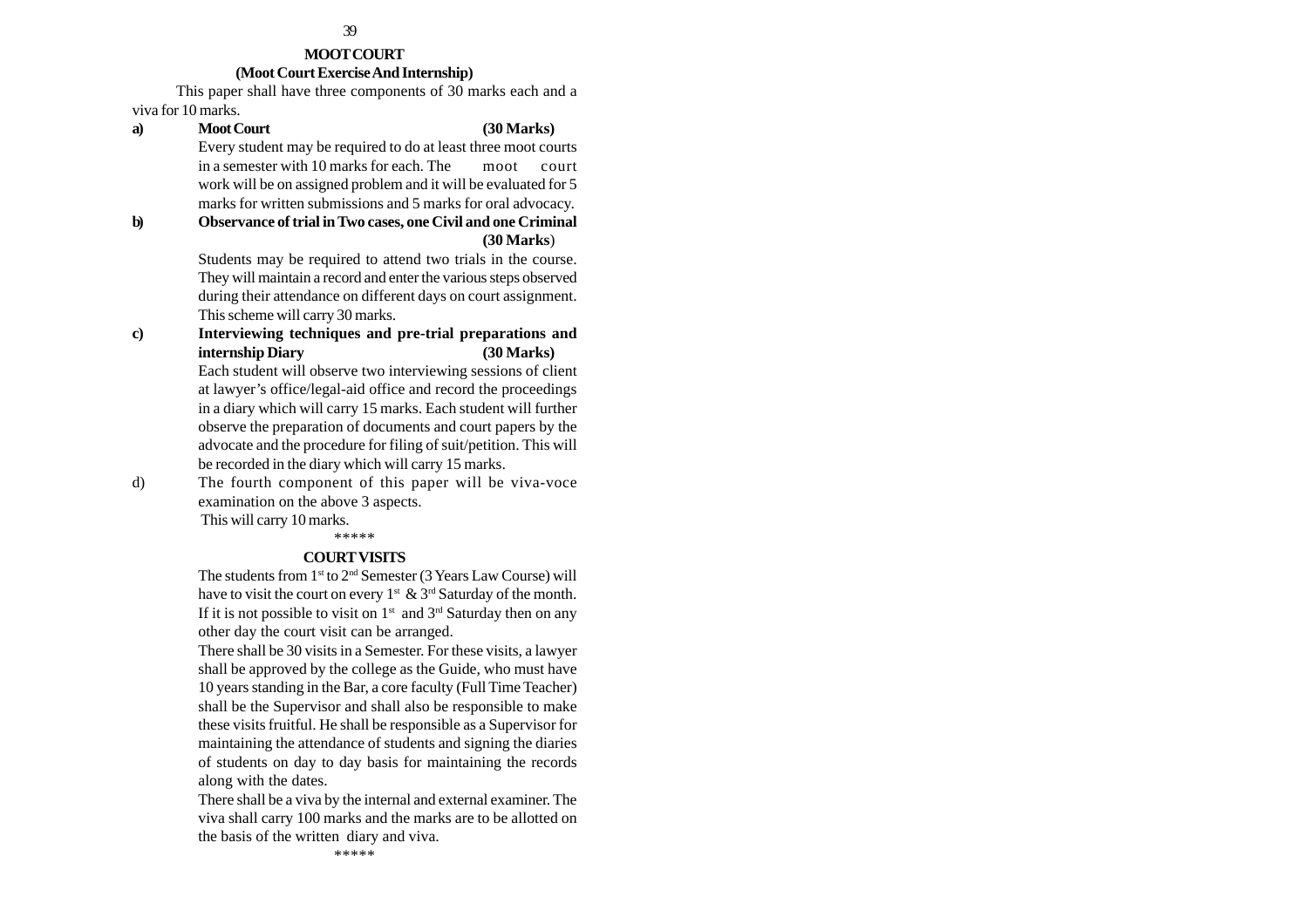#### **IVth Semester - 3 years Course ENVIRONMENTAL LAW**

## **Paper - I**

- 1 **Concept of Environment and Pollution**
	- 1.1 Environment.
		- 1.1.1 Meaning and contents.
	- 1.2 Pollution.
		- 1.2.1 Meaning.
		- 1.2.2 Kinds of pollution.
		- 1.2.3 Effects of pollution.

# 2 **Legal Control: Historical Perspectives**

- 2.1 **Indian Tradition :** Dharma of environment.
- 2.2 **British Raj :** Industrial development and exploitation of nature.
	- 2.2.1 **Nuisance :** Penal code and procedural codes.
- 2.3 **Free India :** Continuance of British influence.
	- 2.3.1 Old laws and new interpretations.

# 3 **Constitutional Perspective**

3.1 **Constitution Making :** Development and property oriented approach.

# 3.2 **Directive principles.**

3.2.1 Status, role and interrelationship with fundamental rights and fundamental duties.

# 3.3 **Fundamental Duty.**

- 3.3.1 Contents.
- 3.3.2 Judicial approach.

# 3.4 **Fundamental Rights.**

- 3.4.1 Right to clean and healthy environment.
- 3.4.2 Right to education.
- 3.4.3 Right to information.
- 3.4.4 Environment vs. Development.

# 3.5 **Enforcing agencies and remedies.**

- 3.5.1 Courts.
- 3.5.2 Tribunals.
- 3.5.3 Constitutional, statutory and judicial remedies.

# 3.6 **Emerging principles.**

- 3.6.1 **Polluter Pays :** Public liability insurance.
- 3.6.2 Precautionary principle.
- 3.6.3 Public trust doctrine.
- 3.6.4 Sustainable development.

# 4 **Water and Air Pollution: Acts with rules**

4.1 Meaning and standards.

- 4.2 Culprits and victims.
- 4.3 Offences and penalties.
- 4.4 Judicial approach.
- 5 **Noise Pollution**
	- 5.1 Legal control.
	- 5.2 Court's of balancing : permissible and impermissible noise.

# 6 **Environment Protection**

- 6.1 Protection agencies : power and functions.
- 6.2 Protection : means and sanctions.
- 6.3 Emerging protection through delegated legislation.
	- 6.3.1 Hazardous waste.
	- 6.3.2 Bio-medical waste.
	- 6.3.3 Genetic engineering.
	- 6.3.4 Environment impact assessment.
	- 6.3.5 Coastal zone management.
	- 6.3.6 Environmental audit and eco mark.
	- 6.3.7 Judiciary : complex problems in administration of environmental justice.

# 7 **Town and Country Planning**

- 7.1 Law : enforcement and constrain.
- 7.2 Planning : management policies.

# 8 **Forest and Greenery**

- 8.1 **Greenery conservation laws.**
	- 8.1.1 Forest conservation.
	- 8.1.2 Conservation agencies.
	- 8.1.3 Prior approval and non-forest purpose.
	- 8.1.4 Symbiotic relationship and tribal people.
	- 8.1.5 Denudation of forest : judicial approach.

# 8.2 **Wild life.**

- 8.2.1 Sanctuaries and national parks.
- 8.2.2 Licensing of zoos and parks.
- 8.2.3 State monopoly in the sale of wild life and wild life articles.
- 8.2.4 Offences against wild life.

# 9 **Bio-diversity**

- 9.1 Legal control.
- 9.2 Control of eco-unfriendly experimentation on animals, plants, seeds and micro-organism.

# 10 **International Regime**

- 10.1 Stockholm conference.
- 10.2 Greenhouse effect and ozone depletion.
- 10.3 Rio conference.
- 10.4 Bio diversity.
- 
- - -
- -
	-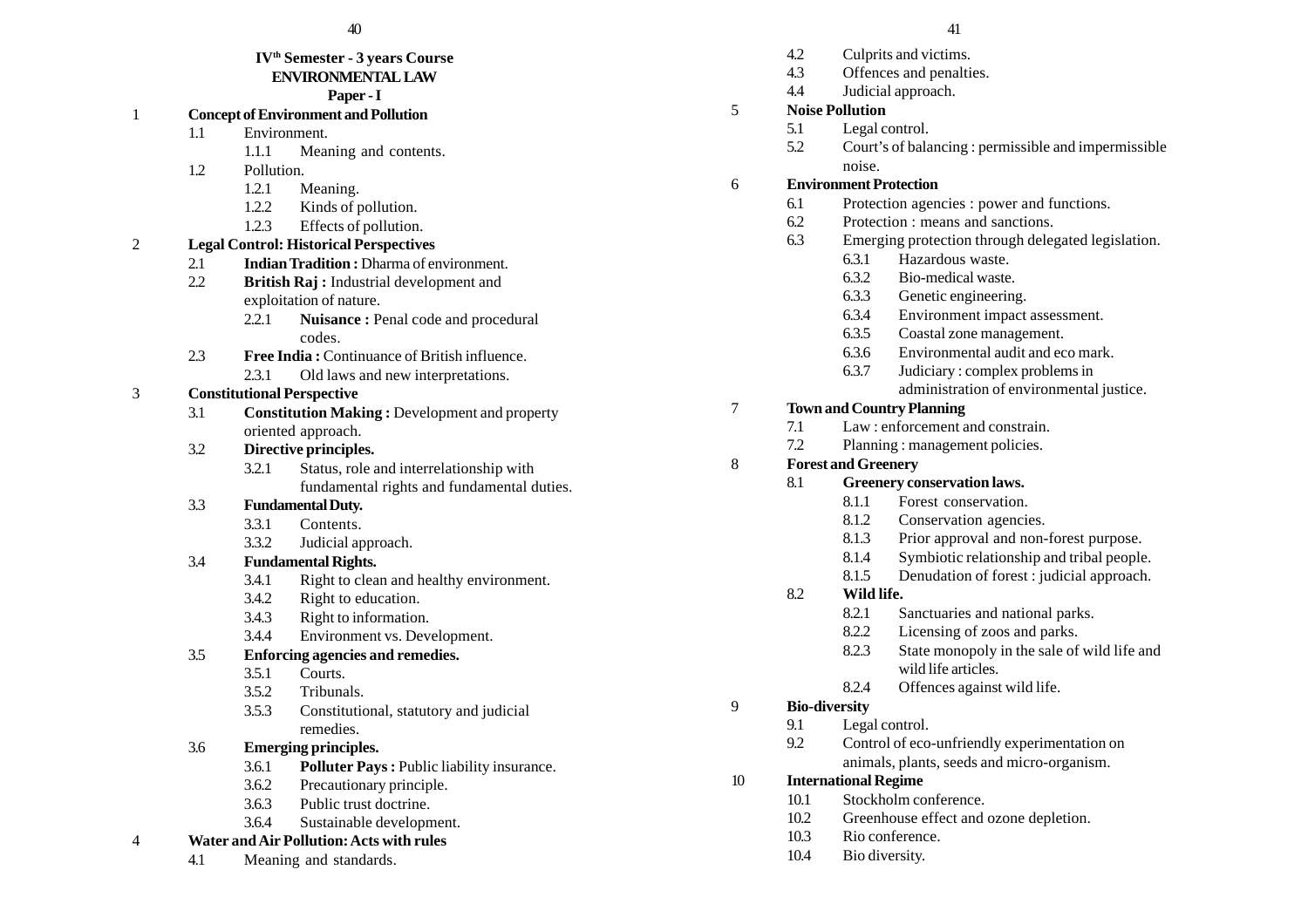- 10.5 UN declaration on right to development.
- 10.6 Wetlands.

# **Select Bibliography**

- 1) Aarmin Resencranz, et al, (eds), Environmental and policy in India, (2000), Oxford.
- 2) R.B.Sing and Suresh Mishra, Environmental law in India, (1996), Concept Publishing Co., New Delhi.
- 3) Kailash Thakur, Environmental Protection Law and Policy in India, (1997), Deep & Deep Publications, New Delhi.
- 4) Richard L. Riversz, et al (eds), Environmental Law, The Economy and Sustainable Development, (2000), Cambridge.
- 5) Christopher D. Stone, Should Tree Have Standing and Other Essays on Law, Morals and Environment,(1996), Oceana.
- 6) Leelakrishnan. P. et al(eds), Law and Environment, (1990), eastern, Lucknow.
- 7) Leelakrishnan. P., The Environmental Law in India, (1999), Buttersworth-India.
- 8) Department of Science and Technology, Government of India, Report of the Committee for Recommending Legislative Measures and Administrative Machinery for Ensuring Environmental Protection, (1980), (Tiwari Committee Report).
- 9) Indian Journal of Public Administration, Special Number on Environment and Administration, July- September 1998, Vol. XXXV, No.3, pp. 353-801.
- 10) Centre for Science and Environment, The State of India's Environment 1982, The State of India's Environment 1984-85 and The State of Indian Environment 1999-2000.
- 11) World Commission on Environment and Development, Our Common Feature (1987), Oxford.

\*\*\*\*\*

# **Law of Taxation**

## **Paper -II**

- (A) **Income Tax** 1 Historical background of Income Tax Budget,
	- Finance Bill and Finance Act.
	- 2 Fundamental Principles and basic concepts of Income Tax Laws.
	- 3 Important Definitions.
	- 4 Income Tax Authorities and their jurisdictions.
	- 5 Income Tax Rates Structures.
	- 6 Residential status and its assessability of Tax.
- 7 Sources or Heads of Income.
- 8 Permanent Account Number (PAN) and Tax
- Accounting Number (TAN).
- 9 Collection of Taxes Advance Tax and Tax Deducted at Source (TDS).
- 10 Income Exempt from Tax (Section 10).
- 11 Heads of Income.
	- a) Salary.
	- b) Income from House Property.
	- c) Income from business/profession or vocation AND Estimated Income Schemes.
	- d) Income from Capital Gains.
	- e) Income from Other Sources.
- 12 Income of ther persons included in Assessee's Income i.e. clubbing of Income.
- 13 Losses set off and carried forward of Losses.
- 14 Computation of total income and permissible deductions.
- 15 Assessment procedure.
	- a) Filing of Returns and due dates.
	- b) Kinds of assessments.
	- c) Reopening of assessments.
	- d) Scrutiny of assessments.
- 16 Kinds of surveys.
- 17 Search Seizure proceedings.
- 18 Aggregation of income.
- 19 Appeals & Revision provisions.
- 20 Charging of penal interest, penalties and prosecutions,
- 21 Recovery of Taxes.
- 22 Settlement of cases & Refunds.
- 23 Miscellaneous provisions.
	- a) Double Taxation Relief.
	- b) Evasion of Tax and Avoidance of Tax.
	- c) Corporate Taxes. (Minimum Alternative Tax)
	- d) Service of Notices.
	- e) Fringe Benefit Tax. (FBT)
	- f) Banking Cash Transaction Tax.
	- g) Tax on Gift in certain cases.

#### (B) **Wealth Tax**

- 1 Basic concepts and definitions in Wealth Tax.
- 2 Charging of Wealth Tax.
- 3 Deemed Assets i.e. clubbing provisions.
- 4 Exemptions U/S 5 of the Wealth Tax Act.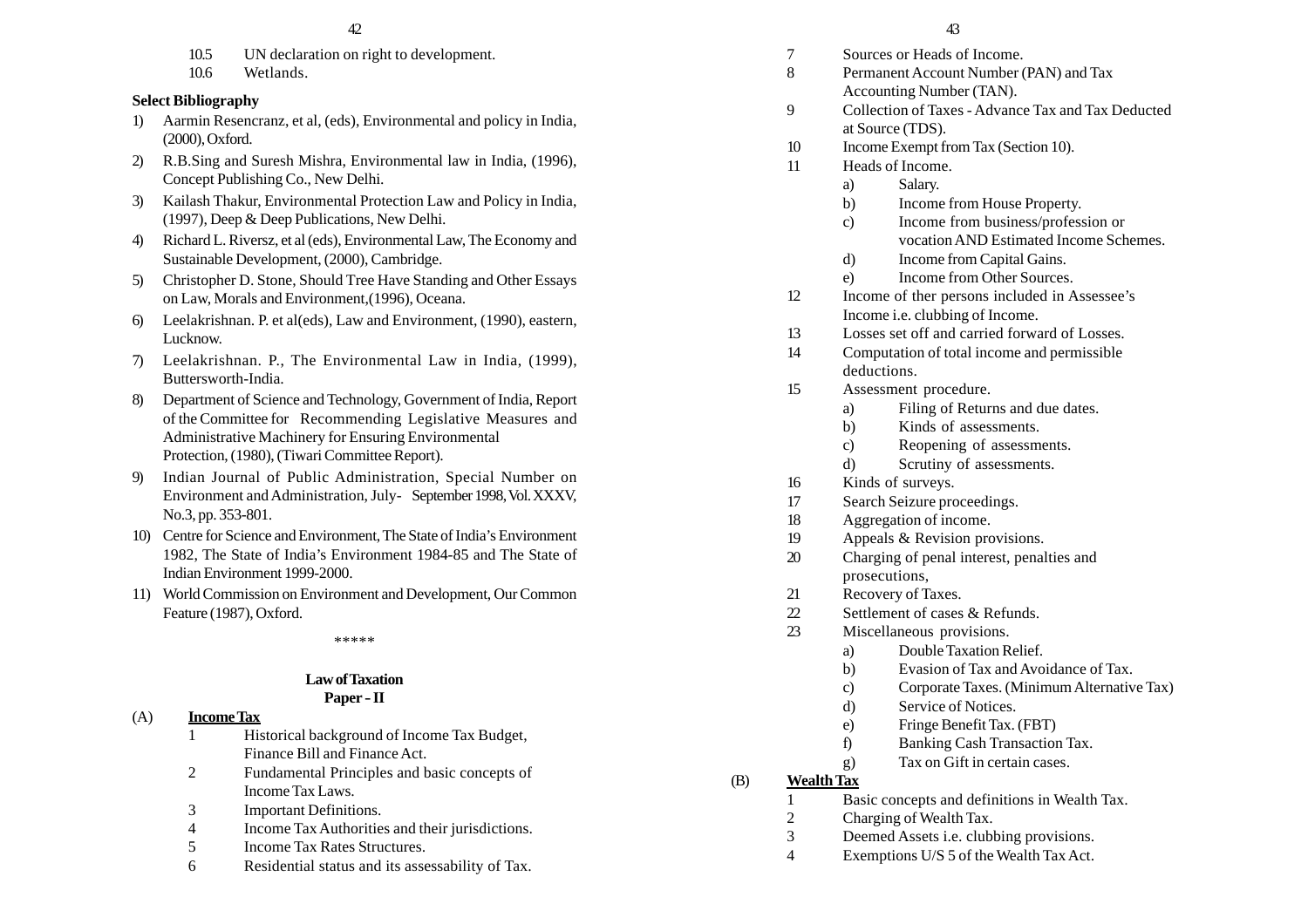- 5 Valuation of assets.
- 6 Assessment procedure.
- 7 Appeals and Revision.
- 8 Penalty and Prosecutions.
- 9 Miscellaneous provisions.

#### $(C)$ **Value Added Tax (VAT) 2005**

- 1 Historical background of Value Added Tax (VAT).
- 2 Concept of Value Added Tax.
- 3 Important definitions under M.V.A.T.
- 4 Registration procedure under MVAT and its impact in Taxation.
- 5 Assessment procedure.
	- a) Filing of Returns and Due Dates.
	- b) Kinds of assessments.
	- c) Re-opening of assessments.
	- d) Scrutiny of assessments.
- 6 Composition Scheme under MVAT.
- 7 Set off procedure and refunds.
- 8 Appeals and Revision provisions.
- 9 Penalties and Prosecutions.
- 10 Miscellaneous provisions.

# (D) **Central Sales Tax Act (CST) 1956**

- 1 Historical background of Central Sales Tax Act 1956.
- 2 Concept of C.S.T. and its implications.
- 3 Important definitions under CST.
- 4 Registration procedures and its impact in Taxation.
- 5 Different kinds of interstate transactions.
- 6 Appeals and Revision.
- 7 Penalties and Prosecutions.
- 8 Miscellaneous provisions.

# (E) **Service Tax Act 1994**

- 1 Historical background and fundamental principles in imposing service tax.
- 2 Important definitions under Service Tax Act 1994.
- 3 Registration procedure under Service Tax Act and its impact in Taxation.
- 4 Salient features of Service Tax Laws.
- 5 Assessment procedure.
	- a) Due dates of filing of return.
	- b) Kinds of assessment.
	- c) Re-opening of assessment.
	- d) Scrutiny of assessment.
- 6 Service Tax Credit Scheme.
- 7 Appeals and Revisions.
- 8 Penalties and Prosecutions.
- 9 Miscellaneous provisions.

# **Select Bibliography**

- 1) Ramesh Sharma, Supreme Court on Direct Taxes, (1998), Bharath Law House, New Delhi.
- 2) Sampath Iyengar, Law of Income Tax, (1998),
- 3) B.K.Diwan and Sanja MEcttani, Formation, Assessment Charitable and Religious Trusts, (1999), Bharath Law House, New Delhi.
- 4) Kanga & Palkhiwala, The Law and Practice of Income Tax, (1999), Wadhwa, Nagpur.
- 5) K.Parameswaran, Power of Taxation under the Constitution, (1987), Eastern, Lucknow.
- 6) V.Ramachandran & T.A.Ramakrishnan, (eds), A.N.Aiyer's Income Tax Laws, (2000), Company Law Institute of India Pvt.Ltd., Chennai.
- 7) S.Bhattacharya & H.R.Garg, Handbook of Direct Taxes, (1990), Eastern Law House, Calcutta.
- 8) C.A.Gularickar, Law and Practice of Wealth and Valuation, (1998), Gularickar, Mumbai.
- 9) Walter R. Mahler, Sales and Exercise Taxation in India, (1970), Orient Longman, Delhi.
- 10) R.V.Patel, Central sales Tax Act, (1966), Tripathi, Bombay.
- 11) S.D.Singh, Principles of Law of Sales Tax, (1973), Eastern, Lucknow.

\*\*\*\*\*

# **Law of Trust**

#### **(Law relating to Trusts, Equity and Fiduciary Relationships) Paper - III**

# 1 **Introduction**

- 1.1 The concept of trust : distinction with agency and contract.
- 1.2 Development of law : common law and equity.
- 1.3 Trusts : classification.

# 2 **Definition and nature of trusts under Indian Law**

- 2.1 Creation of trusts : rules.
- 3 **Duties of Trustees**
	- 3.1 Execution.
		- 3.2 Acquaintance with nature of property.
		- 3.3 Duties in respect to title.
		- 3.4 Duty of care.
		- 3.5 Conversion.
		- 3.6 Impartiality.
	- 3.7 Prevention of waste.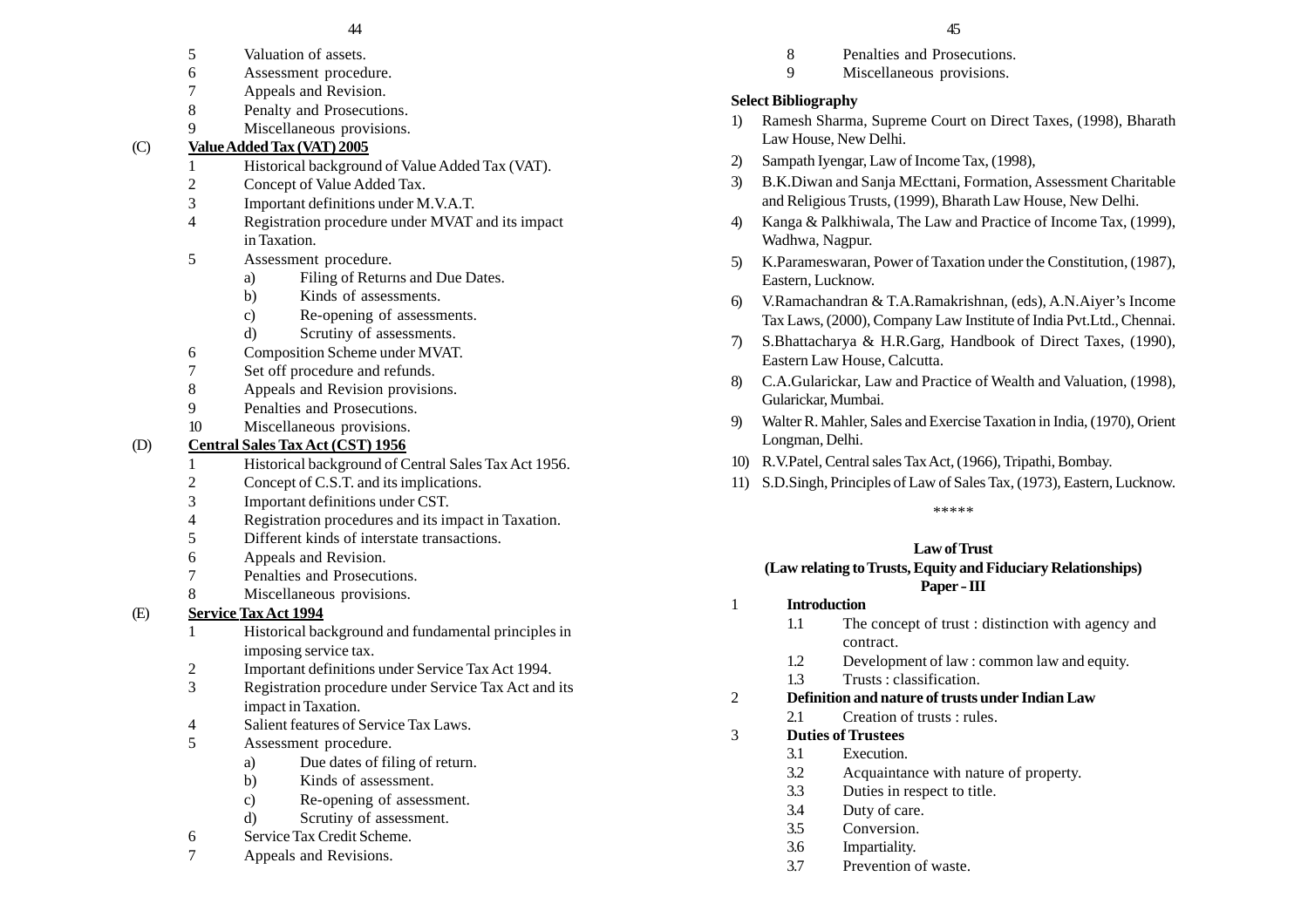- 3.8 Keeping of accounts and giving of information.
- 3.9 Investment.
- 3.10 Sale.
- 3.11 Liability for breach of trust.

## 4 **Rights of Trustees**

- 4.1 Title Deed.
- 4.2 Reimbursement.
- 4.3 Indemnity.
- 4.4 Seeking direction from court.
- 4.5 Settlement of accounts.
- 4.6 General authority.
- 5 **Powers of Trustees**
	- 5.1 Sale.
	- 5.2 Varying of investment.
	- 5.3 Property of minors.
	- 5.4 Giving receipts.
	- 5.5 Power to compound, compromise and settle.
	- 5.6 Exercising authority on death or disclaimer of one of the trustees.
	- 5.7 Suspension of trustee's power.
- 6 **Liabilities of Trustees**

# 7 **Rights of Beneficiaries**

- 7.1 Rents and profits.
- 7.2 Specific execution.
- 7.3 Inspection and Information.
- 7.4 Transfer.
- 7.5 Suit for execution.
- 7.6 To have proper trustees.
- 7.7 Right to compel trustees to do the duties.
- 7.8 Right on wrongful purchase or acquisition by trustees.
- 7.9 Follow up of trust properties in the hands of third parties.
- 7.10 Blending of property by trustees.
- 7.11 Wrongful application of trust partner trustee for partnership purposes.
- 8 **Liabilities of the Beneficiaries**
- 9 **Discharge of Trustees**
- 10 **Appointment of New Trustees**
- 11 **Extinction of Trust**
- 12 **Constructive trust : equitable and fiduciary relationship.**
	- 12.1 Transfer without intent to dispose beneficial interest.
	- 12.2 Trust incapable of execution and trust executed fully without exhausting property - the Cypress Doctrine.
- 12.3 Transfer and request for illegal purposes.
- 12.4 Transfer pursuant to rescindable contract.
- 12.5 Debtor becoming creditor's representative.
- 12.6 Advantage from undue influence.
- 12.7 Advantage by qualified owner.
- 12.8 Property acquired with notice of existing contract.
- 12.9 Purchase by person contracting to buy property to be held by trust.
- 12.10 Possession of property without whole beneficial interest.
- 12.11 Duties of constructive trustees.
- 12.12 Rights of bona-fide purchases.
- 13 **Special Legislation**
- 14 **Common property resources and public trust doctrine.**

# 15 **Nature and Scope of equity.**

- 15.1 General conception of Equity.
- 15.2 Nature, Origin and Growth of Equity.
- 15.3 Equity and the Common Law.
- 15.4 The Maxims of Equity.

# **Select Bibliography**

- 1) S.Krishnamurthy Aiyer and Harbans Lal Swin, Principles and Digest of Trust Laws, (1998), University Book Agency, Allahabad.
- 2) R.H.Mandsley and E.H.Burn, Trust and Trustees : Cases and Materials, (1978), Butterworths, London.
- 3) R.E.Megarry and P.V.Baker, Snell's Principles of Equity, (1964), ELBS, Sweet and Mexwell.
- 4) Philip H. Pettit, Equity and Law of Trust, (1970).
- 5) Iyer N., Indian Trust Act, (1997), New Delhi Law House, New Delhi.
- 6) Ahmadullah Khan, The Law of Wakf in India, (1997), Delhi Law House, Delhi.
- 7) Rajarathnam, Natrajan and Thankaraj, Commentary of Charitable Trust and Religious Institutions, (2000), Universal, Delhi.
- 8) Mukherjee, Commentary on Indian Press Act, (1999), Universal, Delhi.
- 9) Rao C.R., The Indian Trust Act and Allied Laws, (1999).

\*\*\*\*\*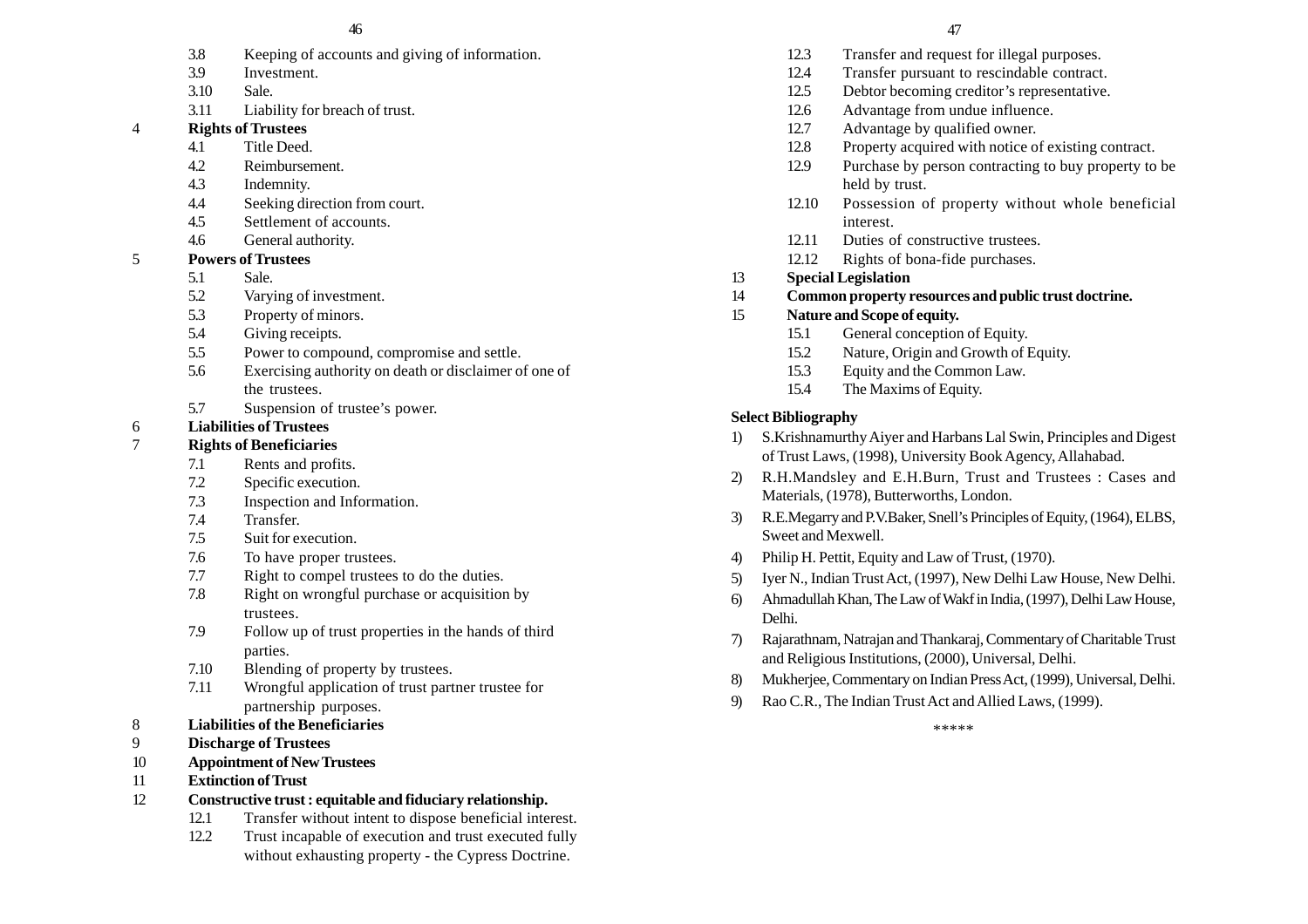# **Professional Ethics**

**Paper - IV**

## 1 **Development of Legal Profession in India**

- 1.1 Importance of Legal Profession.
- 1.2 Legal Profession in Pre-British Era and after Independence.

## 2 **Professional Ethics**

- 2.1 Meaning, Nature and Need.
- 2.2 Duties:
	- 2.2.1 Towards Country.
	- 2.2.2 Towards Community.
	- 2.2.3 To the Court.
	- 2.2.4 To the Client.
	- 2.2.5 To the Opponent.
	- 2.2.6 To the Colleagues.
- 2.3 Advocacy.
	- 2.3.1 Requisites for successful advocacy.

# 3 **The Advocates Act, 1961**

- 3.1 Admission and Enrolment.
	- 3.1.1 Senior Advocates and Other Advocates.
	- 3.1.2 Persons who may be admitted as advocate on a state roll.
	- 3.1.3 Disqualification for enrolment.
	- 3.1.4 Authority to whom application for enrolment may be made.
	- 3.1.5 Disposal of application for admission.
	- 3.1.6 Removal of names from roll.
	- 3.1.7 Special provisions for enrolling certain advocates of the Supreme Court.
	- 3.1.8 Dispute regarding seniority.
	- 3.1.9 Certificate of enrolment.
	- 3.1.10 Right of pre-audience.
- 3.2 Rights of advocates.

# 4 **Bar Councils**

- 4.1 State Bar Council.
	- 4.1.1 Constitution, Powers and Functions.
- 4.2 Bar Council of India.
	- 4.2.1 Constitution, Powers and Functions.

# 5 **Professional or other Misconduct**

- 5.1 Meaning & Scope.
- 5.2 A body or authority empowered to punish for misconduct.
- 5.2.1 Disciplinary Committee of the State Bar Council : Its composition, powers and functions - initiative and procedure.
- 5.2.2 Disciplinary Committee of the Bar Council of India : Its composition, powers and functions - initiation and procedure.
- 5.3 Remedies:
	- 5.3.1 Review over order of punishment.
	- 5.3.2 Appeal against order of punishment.

# 6 **Contempt of Court**

- 6.1 Meaning and Scope.
- 6.2 Categories : Civil and Criminal.
- 6.3 Punishment for contempt of court.
- 6.4 Remedies against punishment apology, appeal, review.
- 6.5 Constitutional validity of Contempt of Courts Act.
- 6.6 Contempt jurisdiction of the subordinate court, High Court and Supreme Court.
- 6.7 Contempt by lawyers, judges, State and Corporate bodies and their offices.

# 7 **Bench-Bar relations**

## 8 **Professional Ethics and Professional Accounting System**

Outline of the course : Professional ethics, Accountancy for Lawyers, and Bar-Bench relations.

This course will be taught in association with practising lawyers on the basis of the following materials.

- (1) Mr. Krishnamurthy Iyer's book on "Advocacy".
- (2) The Contempt Law and Practice.
- (3) The Bar Council Code of Ethics.
- (4) 50 selected opinions of the Disciplinary Committee of Bar Councils and 10 major judgements of the Supreme Court on the subject.
- (5) It shall include assessment through case-study, viva and periodical problem solution besides the written tests.

\*\*\*\*\*

#### **DRAFTING, PLEADING AND CONVEYANCING-I Paper - V**

# 1 **Drafting**

- 1.1 Meaning, Definition, Purpose, Objects and Scope.
- 1.2 General principles of drafting.
- 1.3 The relevant substantive rules of drafting.
- 2 **Pleadings**
	- 2.1 Civil.
		- 2.1.1 Plaint.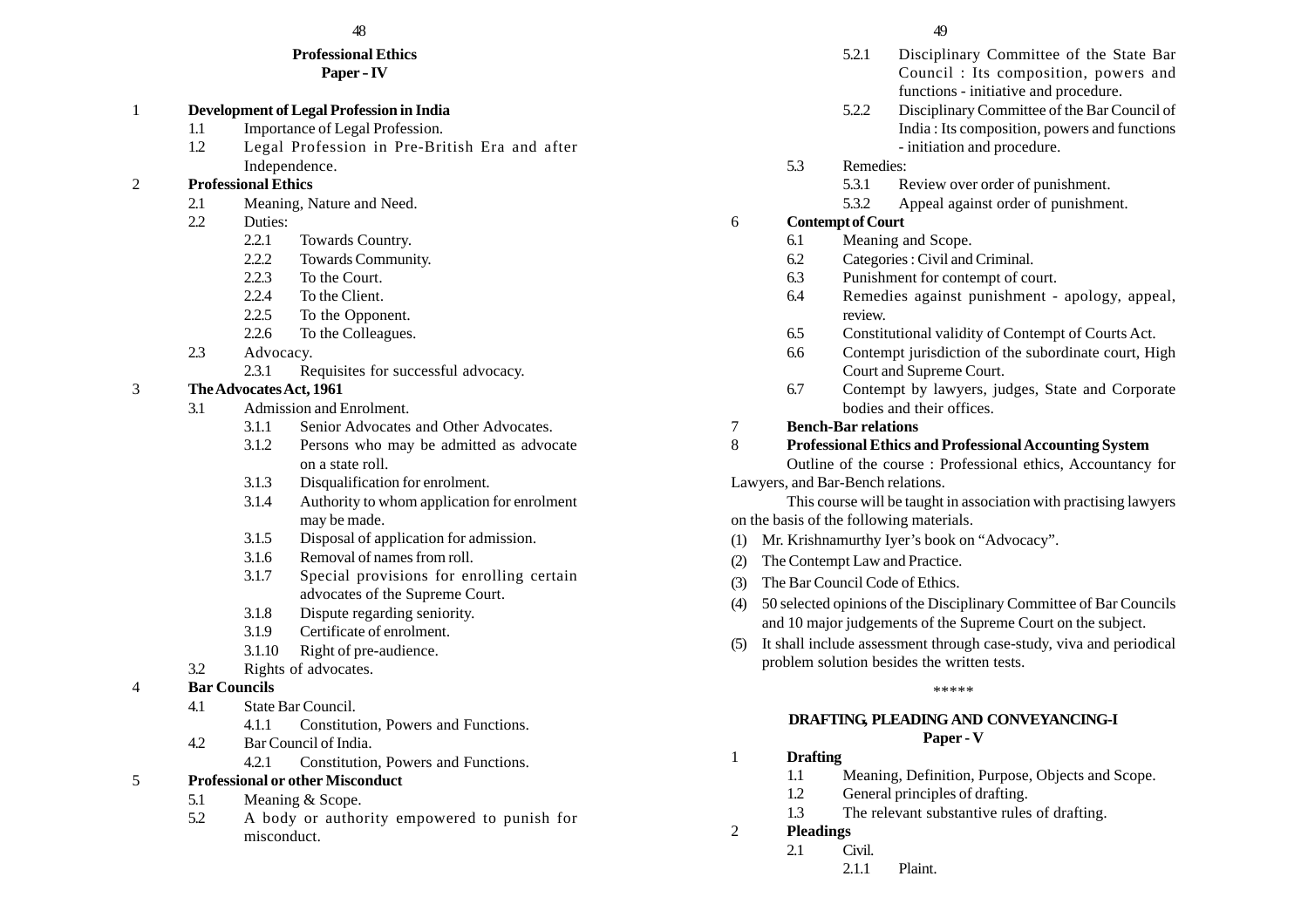- 2.1.2 Written Statement.
- 2.1.3 Interlocutory application.
- 2.1.4 Original petition.
- 2.1.5 Affidavit.
- 2.1.6 Execution petition.
- 2.1.7 Memorandum of appeal and revision.
- 2.1.8 Petition  $u'$ , 226 and A-32 of the Constitution of India.

# 2.2 Criminal.

- 2.2.1 Complaint.
- 2.2.2 Criminal miscellaneous petition.
- 2.2.3 Bail application.
- 2.2.4 Memorandum of appeal and revision.

## 3 **Conveyance**

- 3.1 Definition, Meaning, Objects, Fundamentals of Conveyancing.
- 3.2 General requirements and parts of deed.
- 3.3 Sale Deed.
- 3.4 Mortgage Deed.
- 3.5 Lease Deed.
- 3.6 Gift Deed.
- 3.7 Promissory Note.
- 3.8 Power of Attorney.
- 3.9 Will.
- 3.10 Trust Deed.
- 4 **Drafting of Writ Petition**
- 5 **Drafting of Public Interest Litigation**

# **Recommended Books :**

The 'Advocacy' - Dr. J.L. Aparajit & J.C. Shukla, Udayan Law Publishers, Nagpur.

\*\*\*\*\*

# **Public Interest Lawyering and Accountancy**

# **Paper - VI**

- 1 Public Interest Litigation.
- 2 Negotiation., Counselling, Pleading and Cross Examination.
- 3 Legal-aid.
- 4 Lok-Adalat.
- 5 Ombudsman, Lokpal and Lokayukta.
- 6 Consumer Disputes Redressal Agencies.
- 7 Legal literacy/Legal Education in India.
- 8 Law Journals and Reports.
- 9 Case Comments.
- 10 Law Office Management.
- $50$  51
	- 11 Jail Visits. 12 Police Station Visits.
	- 13 The students are expected to cover all the aforesaid topics in their practical note book after they have actually participated in the aforesaid exercises.

## \*\*\*\*\*

#### **Labour and Industrial Law - I Paper - VII**

## 1 **Historical perspective on Labour**

- 1.1 Labour through the ages Slave labour Guild system - Division on Caste Basis - labour during feudal days.
- 1.2 Colonial Labour Law and Policy.
- 1.3 Labour capital conflicts : exploitation of labour, profit motive, poor bargaining power, poor working conditions, unorganised labour, Bonded labour, surplus labour, division of labour and superspecialisation, lack of alternative employment.
- 1.4 From Laissez, fair to welfarism and and to globalization : Transition from exploitation to protection and from contract to status : changing perspectives on labour.

# 2 **Industrial Disputes Act, 1947**

- 2.1 Objects of Industrial Disputes Act.
- 2.2 Definitions. (S-2)
- 2.3 Judicial exposition of important definitions.
- 2.4 Notice of change.  $(S : 9-A9-B)$
- 2.5 Authorities under the Act. (S: 3, 9-C, 4, 5, 12, 6, 7, 7-A, 7-B, 7-C, 8, 9)
- 2.6 Reference of Disputes to Boards, Courts, Tribunals. (S: 10, 10-A)
- 2.7 Procedures, powers and duties of authorities. (S: 11, 11-A, 15, 16, 17, 17-A, 18, 19, 20, 21)
- 2.8 Strikes and lock-outs. (S: 22, 23, 24, 25)
- 2.9 Lay-off, Retrenchment, transfer and closer. (S: 25-C to 25-E, 25-B, 25-F, 25-H, 25-FF, 25-FFF, 25-FFA, 25-J)

# 3 **Unfair Labour Practices**

4 **Penalties (S: 26, 27, 28, 29, 30, 30-A, 31)**

# 5 **Miscellaneous Matters**

-(S: 32, 33, 33-A, 33-B, 33-C, 34, 35, 36, 36-A, 36-B, 37,38, 39, 40)  $-Schedule$  [Vth (I) (10)] -Schedule [Vth (5)]

# 6 **Factories Act, 1948**

- 6.1 Salient features of Factories Act 1948.
- 6.2 The Factories Amendment Act 1976 [Act 940F(1976)]
- 6.3 Regulations of work-shops and small factories.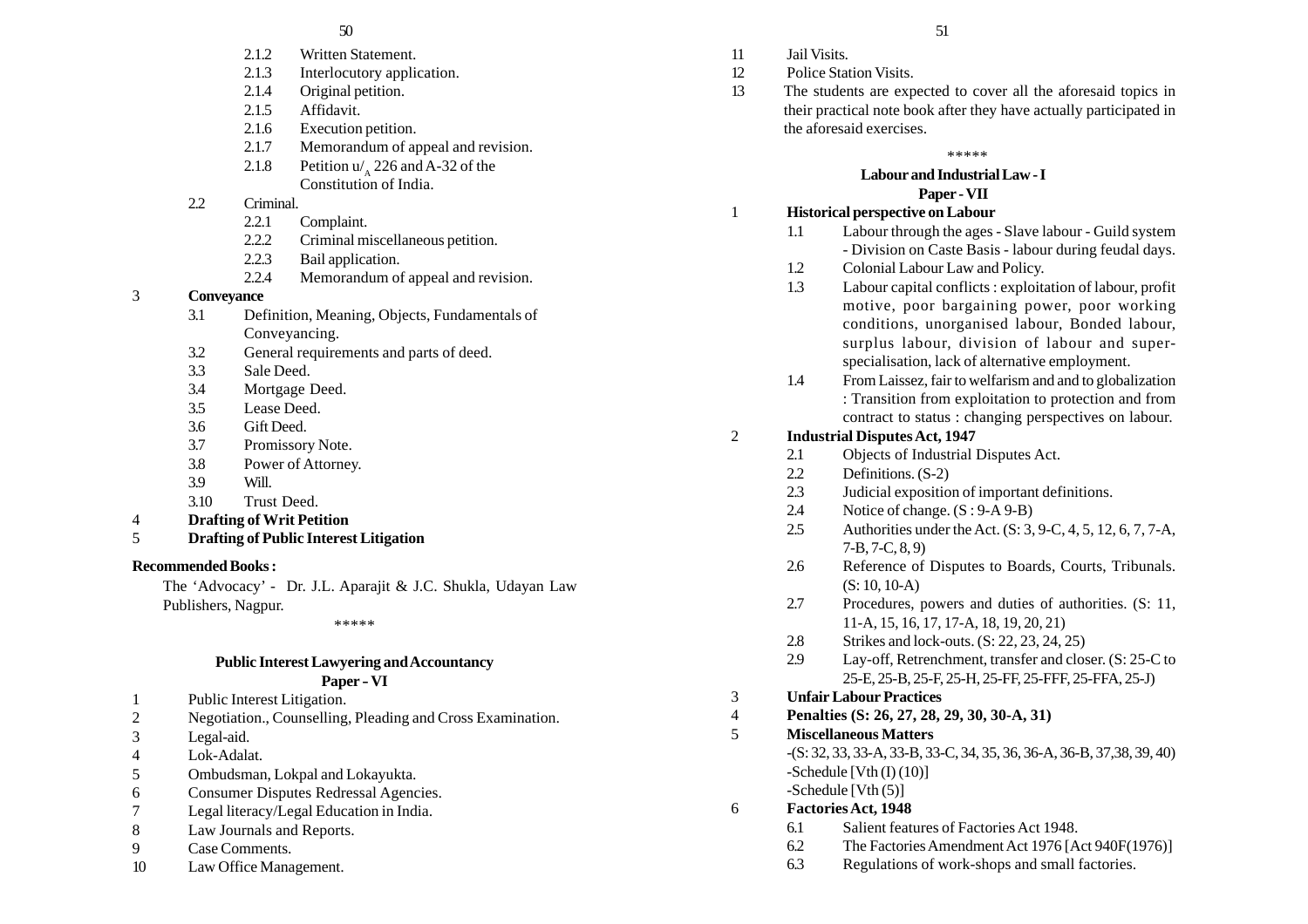- 6.4 Law regulating conditions in particular industry.
- 6.5 Preamble and object of Act.
- 6.6 Definitions.
- 6.7 The Inspecting Staff. (S: 8, 9, 10)
- 6.8 Health. (S: 11 to 20)
- 6.9 Safety. (S: 21 to 41, 91-A)
- 6.10 Provisions relating to hazardous Processes. (S: 41-A, 41-B,41-C, 41-D, 41-E, 41-F, 41-G, 41-H)
- 6.11 Welfare. (S: 42 to 50)
- 6.12 Working hours of adults. (S: 51 to 66)
- 6.13 Employment of young persons. (S: 67, 68, 69, 70, 71, 72, 73, 74, 75, 76, 77)
- 6.14 Annual leave with wages. (S: 79 to 84)
- 6.15 Special provisions. (S: 85 to 91-A)
- 6.16 Penalties and provisions. (S: 92 to 106)
- 6.17 Supplemental. (S: 107 to 119)

# 7 **Trade Unions Act**

- 7.1 Development of Trade Union Law in India.
- 7.2 Trade Union Act 1926 : Definition. (S:2)
- 7.3 Registration of Trade Union. (S: 3 to 14, 21, 21-A, 28)
- 7.4 Rights and Liabilities of Registered Trade Union. (S: 15 to 27)
- 7.5 Penalties and Procedure. (S: 31 to 33)

# **BOOKS :**

- 1 Seth D. D. Commentaries on Industrial Disputes Act 1947 (1998) Law Publishing House, Allahabad.
- 2 Shrivastava K. D. Commentaries on Factory Act 1948 (2000) Eastern, Lucknow.
- 3 O. P. Malhotra The Law of Industrial Disputes Universal, Delhi.
- 4 S. C. Shrivastava Commentaries on Factories Act 1948 Universal, Delhi.
- 5 Dr. Avtar Singh Introduction to Labour and Industrial Law, Ed 2002 - Wadhwa, Nagpur.
- 6 K. Madhavan Pillai Labour and Industrial Laws,  $7<sup>th</sup>$  Ed. Allahabad Law Agency, Allahabad.

\*\*\*\*\*

#### **Vth Semester - 3 Year Course JURISPRUDENCE**

# **Paper - I**

# 1 **Introduction**

- 1.1 Meaning of the term jurisprudence.
- 1.2 Nature and value of jurisprudence.
- 1.3 Definition of Law, Nature of Law.
- 2 **Schools of Jurisprudence**
	- 2.1 Analytical positivism.
		- 2.1.1 John Austin's theory of Imperative Law.
	- 2.2 Natural Law.
	- 2.3 Historical School.
	- 2.4 Sociological School.
	- 2A Administration of justice.

# 3 **Sources of Law**

- 3.1 Legislation as a source of law.
- 3.2 Doctrine of Precedents Stare Decisis.
- 3.3 Custom as a source of law.
- 3.4 Justice writings and Professional opinion.

# 4 **Legal Rights : The Concept**

- 4.1 Kinds.
- 4.2 Characteristics.
- 4.3 Right Duty correlation.
- 4.4 Claim, Liberty, Power, Immunity. (Holfeld's analysis)

# 5 **Persons**

- 5.1 Nature of personality.
- 5.2 Legal status of unborn, minor, lunatic, drunkard and dead persons.
- 5.3 Corporate personality.
- 5.4 Types of incorporation.
	- 5.4.1 Uses and purpose.
- 5.5 Dimensions of the modern legal personality, legal personality of non-human beings.

# 6 **Profession : The Concept**

- 6.1 Idea of possession.
- 6.2 Kinds of possession.
- 7 **Ownership : The Concept**
	- 7.1 Idea of ownership.
	- 7.2 Kinds of ownership.
	- 7.3 Difference between possession and ownership.
- 8 **Title**

# 9 **Property : The Concept**

9.1 Kinds of property.

- 10 **Liability**
	- 10.1 Conditions for imposing liability.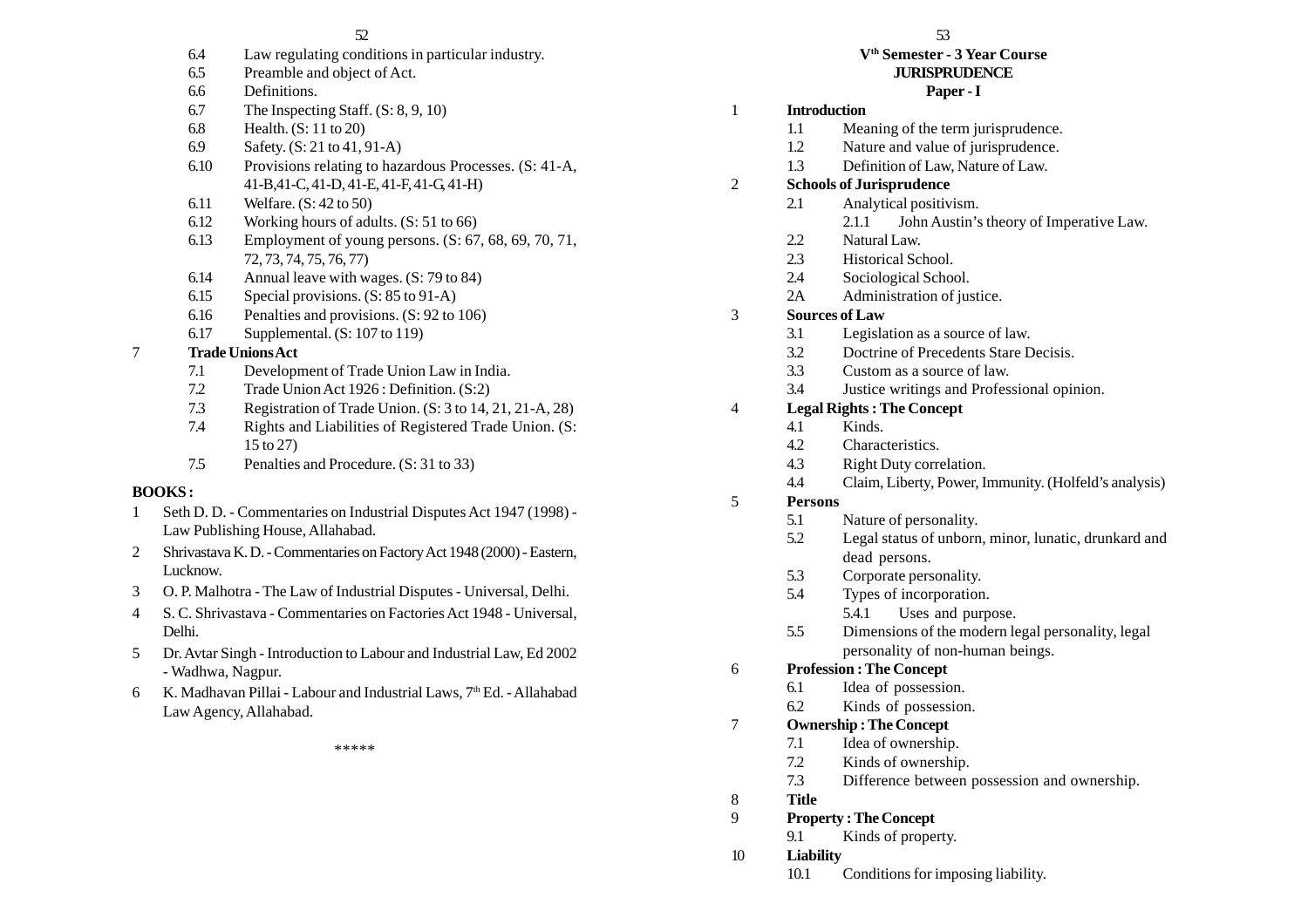#### 54 55

- 10.1.1 Wrongful act.
- 10.1.2 Damnum sine injuria.
- 10.1.3 Causation.
- 10.1.4 Mens reu.
- 10.1.5 Intention.
- 10.1.6 Malice.
- 10.1.7 Negligence and recklessness.
- 10.1.8 Strict liability.
- 10.1.9 Vicarious liability.

# 11 **The Law of Obligations**

- 11.1 Sources of obligation.
- 11.2 Nature and kinds of obligations.
- 12 **Procedure**
	- 12.1 Substantive and procedural law : Difference.
	- 12.2 Evidence : Nature and kinds.

# **Select Bibliography**

- (1) Bodenheimer Jurisprudence, The Philosophy and Method of Law, (1996), Universal, Delhi.
- (2) Fitzgerald, (ed), Salmond on Jurisprudence, (1999), Tripathi, Bombay.
- (3) W. Friedmann, Legal Theory, (1999), Universal, Delhi.
- (4) V.D.Mahajan, Jurisprudence and Legal Theory, (1996 re-print), Eastern, Lucknow.
- (5) M.D.A.Freeman, (ed), Lloyd's Introduction to Jurisprudence, (1994), Sweet & Maxwell.
- (6) Paton G.W., Jurisprudence, (1972), Oxford, ELBS.
- (7) H.L.Ahart, The Concepts of Law, (1970), Oxford, ELBS.
- (8) Roscoe Pound, Introduction to the Philosophy of Law, (1998 reprint), Universal, Delhi.
- (9) Dias, Jurisprudence, (1994 first Indian re-print), Adithya Books, New Delhi.
- (10) Dhyani S. N., Jurisprudence : A Study of Indian Legal Theory, (1985), Metropolitan, New Delhi.
- (11) Salmond, Jurisprudence.

\*\*\*\*\*

#### **Vth Semester - 3 Year Course PUBLIC INTERNATIONAL LAW Paper - II**

# 1 **Foundation of International Law**

- 1.1 Definition. nature and origin on International Law.
- 1.2 Theories as to basis of International Law.
- 1.3 Distinction between Public International Law and Private International Law.

# 2 **Sources of International Law**

- 2.1 Customs.
- 2.2 Treaties.
- 2.3 Decisions of Tribunals.
- 2.4 Writing of jurists.
- 2.5 General principles of law.
- 2.6 Decisions or Determinations of the organs of international institutions, or of international conferences.

# 3 **Relationship between International Law and Municipal Law**

- 3.1 Theories as to relationship.
	- 3.1.1 Dualist view.
	- 3.1.2 The Monistic Doctrine.
- 3.2 International Law as a part of Municipal Law.
- 3.3 Rules of Municipal Law prescribed by International Law.

# 4 **Subjects of International Law**

- 4.1 States as subjects of International Law.
- 4.2 Individuals as subjects of International Law Place of individuals in International Law.
- 4.3 Non-state entities as subjects.

# 5 **States as subjects of International Law**

- 5.1 Nature of a state at International Law.
	- 5.1.1 Essentials of a state.
	- 5.1.2 Concept of sovereignty.
	- 5.1.3 Equality of states.
- 5.2 Kinds of state and Non-state entities.
	- 5.2.1 Confederation.
	- 5.2.2 Federal State.
	- 5.2.3 Condominium.
	- 5.2.4 Vassal states.
	- 5.2.5 Protectorate state.
	- 5.2.6 Difference between Protectorate and Vassal state.

# 6 **Recognition of states**

- 6.1 General concept of recognition i.e. Meaning and Definition.
- 6.2 Kinds of recognition.
	- 6.2.1 Implied recognition. Express recognition.
	- 6.2.2 Conditional recognition.
	- 6.2.3 Collective recognition.
	- 6.2.4 Recognition De-jure and De-facto.
- 6.3 Recognition of a head of state or a new Government.
- 6.4 Recognition of Insurgency and Belligerency.
- 6.5 Is there a duty to recognize ?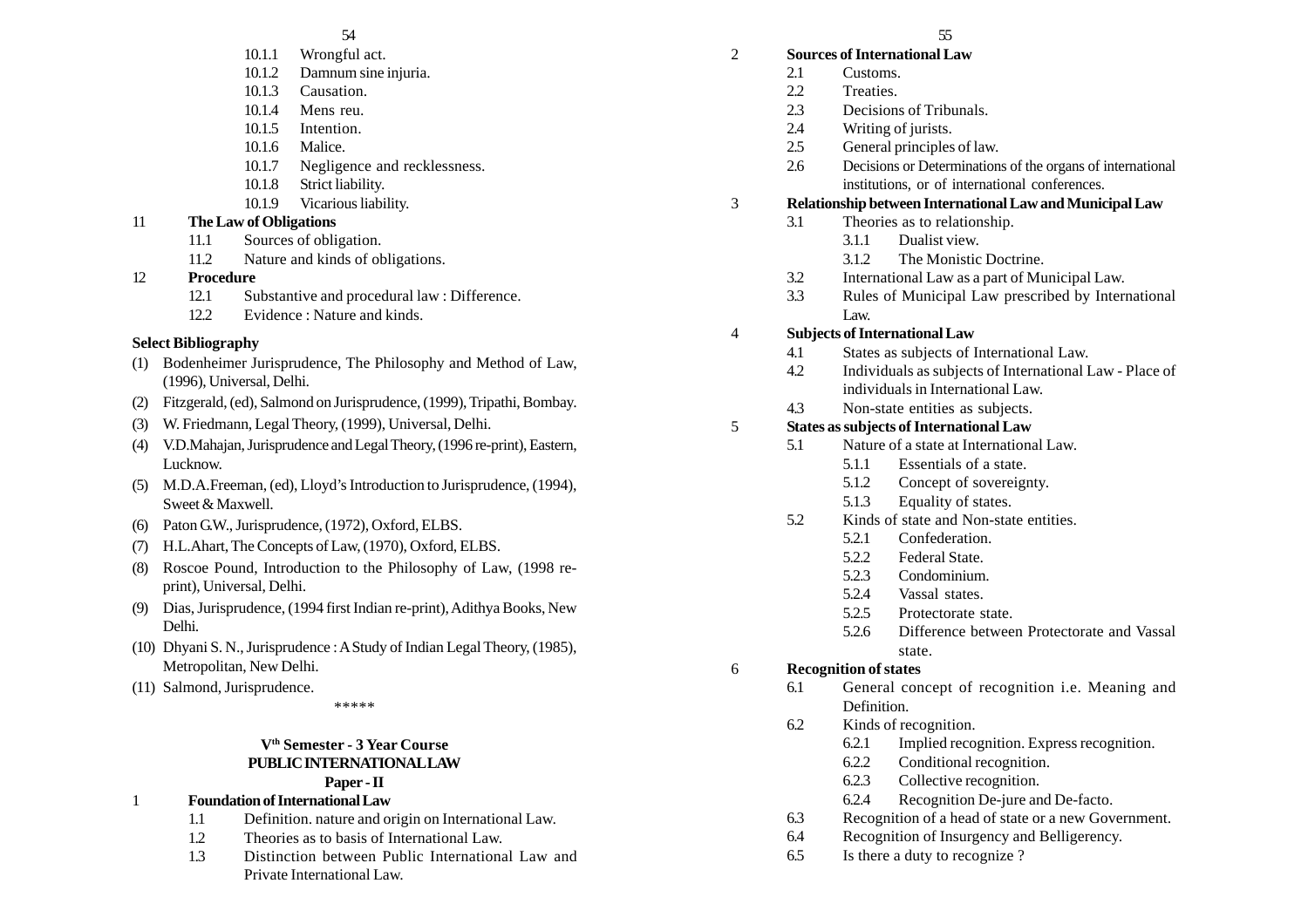- 6.6 Legal effects of recognition.
- 6.7 Consequence of non-recognition.

# 7 **State Jurisdiction**

- 7.1 Territorial jurisdiction.
- 7.2 Personal jurisdiction.
- 7.3 Jurisdiction according to the Universal Principle.
- 7.4 Jurisdiction according to Protective Jurisdiction.
- 7.5 Problem of jurisdiction with regards to aircraft.
- 8 **State responsibility**
	- 8.1 Meaning and nature of state responsibility.
	- 8.2 Currents of state responsibility.
	- 8.3 Calvo Clause.

# 9 **State succession**

- 9.1 Meaning and definition of state succession.
- 9.2 Kinds of succession.
	- 9.2.1 Universal.
	- 9.2.2 Partial.
- 9.3 Theories of state succession.
- 9.4 Passing of rights and obligations upon external changes of sovereignty over territory.
- 9.5 Passing of rights and obligations upon internal changes of sovereignty.

# 10 **State and the Individual**

- 10.1 Nationality.
- 10.2 Rights and Duties of States with regards to Aliens.
- 10.3 Extradition, Rendition and Asylum.
- 10.4 Human Rights and Fundamental Freedoms.

# 11 **Development and the environment.**

- 11.1 Development.
- 11.2 Protection and improvement of human environment.
- 11.3 Stockholm Conference of 1972.
- 11.4 Nuclear safety and the environment.
- 12 **The agents of international business**
	- 12.1 Diplomatic Envoys.
		- 12.1.1 Classification of diplomatic agent.
		- 12.1.2 Functions.
		- 12.1.3 Immunities and privileges available to diplomatic agents.
	- 12.2 Consuls.
		- 12.2.1 Classification of Consuls.
		- 12.2.2 Functions.
		- 12.2.3 Rights and immunities of consuls.
	- 12.3 Special missions of a non-permanent nature.
	- 12.4 Other categories of representatives and agents.
- 13 **Treaties**
	- 13.1 Nature and functions of treaties.
	- 13.2 Parties to treaties.
	- 13.3 Formation and Ratification.
	- 13.4 Reservation.
	- 13.5 Interpretation of treaties.
	- 13.6 Termination of treaties.
	- 13.7 Unequal treaties Jus Cogens.

# 14 **International Disputes**

- 14.1 Peaceful/Amicable means of settling international disputes
	- 14.1.1 Arbitration.
	- 14.1.2. Indicial settlement.
	- 14.1.3 Negotiations.
	- 14.1.4 Good offices.
	- 14.1.5 Mediation.
	- 14.1.6 Conciliation.
	- 14.1.7 Enquiry.
	- 14.1.8 Settlement under the U.N.
- 14.2 Forcible means of settling international disputes
	- 14.2.1 Retorsions.
	- 14.2.2 Reprisals.
	- 14.2.3 Embargo.
	- 14.2.4 Pacific Blockade.
	- 14.2.5 Intervention.

# 15 **War, armed conflicts and other hostile relations**

- 15.1 Meaning.
- 15.2 Non-war armed conflicts.
- 15.3 Commencement of war or other hostilities.
- 15.4 Legal regulation of right to resort to war or other armed conflicts.
- 15.5 Effects of out break of war.
- 15.6 Modes of terminating of war and other hostilities.
- 15.7 War crimes and trials pertaining to it.

# 16 **Neutrality, Quasi Neutrality and Non-belligerency**.

- 16.1 Definition of Neutrality
	- 16.1.1 Development of law of neutrality.
	- 16.1.2 Duties of neutral states.
	- 16.1.3 Kinds of neutrality.
	- 16.1.4 Distinction between neutrality and neutralisation.
	- 16.1.5 Privilege of angary.
- 16.2 Meaning of quasi-neutral.
- 16.3 Meaning of non-belligerent.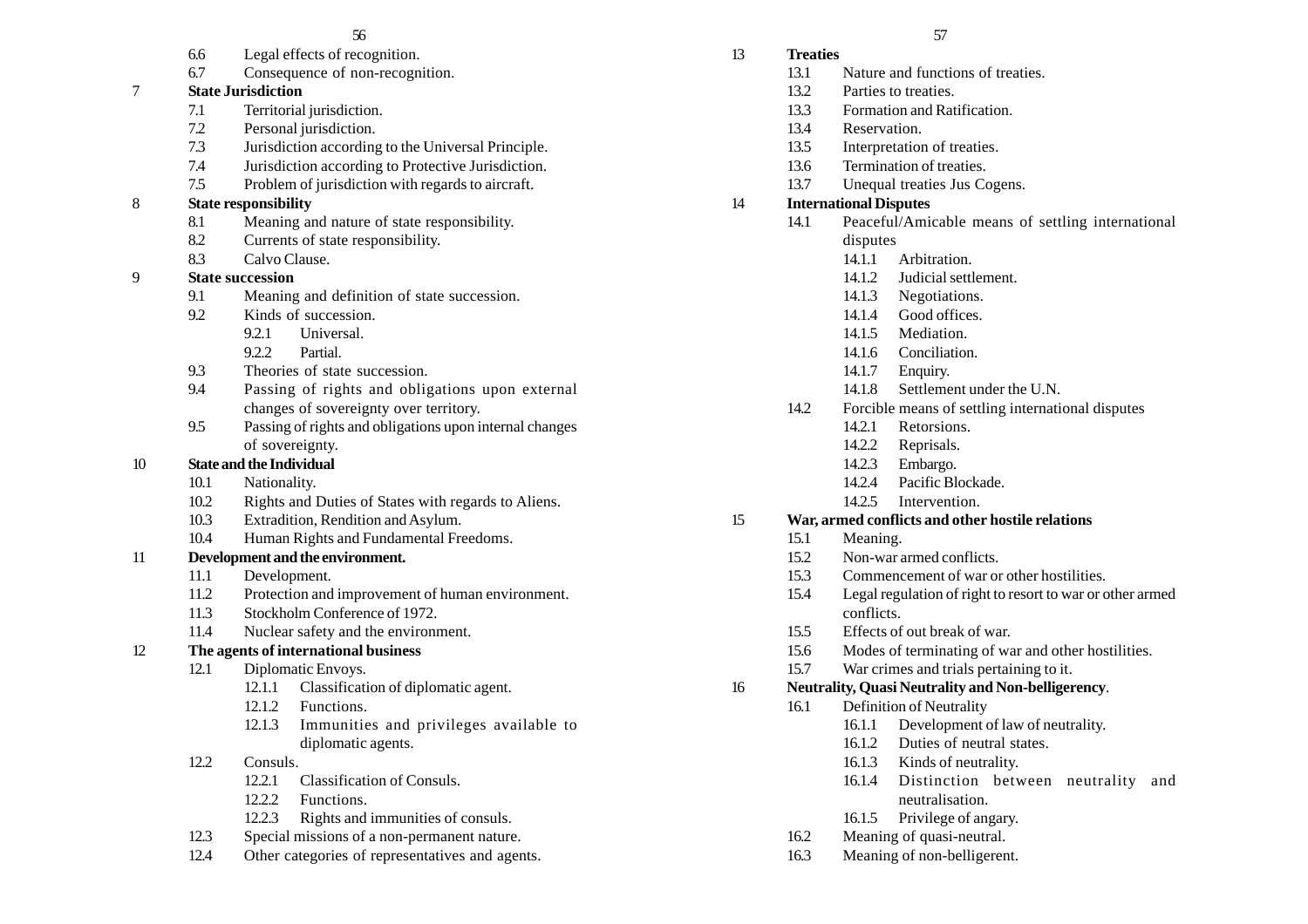- 16.4 Rights and duties in general of neutrals, quasi-neutral and non-belligerents.
- 17 **International institutions**.
- 18 **Intervention : Monroe Doctrine, Drago Doctrine**.
- 19 **Contra Band and Doctrine of Continuous Voyage**.
- 20 **Blockade**.

#### **BOOKS:**

- 1) N.D.Kapoor International Law.
- 2) Starke International Law.

\*\*\*\*\*

## **Vth Semester - 3 Year Course TRANSFER OF PROPERTY ACT AND EASEMENT Paper - III**

## 1 **Jurisprudential Controls of Property**

- 1.1 Concept and meaning of property new property Government largesse.
- 1.2 Kinds of Property movable and immovable property tangible and intangible property - intellectual property - copyright - patent and designs - trademarks.
- 1.3 The concept of possession and ownership finder of lost goods.

# 2 **Law relating to Transfer of Property**

- 2.1 General Principles of Transfer of Property.
	- 2.1.1 Definition of Transfer of Property what may be transferred - competence to transfer property.
- 2.2 Rules regarding transfer : Movable and Immovable Property.
	- 2.2.1 Kinds of transfer Oral transfer, conditional transfer.
	- 2.2.2 Conditions/Restrictions affecting interests (Section 10,11,12).
	- 2.2.3 Transfer for benefit of unborn persons.
	- 2.2.4 Rules against perpetuity.
	- 2.2.5 Vested Interest Contingent Interest.
	- 2.2.6 Elections.
- 2.3 Transfer of Immovable Property.
	- 2.3.1 Transfer by some persons : Ostensible owner - persons having authority to revoke former transfers - unauthorised person subsequently acquiring interest in property transfered - coowner.
- 2.3.2 Joint transfer for consideration by persons having distinct interest.
- 2.3.3 Priority of rights created by transfer.
- 2.3.4 Fraudulent transfer, part performance.

# 3 **Specific Transfers : Immovable Property**

- 3.1 Sale and Law relating thereto.
	- 3.2 Mortgage and Law relating thereto.
- 4 **Redemption**
- 5 **Charges**
- 6 **Leases**
- 7 **Exchange**
- 8 **Gifts**
- 9 **Actionable claims**

## 10 **Easements**

- 10.1 Nature and characteristics of Easement.
- 10.2 Imposition, Acquisition and Transfer.
- 10.3 Incidents of Easement.
- 10.4 Disturbance of Easement.
- 10.5 Extinction, Suspension and Revival of Easement.
	- 10.5.1 Extinction of Easement. (Section 37-48)
	- 10.5.2 Suspension of Easement. (Section 49-50)
	- 10.5.3 Revival of Easement.(Section 51)
- 10.6 Licenses. (Section 52-64)

# **Select Bibliography**

- (1) Mulla, Transfer of Property Act, (1999), Universal, Delhi.
- (2) Subbarao, Transfer of Property Act, (1994), C.Subbiah Chetty, Madras (Chennai).
- (3) B. Sivaramayya, The Equalities and the Law, (1997), Eastern Book Company, Lucknow.

\*\*\*\*\*

## **LL.B. Three Years (Semester Vth) Paper-IV**

## **Labour and Industrial Law-II**

# 1**. Meaning Wages Act 1948**

1.1

- 1.1.1 Preamble of the Act
- 1.1.2 Statements of objects and reasons.
- 1.1.3 Constitutionality of minimum wages act.
- 1.1.4 Minimum Wages (Amendment) Act, 1957.

## 1.2 Definitions. (S:2)

1.3 Fixing of minumum rates of wages. (S: 3 to 31)

# 2. **Workman's Compensation Act 1923**

2.1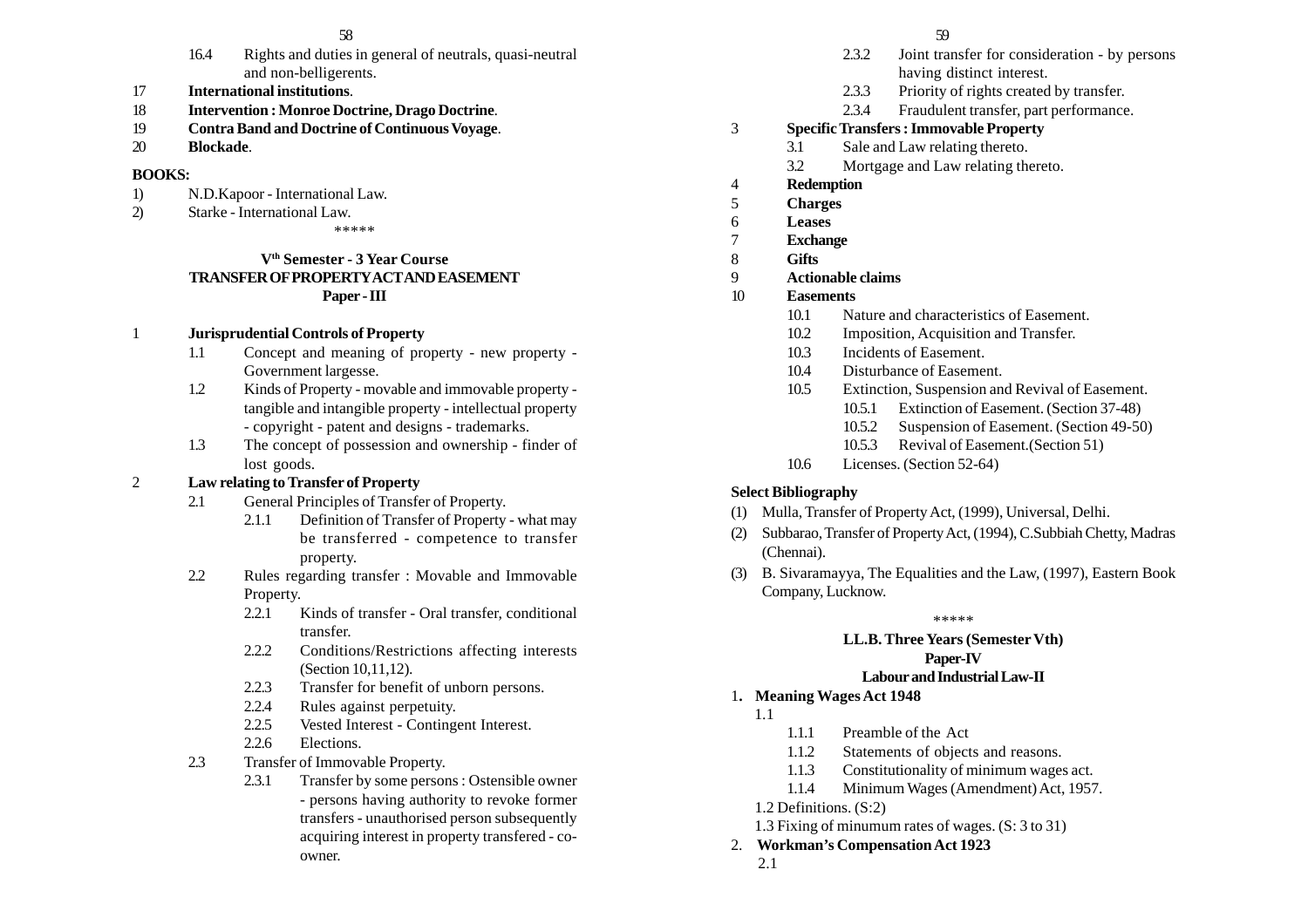- 2.1.1 Historical study of Compensation Lawls in India.
- 2.1.2 Aims and Objects of the Act
- 2.1.3 Preamble of the Act.
- 2.2 Definitions. (S:2)
- 2.3 Employer's Liability for compensation. (S:3)
- 2.4 Determination of amount of compensation. (S:4)
- 2.5 Section : 4-A
- 2.6 Section : 6,7,8,9.
- 2.7 Section : 10, 10-A, 10-B, 11.
- 2.8 Section : 12, 13, 14, 14-A, 15, 15-A, 15-B, 16, 17, 18-A.
- 2.9 Commisioner's (Section: 19,20, 21, 22, 23, 24, 25, 26, 27, 28, 29, 30,31)
- 2.10 Rules. (Section : 32 to 36)
- 3. **Payment of Wages Act, 1936.**
	- 3.1
- 3.1.1 Recommendation of Royal Commission.
- 3.1.2 Preamble of the Act.
- 3.1.3 Object of the Act..
- 3.2 Definitions. (Section : 2)
- 3.3 Section : 3,4,5,6,7,8,9,10, 11, 12, 13, 13-A.
- 3.4 Section : 14, 14(4), 14-A.
- 3.5 Section : 15, 16, 17, 17-A, 18, 20,21, 22, 22-A, 23, 24, 25, 25-A, 26.
- 4. **Employees Provident Fund and Miscellaneous Provisions Act 1952**.
	- 4.1 Aims and objects of the Act.
	- 4.2 Definitions. (Section : 2)
	- 4.3 Establishments to include all departments and branches. (Section: 2-A)
	- 4.4 Section : 3, 4, 5.
	- 4.5 Section : 6 to 22.
- 5. **Payment of Gratuity Act 1972**
	- 5.1 Statement of object.
	- 5.2 Salient features of the Act.
	- 5.3 Definitions. (Section : 2)
	- 5.4 Section : 3,4,4-A, 5, 6, 7,8,7-A, 7-B, 9,10,11,12,13,14, 15.
- 6. **Maternity Benefits Act, 1961**
- 7. **Child Labour (Prohibition & Regulation) Act, 1986**.

# **BOOKS :**

- 1. K. Madhavan Pillai Labour And Industrial Laws,  $7<sup>th</sup>$  Ed. Allahabad Law Agency, Allahabad.
- 2. Dr. Avtar Singh Introduction to Labour and Industrial Law, Ed. 2002 – Wadhwa, Nagpur.
- 3. S.C. Shrivstava Industrial Relations and labour law (1999) Vikas. 4. Shrivastava K.D. – Commentaries on Payment jof Wages Act 1936 (1998) – Eastern, Lucknow. 5. Shrivastava K.D.- Comentaries on Minimum Wages Act 1948 (1995) – Eastern, Lucknow. 6. Rao S.B. – Law and Practice on Minimum Wages (1999) – Law Publishing House, Allahabad. **Vth Semester - 3 Year Course LAND LAWS AND LOCAL LAWS The Maharashtra Land Revenue Code, 1966 Paper - V** 1 **Definitions** 2 **Revenue Areas** 2.1 Division of State into Revenue areas. 2.2 Constitution of Revenue areas. 3 **Revenue Officers : Their powers and Duties** 3.1 Chief Controlling Authority in revenue matters. 3.2 Revenue Officers in division. 3.3 Revenue Officers in district. 3.4 Survey Officers. 3.5 Combination of officers. 3.5.1 Delegation of powers. 3.6 Temporary vacancies. 3.7 Subordination of officers. 3.8 Appointments to be notified. 3.9 Powers and duties of Revenue Officers. 3.10 Powers and duties of Survey Officers, Circle Officers etc. 3.11 Conferral by State Government of owners of revenue officers on other persons. 3.12 Seals. 4 **Provision for recovery of money, papers or other Government property** 4.1 Demands for money, papers etc. to be made known in writing to person concerned etc. 4.2 Public moneys may also be recovered as arrears of revenue, search warrants may be issued for recovery of papers or property. 4.3 Officer or person in jail may secure his release by furnishing security. 5 **Of Lands**
	- 5.1 Title of State in all lands, public roads, etc. which are not property of others.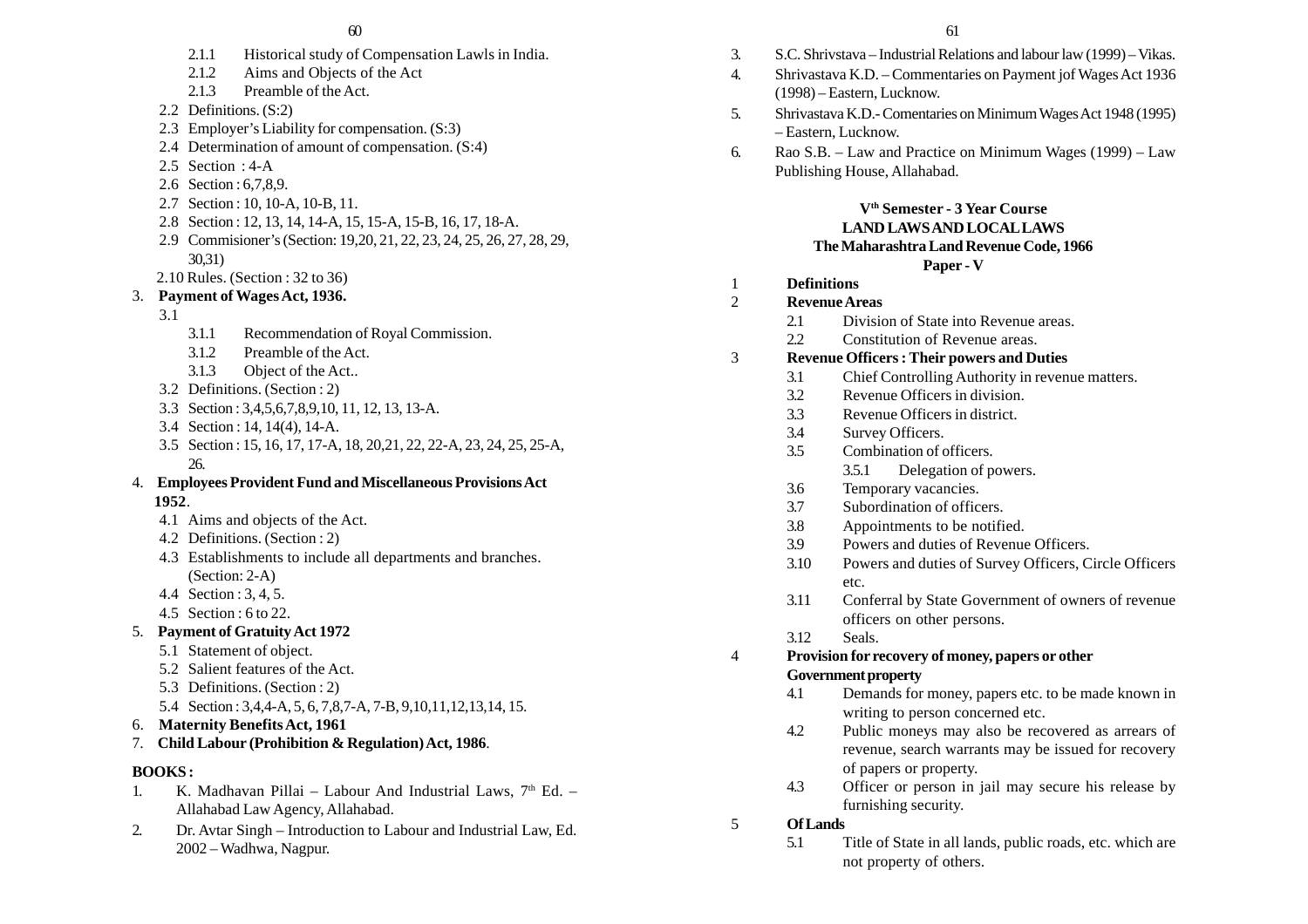- 5.2 Extinction of rights of public in or over any public road, lane or path not required for use of public.
- 5.3 Lands may be assigned for special purposes and when assigned shall not be otherwise used without sanction of Collector.
- 5.4 Regulation of use of pasturage.
- 5.5 Recovering value of natural products unauthorisedly removed from certain lands.
- 5.6 Right to trees in holdings.
- 5.7 Trees and forests vesting in Government.
- 5.8 Recovery of value of trees etc. unauthorisedly appropriated.
- 5.9 Regulation of cutting and supply of wood etc.

## 6 **Of the Grant of Land**

- 6.1 Classes of persons holding land.
- 6.2 Occupation of unalienated granted under provisions of the Code.
- 6.3 Unoccupied land may be granted on conditions.
- 6.4 Grant of alluvial land vesting in Government.
- 6.5 Temporary right to alluvial lands of small extent.
- 6.6 Disposal of inter-state occupancies.
- 6.7 Disposal of relinquished or forfeited sub-division.
- 6.8 Occupancy to be transferable and heritable subject to certain restrictions.
	- 6.8.1 Restrictions on transfers of occupancies by Tribals.
	- 6.8.2 Damages for use and occupation of occupancies in certain cases.
		- 6.8.2.1 Pleaders, etc. excluded from appearance.
- 6.8.3 Bar of jurisdiction of Civil Court or authority.
	- 6.9 Occupant's rights are conditional.
	- 6.10 Power to grant leases.
	- 6.11 Occupant to pay land revenue and Government lease to pay rent fixed.
	- 6.12 Savings powers of Government.
- 7 **Of use of Land**
	- 7.1 Uses to which holder of land for purpose of agriculture may put his land.
	- 7.2 Permission for non-agricultural use.
	- 7.3 Restriction on use.
	- 7.4 Procedure for conversion of use of land from one purpose to another.
	- 7.5 Penalty for so using land without conversion.
- 7.6 Responsibility of tenant or other person for wrongful use.
- 7.7 Power of State Government to exempt lands from provisions of Section 41,42,44,45 or 46.
	- 7.7.1 Liability for payment of conversion tax by holder for change of user of land.
- 7.8 Government title to mines and minerals.
- 7.9 Construction of water course through land belonging to other person.

# 8 **Of Encroachments on Lands**

- 8.1 Removal of encroachments on land vesting in Government : provisions for penalty and other incidental matters.
- 8.2 Regularization of encroachments.
- 8.3 Value and land revenue : how calculated.
- 8.4 Summary eviction of person unauthorisedly occupying land vesting in Government.
- 8.5 Forfeiture and removal of property left over after summary eviction.
	- 8.5.1 Additional temporary powers for termination of licenses and removal of any building or other structure on any land or foreshore which is forfeited and of persons re-entering or remaining on the land or foreshore after eviction.

# 9 **Of Relinquishment of Land**

- 9.1 Relinquishment.
- 9.2 Relinquishment of alienated land.
- 9.3 Right of way to relinquished land.
- 9.4 Saving of operation of Section 55 in certain cases.
- 9.5 Summary eviction of person unauthorisedly occupying land.
- 9.6 Power of State Government to suspend operation of Section 55.

# 10 **Protection of certain occupancies from process of courts**

- 10.1 Occupancy when not liable to process of Civil Court, court to give effect to Collector's Certificate.
- 10.2 Bar of attachment or sale.
- 10.3 Bar of foreclosure or attachment or sale of Bhumidhari's right.

# 11 **Of Land Revenue**

- 11.1 All land liable to pay revenue unless specifically exempted.
- 11.2 Liability of alluvial lands to land revenue.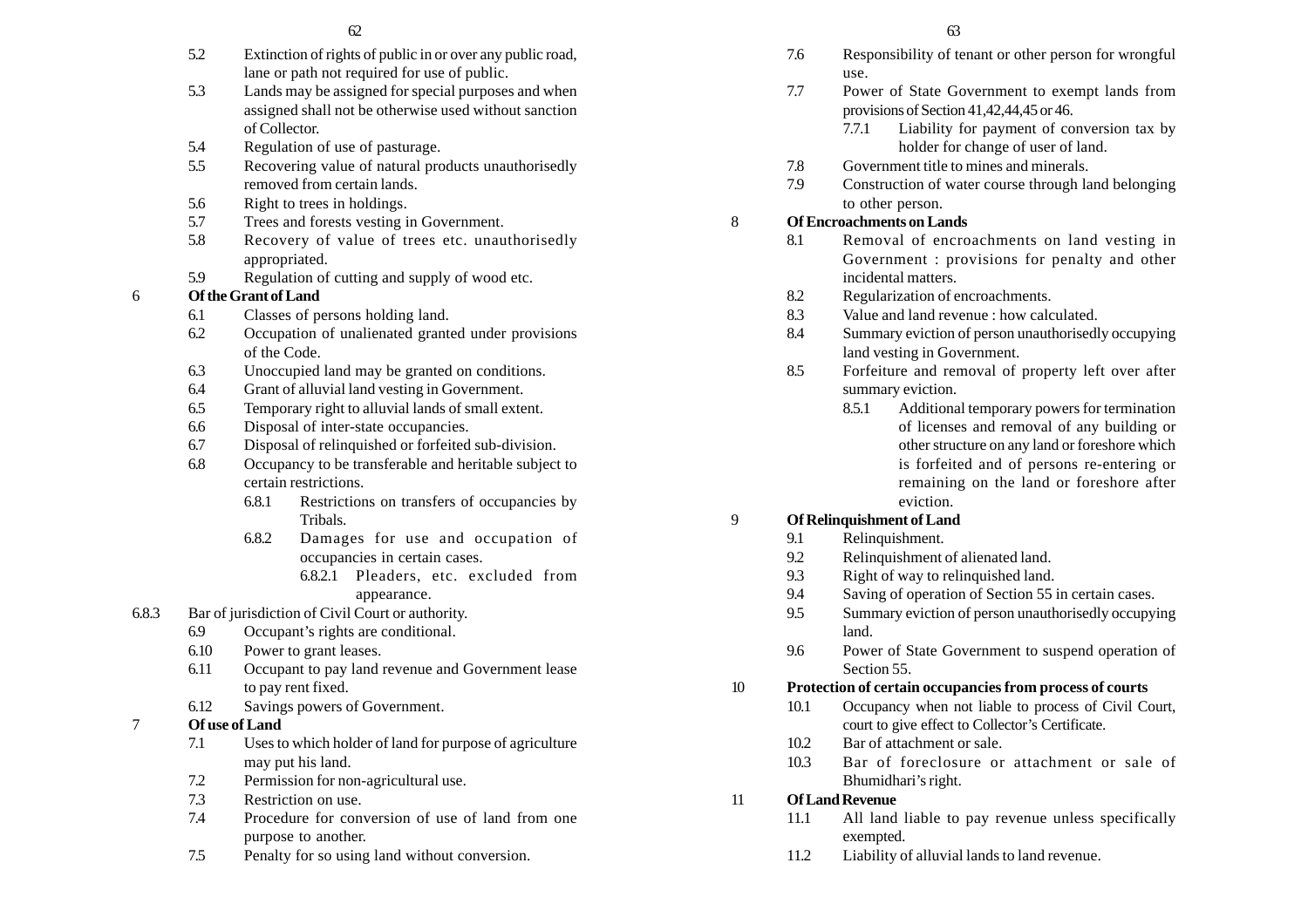- 11.3 Assessment of land revenue in cases if diluvian.
- 11.4 Manner of assessment and alteration of assessment.
- 11.5 Assessment by whom to be fixed.
- 11.6 Settlement of assessment to be made with holder directly from State Government.
- 11.7 Rates for use of water.
- 11.8 The fixing of assessment under this code limited to ordinary land revenue.
- 11.9 Land Revenue to be paramount charge on land.
- 11.10 Forfeited holdings may be taken possession of and otherwise disposed.
- 11.11 To prevent forfeiture of occupancy of certain persons other than occupant may pay land revenue.
- 11.12 Register of alienated lands.
- 11.13 Receipts.
- 11.14 Penalty for failure to grant receipts.
- 11.15 Reduction, suspension or remission of land revenue.

## 12 **Of Lands within the Sites of Villages, Towns and Cities.**

- 12.1 Application of chapter.
- 12.2 Limits of sites of villages, towns and cities how to be fixed.
- 12.3 No land revenue to be levied in certain cases on lands within sites of villages, towns or cities.
- 12.4 Right to exempt to be determined by Collector.
- 12.5 Pardi and wada lands exempted from payment of land revenue.
- 12.6 Survey of lands in village sites : how to be conducted.
- 12.7 In certain cases survey fees to be charged.
- 12.8 Maps of village sites.
- 12.9 Sanad to be granted without extra charge.
- 12.10 Grant of sanad on alteration of holding.
- 12.11 Duplicate sanads may be granted.

## 13 **Boundary and Boundary Marks**

- 13.1 Fixation and demarcation : boundaries.
- 13.2 Determination of village boundaries.
- 13.3 Determination of field boundaries.
- 13.4 Disputes regarding boundaries between villages, survey numbers and sub-divisions.
- 13.5 Demarcation of boundaries : of survey number or subdivision.
- 13.6 Straightening out crooked boundaries.
- 13.7 Effect of settlement of boundaries.
- 13.8 Construction and repair of boundary marks of survey numbers and villages, etc.
- 13.9 Responsibility for maintenance of boundary marks and survey marks.
- 13.10 Collector to have charge of boundary marks and survey marks after introduction of survey.
- 13.11 Demarcation and maintenance of boundary marks between holding and village road.
- 13.12 Right of way over boundaries.
- 13.13 Demarcation of boundaries in area under town planning scheme or improvement scheme or consolidation scheme.
- 13.14 Penalty for injuring boundary marks.
- 13.15 Power to exempt operation from this chapter.

## 14 **Land Records**

- 14.1 Record of Rights.
	- 14.1.1 Exemption from provisions of this chapter.
	- 14.1.2 Record of rights.
	- 14.1.3 Acquisition of rights to be reported.
	- 14.1.4 Register of mutations and register of disputed cases.
	- 14.1.5 Obligation to furnish information, obligation to furnish entries from record of rights etc. to holder or tenant in booklet form and to maintain booklet etc.
	- 14.1.6 Fine for neglect to afford information.
	- 14.1.7 Requisition of assistance in preparation of maps.
	- 14.1.8 Intimation of transfers by registering officers.
	- 14.1.9 Correction of clerical errors.
	- 14.1.10 Land Records.
	- 14.1.11 Presumption of correctness of entries in record of rights and register of mutations.
	- 14.1.12 Bar of Suits.
	- 14.1.13 Record of rights at commencement of Code.
- 14.2 Rights in unoccupied lands.
	- 14.2.1 Application of provisions of Section 161 to 167.
	- 14.2.2 Nistar Patrak.
	- 14.2.3 Matters to be provided for in Nistar Patrak.
	- 14.2.4 Provisions in Nistar Patrak for certain matters.
	- 14.2.5 Right in waste land of another village.
	- 14.2.6 Wajib-ul-arz.
	- 14.2.7 Regulation of fishing etc.
	- 14.2.8 Punishment of contravention of provisions.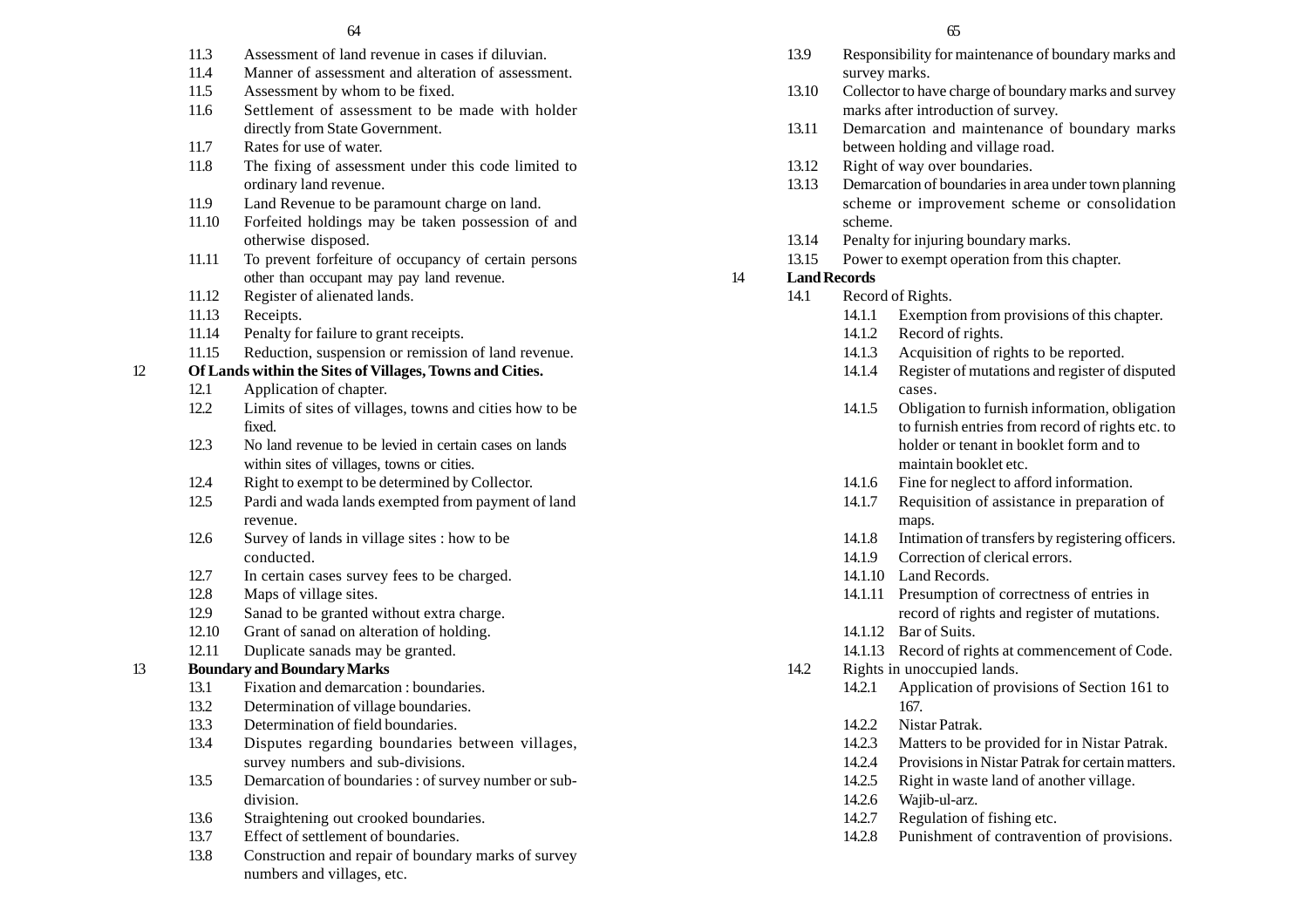# 15 **Realisation of Land Revenue and Other Revenue Demands**

- 15.1 Liability for land revenue.
- 15.2 Claims of State Government to have precedence over all others.
- 15.3 Dates on which land revenue falls due and is payable.
- 15.4 Temporary attachment and management of village or share of village.
- 15.5 Temporary attachment and management of village or share of village to be vacated (withdrawn) on security being furnished.

# 16 **'Arrears', 'Defaulter'**

- 16.1 Penalty for default of payment of land revenue.
- 16.2 Certified account to be evidence as to arrears.
- 16.3 Process of recovery of arrears.
- 16.4 Revenue demands of former years : how recoverable.
- 16.5 When notice of demand may issue.
- 16.6 Occupancy or alienated holding for which arrears is due may be forfeited.
- 16.7 Distraint and sale of defaulter's movable property.
- 16.8 Sale of defaulter's immovable property.
- 16.9 Power to attach defaulter's immovable property and take it under management.

# 17 **Arrest and detention of defaulter**

- 17.1 Power to arrest by whom to be exercised.
- 17.2 Power to attach defaulter's village and take it under management.
- 17.3 Lands of such village to revert free of encumbrances.
- 17.4 Revenue management of villages or estates not belonging to Government that may be temporarily under management of State Government.
- 17.5 Application of surplus profits.
- 17.6 Restoration of village so attached.
- 17.7 Village, etc. to vest in State Government if not redeemed within twelve years.
- 17.8 But all processes to be stayed on security being given.

# 18 **Procedure in effecting sales**

- 18.1 Notification of sale.
- 18.2 Sale by whom to be made, time of sale etc.
- 18.3 Postponement of sale.
- 18.4 Sale of perishable articles.
- 18.5 When sale may be stayed.
- 18.6 Sale of movable property when liable to confirmation.
- 18.7 Mode of payment for movable property when sale is concluded at once.
- 18.8 Mode of payment when sale is subject to confirmation.
- 18.9 Deposit by purchaser on case of sale to confirmation.
- 18.10 Purchase money when paid.
- 18.11 Effect of default.
- 18.12 Liability of purchaser for loss by re-sale.
- 18.13 Notification before re-sale.
- 18.14 Setting aside sales of movables.
- 18.15 Application to set aside sale of immovables.
- 18.16 Order confirming or setting aside sale.
- 18.17 Purchaser may apply to set aside sale under certain circumstances.
- 18.18 Application to set aside sale by person owing or holding interest in property.
- 18.19 Refund of deposit or purchase money when sale set aside.
- 18.20 On confirmation of sale, purchaser to be put in possession. Certificate of purchase.

# 19 **Bar of suit against certified purchaser**

- 19.1 Application of proceeds of sale.
- 19.2 Surplus not to be paid to creditors, except under order of court.
- 19.3 Certified purchaser liable only for land revenue subsequently die.
- 19.4 Purchaser's title.
- 19.5 Claims to attached property, how to be disposed.
- 19.6 Bar of revenue officer to bid, etc. at sale.
- 19.7 Purchase on nominal bid.
- 19.8 Sum recovered under provisions of this Chapter.
- 19.9 Recovery of free grants as arrears of revenue in case of misuse.
- 19.10 Recovery of monies from surety.

# 20 **Procedure of Revenue Officers**

- 20.1 Subordination of revenue officers.
	- 20.2 Power to transfer cases.
	- 20.3 Power to transfer cases to and from subordinate.
	- 20.4 Power to summon persons to give evidence and produce documents.
	- 20.5 Summons to be in writing, signed and sealed: service of summons.
	- 20.6 Compelling attendance of witness.
	- 20.7 Mode of serving notice.
	- 20.8 Procedure for producing attendance of witnesses.
	- 20.9 Hearing in absence of party.
	- 20.10 Adjournment if hearing.
- - -
- 
-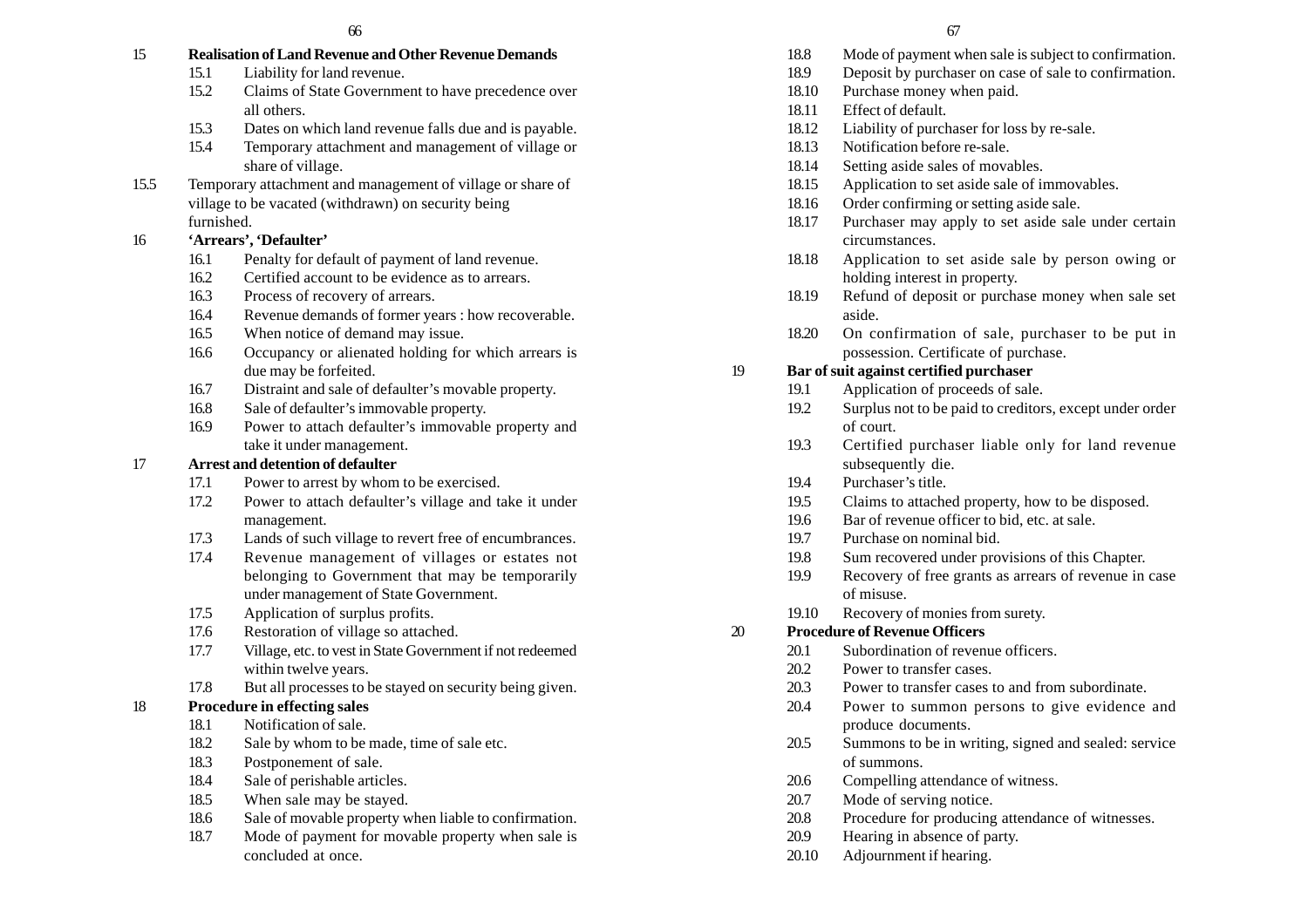- 20.11 Mode of taking evidence in formal enquiries.
- 20.12 Writing and expansion of decisions.
- 20.13 Summary enquiries how to be conducted.
- 20.14 Formal and summary enquiries to be deemed judicial proceedings.
- 20.15 Ordinary enquiries how to be conducted.
- 20.16 Copies and translations, etc. how to be obtained.
- 20.17 Arrest of defaulter to be made upon warrant.
- 20.18 Power to enter upon and survey land.
- 20.19 Collector how to proceed in order to evict any person wrongfully under possession of land.
- 20.20 Power to give and apportion cost.
- 20.21 Persons by whom appearances and applications may be made before and to revenue or survey officer.
- 20.22 Saving.

# 21 **Appeals, Revision and Review**

- 21.1 Application of this Chapter.
- 21.2 Appeal and appellate authorities.
- 21.3 Appeal when to lie to State Government.
- 21.4 Appeal against review or revision.
- 21.5 Periods within which appeals must be brought.
- 21.6 Admission of appeal after period of limitation.
- 21.7 Appeal shall not be against certain orders.
- 21.8 Provision where last day for appeal falls on Sunday or Holiday.
- 21.9 Copy of order to accompany petition of appeal.
- 21.10 Power of appellate authority.
- 21.11 Stay of execution of orders.
- 21.12 Power of State Governments and of certain revenue and survey officers to call for and examine records and proceedings of subordinate officers.
- 21.13 Review of orders.
- 21.14 Rules as to decisions or orders expressly made final.
- 22 **Maharashtra Revenue Tribunal**
	- 22.1 Definitions.
	- 22.2 Maharashtra Revenue Tribunal.
	- 22.3 President and members.
	- 22.4 Vacancy and temporary absence.
	- 22.5 Registrar and Deputy Registrar.
	- 22.6 Headquarters.
	- 22.7 Place of sitting.
	- 22.8 Jurisdiction of tribunal.
	- 22.9 Jurisdiction barred in certain cases.
	- 22.10 Powers of Tribunal under other laws not affected.
- 22.11 Tribunal to have power of civil court.
- 22.12 Practice and procedure.
- 22.13 State Government to be heard in certain cases.
- 22.14 No appeal to State Government and jurisdiction of court barred.
- 22.15 Reviews of orders of tribunal.
- 22.16 Manner of executing orders passed by tribunal.
- 22.17 Provision for court fees.
- 22.18 Rules.
- 22.19 Saving.

# 23 **Miscellaneous**

- 23.1 Maps and land records open to inspection, etc.
- 23.2 Rules.
- 23.3 Provision for previous publication of and penalty for breach of rules.
- 23.4 Laying of rules before Legislature.
- 23.5 Delegation of powers and duties.
- 23.6 Certain provisions to apply to alienated villages.
- 23.7 Holders of land in alienated villages.
- 23.8 Construction of this code.
- 23.9 Amendments of enactments.
- 23.10 Power to remove difficulty.
- 23.11 Repeal and savings.
- 23.12 Construction of reference.

# **The Maharashtra Regional and Town Planning Act,1966**

- 1 **Definitions**
- 2 **Provisions relating to regional plans**
	- 2.1 Regions.
		- 2.1.1 Establishment of Region and alteration of its limits.
	- 2.2 Constitution of Regional Planning Boards.
		- 2.2.1 Constitution of Regional Planning Boards.
		- 2.2.2 Terms of office and conditions of service of members.
		- 2.2.3 Resignation of members.
		- 2.2.4 Vacancies.
		- 2.2.5 Powers and duties of Board.
		- 2.2.6 Meetings of Regional Board, etc.
		- 2.2.7 Consultation or association worth experts : Regional Planning Committee.
		- 2.2.8 Power of Regional Board to appoint staff.
		- 2.2.9 Expenses of Regional Board.
	- 2.3 Regional Plans.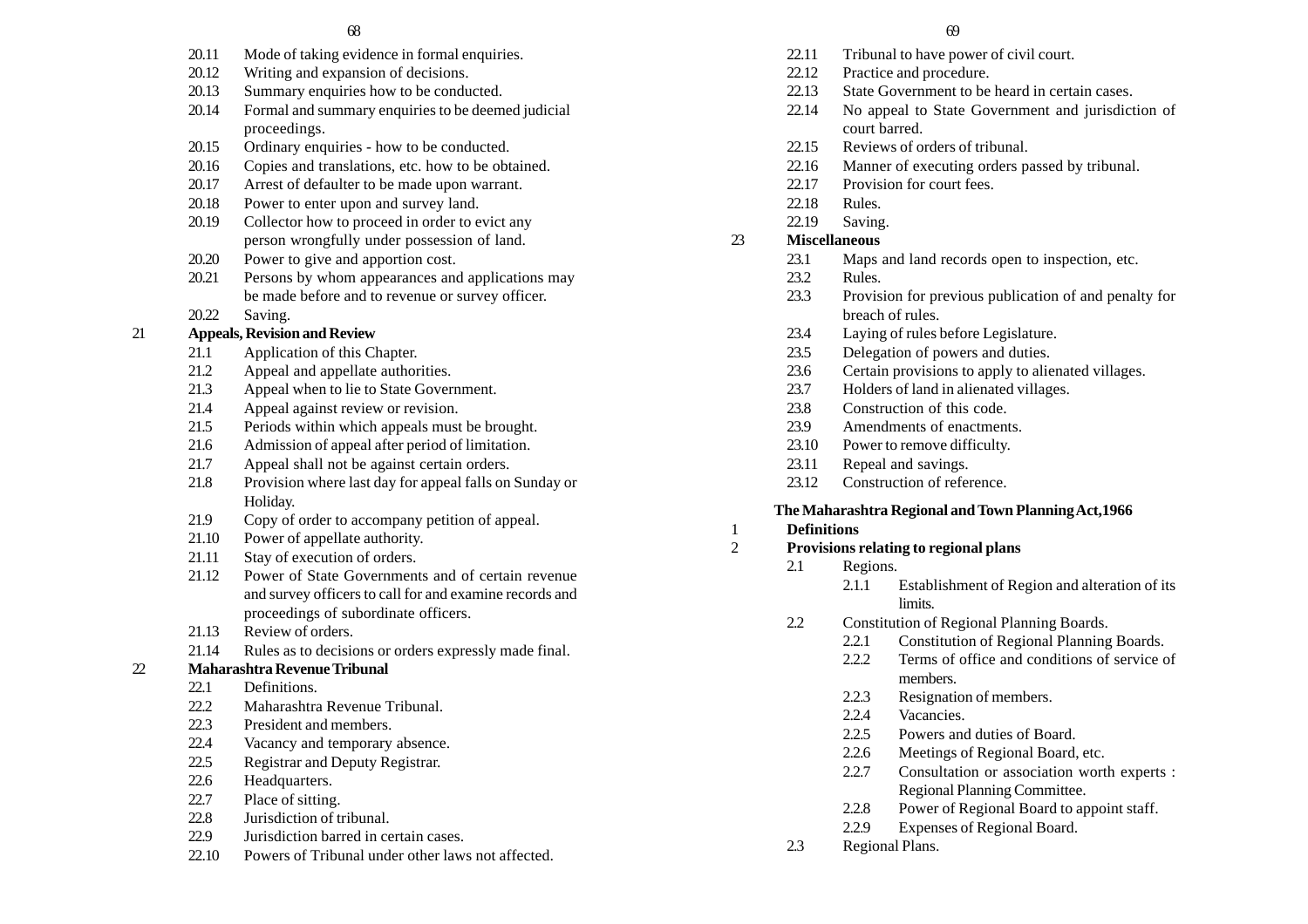#### $70$   $71$

- 2.3.1 Survey of region and preparation of Regional Plan.
- 2.3.2 Contents of Regional Plan.
- 2.3.3 Submission of Regional Plan to State Government for approval.
- 2.3.4 Procedure to be followed in preparing and approving Regional Plans.
- 2.3.5 Publication of Regional Plan and date of its operation.
- 2.3.6 Restriction on change of user of land or development thereof.
- 2.3.7 Exclusion of claims for compensation for injurious affection.
- 2.3.8 Revision or modification of Regional Plan.

# 3 **Development Plan**

- 3.1 Preparation, submission and sanction in Development Plan.
	- 3.1.1 Development Plan.
	- 3.1.2 Contents of Development Plan.
		- 2.1.2.1 Modification of substantial nature.
- 3.2 Procedure to be followed in preparing and sanctioning development plan.
	- 3.2.1 Declaration of intention to prepare development plan.
	- 3.2.2 Town Planning Officer.
	- 3.2.3 Provisions for survey and preparation of existing land use maps.
	- 3.2.4 Preparation and publication of notice of draft Development Plan.
	- 3.2.5 Provision of Regional Plan to be considered.
	- 3.2.6 Objections to draft Development Plan.
	- 3.2.7 Modifications made after preparing and publishing notice of draft Development Plan.
	- 3.2.8 Submission of draft Development Plan.
	- 3.2.9 Sanction to draft Development Plan.
- 3.3 Provisions for preparation of interim Development plans, plans for areas of Comprehensive development, etc.
	- 3.3.1 Interim Development Plan.
	- 3.3.2 Plans for areas of Comprehensive development.
	- 3.3.3 Preparation of development plan for additional area.

- 3.3.4 Development plan sanctioned by State Government before commencement of this act.
- 3.3.5 Development plan prepared prior to this act.
- 3.3.6 Minor modification of final Development Plan.
- 3.3.7 Revision of Development Plan.
- 3.3.8 Variation of town planning scheme by the development plan.
- 3.3.9 Special Planning Authority for developing certain notified areas.
- 3.3.10 Expenses Special Planning Authority to be met by contribution by local authorities.
- 3.3.11 Implementation of plans.

# 4 **Control of Development and Use of Land Included in Development Plans**

- 4.1 Restriction on development of land.
- 4.2 Application for permission for development.
- 4.3 Grant or refusal of permission.
- 4.4 Provisions of Development Plan to be considered before granting permission.
- 4.5 Appeal.
- 4.6 Lapse of permission.
- 4.7 Obligation to acquire land on refusal of permission or on grant of permission in certain cases.
- 4.8 Deletion of reservation of designated land for interim, draft or final Development plans.
- 4.9 Power of revocation and notification of permission to development.

# 5 **Unauthorised Development**

- 5.1 Penalty for unauthorised development or for use otherwise than in conformity with Development Plan.
- 5.2 Power to require removal of unauthorised development.
- 5.3 Power to stop unauthorised development.
- 5.4 Removal or discontinuance of unauthorised temporary development summarily.
- 5.5 Power to require removal of unauthorised development or use.
- 5.6 Recovery of expenses incurred.
- 5.7 Development undertaken on behalf of Government.

# 6 **Town Planning Schemes**

- 6.1 Making of Town Planning Schemes.
	- 6.1.1 Preparation and contents of town planning schemes.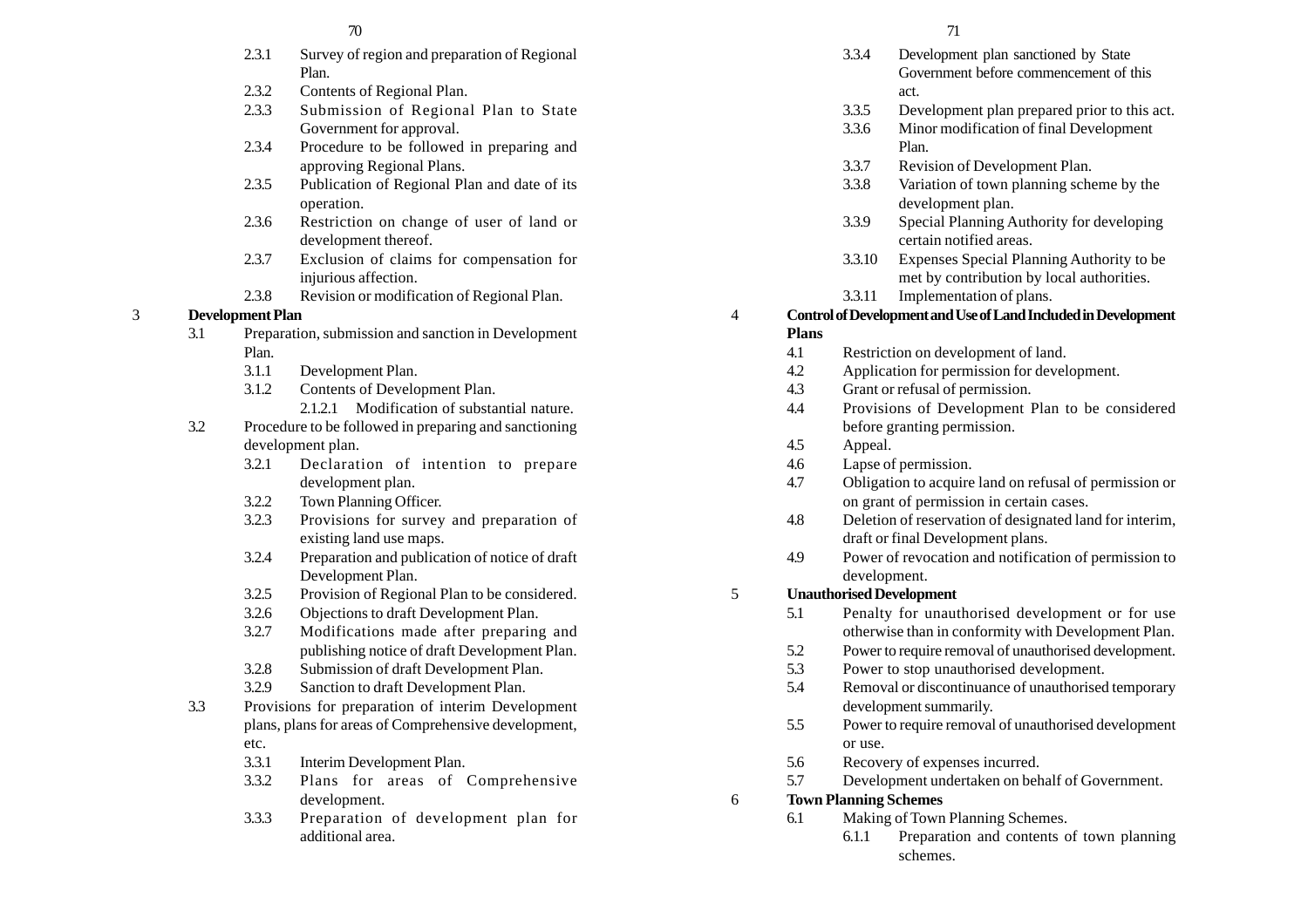|     |        | 72                                             |   |           |          | 73                  |
|-----|--------|------------------------------------------------|---|-----------|----------|---------------------|
|     | 6.1.2  | Power of Planning Authority to resolve on      |   | 6.3       |          | Enforcement of Scl  |
|     |        | declaration of intention to make scheme.       |   |           | 6.3.1    | Power o             |
|     | 6.1.3  | Making and publication of draft scheme by      |   |           |          | summarily           |
|     |        | means of notice.                               |   |           | 6.3.2    | Power to            |
|     | 6.1.4  | Inclusion of additional area in draft scheme.  |   | 6.4       |          | Variation of schem  |
|     | 6.1.5  | Power of State Government to require           |   |           | 6.4.1    | Power to            |
|     |        | Planning Authority to make scheme.             |   |           |          | irregularit         |
|     | 6.1.6  | Contents of draft scheme.                      |   |           | 6.4.2    | Power to            |
|     | 6.1.7  | Reconstituted plot.                            |   |           | 6.4.3    | Apportion           |
|     | 6.1.8  | Compensation for discontinuance of use.        |   |           |          | or not sar          |
|     | 6.1.9  | Objections to draft schemes to be considered.  |   | 6.5       |          | Proceedings before  |
|     | 6.1.10 | Power of State Government to sanction draft    |   |           | 6.5.1    | Right to a          |
|     |        | scheme.                                        |   |           | 6.5.2    | Power to            |
|     | 6.1.11 | Restriction on use and development of land     |   | 6.6       |          | Joint Developmen    |
|     |        | after declaration for town planning scheme.    |   |           | Schemes. |                     |
|     | 6.1.12 | Power of State Government to suspend rule,     |   | 6.7       |          | Compensation.       |
|     |        | bye-law, etc.                                  |   |           | 6.7.1    | Compens             |
|     | 6.1.13 | Disputed ownership.                            |   |           |          | injuriousl          |
| 6.2 |        | The Arbitrator and the Tribunal of Appeal.     |   |           | 6.7.2    | Exclusion           |
|     | 6.2.1  | Arbitrator, his powers and duties.             |   |           |          | certain ca          |
|     | 6.2.2  | Certain decisions of arbitrator to be final.   |   |           | 6.7.3    | Provision           |
|     | 6.2.3  | Appeal.                                        |   |           |          | to owner            |
|     | 6.2.4  | Constitution of Tribunal of Appeal.            |   |           | 6.7.4    | Provisio            |
|     | 6.2.5  | Arbitrator to assist Tribunal in advisory      |   |           |          | developed           |
|     |        | capacity and his remuneration.                 |   |           |          | by owner.           |
|     | 6.2.6  | Place where tribunal may sit.                  |   |           | 6.7.5    | Payment             |
|     | 6.2.7  | Decision of questions of law and other         |   |           | 6.7.6    | Payment             |
|     |        | questions.                                     |   |           |          | Authority           |
|     | 6.2.8  | Power of tribunal to decide matter finally.    |   | 6.8       |          | Miscellaneous.      |
|     | 6.2.9  | Tribunal not to be court.                      |   |           | 6.8.1    | Power o             |
|     | 6.2.10 | Remuneration of Arbitrator and Assessors       |   |           |          | agreemen            |
|     |        | and payment of incidental expenses of          |   |           | 6.8.2    | Recovery            |
|     |        | Tribunal.                                      |   |           | 6.8.3    | Disposal            |
|     | 6.2.11 | Decisions of Arbitrator to be final in certain |   |           | 6.8.4    | Executio            |
|     |        | matters.                                       |   |           |          | Planning.           |
|     | 6.2.12 | Possession of land in advance of town          |   |           | 6.8.5    | Penalty fo          |
|     |        | planning scheme.                               | 7 | New Towns |          |                     |
|     | 6.2.13 | Commissioner of Police or Magistrate to        |   | 7.1       |          | Designation of site |
|     |        | enforce delivery of possession of land.        |   |           | 7.1.1    | Power of            |
|     | 6.2.14 | Owner of land of which possession is taken     |   |           |          | for Corpo           |
|     |        | entitled to interest.                          |   |           |          | New Tow             |
|     | 6.2.15 | Sanction by State Government to final          |   | 7.2       |          | Objects of Develop  |
|     |        | scheme.                                        |   | 7.3       |          | Planning and contr  |
|     | 6.2.16 | Withdrawal for scheme.                         |   | 7.4       |          | Acquisition of la   |
|     |        |                                                |   |           |          |                     |

6.2.17 Effect of final scheme.

- 6.3 Enforcement of Schemes.
	- 6.3.1 Power of Planning Authority to evict summarily.
	- 6.3.2 Power to enforce scheme.
- 6.4 Variation of scheme.
	- 6.4.1 Power to vary scheme on ground of error, irregularity or informality.
	- 6.4.2 Power to vary Town Planning Scheme.
	- 6.4.3 Apportionment of cost of scheme withdrawn or not sanctioned.
- 6.5 Proceedings before Arbitrator and Tribunal.
	- 6.5.1 Right to appear by recognised agent.
	- 6.5.2 Power to compel attendance of witness.
- 6.6 Joint Development Plans and Joint Town Planning Schemes.
- 6.7 Compensation.
	- 6.7.1 Compensation in respect of property or right injuriously affected by scheme.
	- 6.7.2 Exclusion or limitation of compensation in certain cases.
	- 6.7.3 Provision for cases in which amount payable to owner exceeds amount due from him.
	- 6.7.4 Provision for cases in which value of developed plot is less than amount payable by owner.
	- 6.7.5 Payment by adjustment of account.
	- 6.7.6 Payment of net amount due to Planning Authority.
- 6.8 Miscellaneous.
	- 6.8.1 Power of Planning Authority to make agreement.
	- 6.8.2 Recovery of arrears.
	- 6.8.3 Disposal of surplus amount.
	- 6.8.4 Execution of works in final schemes by Planning Authority.
	- 6.8.5 Penalty for removal of boundary stones.

# 7 **New Towns**

- 7.1 Designation of site for new town.
	- 7.1.1 Power of State Government to acquire land for Corporation or Company declared to be New Town Development Authority.
- 7.2 Objects of Development Authority.
- 7.3 Planning and control of development in new towns.
- 7.4 Acquisition of land by Developmental Authority constituted under Section 113(2).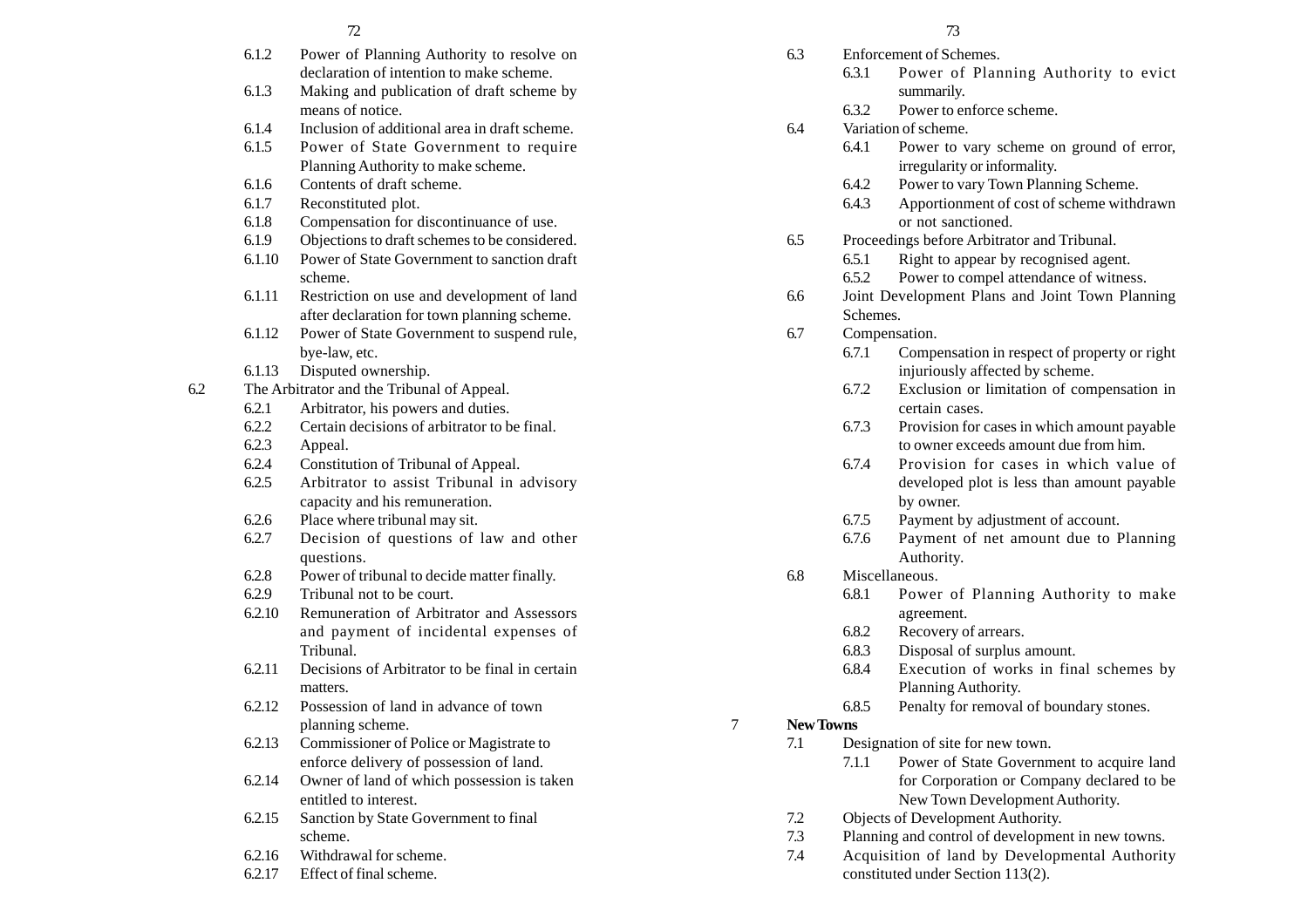- 7.5 Obligation to purchase designated land.
- 7.6 Disposal of land by Developmental Authority.
- 7.7 Directions by State Government for disposal of land.
- 7.8 Power to make agreement for provision of services.
- 7.9 Contributions by Development Authority towards expenditure of local authorities and statutory authority.
- 7.10 Advances and payments by State Government to Development Authorities.
	- 7.10.1 Power of Development Authority to borrow and to accept deposits.
- 7.11 Transfer of Undertaking of Development Authority.
- 7.12 Combination and transfer of Development Authorities.

#### **The Land Acquisition Act, 1894**

# 1 **Definitions**

- 2 **Acquisition**
	- 2.1 Preliminary Investigation.
		- 2.1.1 Publication of preliminary notification, and powers of officers thereupon.
		- 2.1.2 Payment for damages. 2.1.2.1 Objections.
			- 2.1.2.1.1 Hearing of objections.
	- 2.2 Declaration of intended Acquisition.
		- 2.2.1 Declaration that land is required for public purposes.
		- 2.2.2 After declaration, Collector to take order for acquisition.
		- 2.2.3 Land to be marked out, measured and planned.
		- 2.2.4 Notice to persons interested.
		- 2.2.5 Power to require and enforce the making of statements as to names and interests.
	- 2.3 Enquiry into measurements, value and claims and Award by the Collector.
		- 2.3.1 Enquiry and Award by Collector. 2.3.1.1 Period within which an award shall be made.
		- 2.3.2 Award of Collector when to be final.
		- 2.3.3 Adjournment of enquiry. 2.3.3.1 Corrections of clerical errors, etc.
		- 2.3.4 Power to summon and enforce attendance of witnesses and production of documents.
		- 2.3.5 Matters to be considered and neglected. 2.3.5.1 Power to call for records, etc.
	- 2.4 Taking possession.
		- 2.4.1 Power to take possession.
- 2.4.2 Special powers in case of urgency.
- 3 **Reference to Court and Procedure thereon**
	- 3.1 Reference to Court.
	- 3.2 Collector's statement to the Court.
	- 3.3 Service of notice.
	- 3.4 Restriction on scope of proceedings.
	- 3.5 Proceedings to be in open court.
	- 3.6 Matters to be considered in determining compensation.
	- 3.7 Matters to be neglected in determining compensation.
	- 3.8 Amount of compensation awarded by Court not to be lower than amount awarded by Collector.
	- 3.9 Forms of Awards.
	- 3.10 Costs.
	- 3.11 Collector may be directed to pay interest on excess compensation.
		- 3.11.1 Re-determination of the amount of compensation on the basis of the Award of the Court.

#### 4 **Apportionment of compensation**

- 4.1 Particulars of appointment to be specified.
- 4.2 Dispute as to apportionment.

#### 5 **Payment**

- 5.1 Payment of compensation or deposit of same in court.
- 5.2 Investment of money deposited in respect of land belonging to persons incompetent to alienate.
- 5.3 Investment of money deposited in other cases.
- 5.4 Payment of interest.

#### 6 **Temporary Occupation of Land**

- 6.1 Temporary occupation of waste or arable land procedure when difference as to compensation exits.
- 6.2 Power to enter and take possession and compensation on restoration.
- 6.3 Difference as to condition of land.

#### 7 **Acquisition of Land for Companies**

- 7.1 Industrial concern to be deemed Company for certain purposes.
- 7.2 Previous consent of appropriate Government and execution of agreement necessary.
- 7.3 Previous enquiry.
- 7.4 Agreement with appropriate Government.
- 7.5 Publication of agreement.
- 7.6 Section 39 to 42 not to apply where Government bound by agreement to provide land for Companies.
- 7.7 How agreement with Railway Company may be proved.
	- 7.7.1 Restriction on transfer, etc.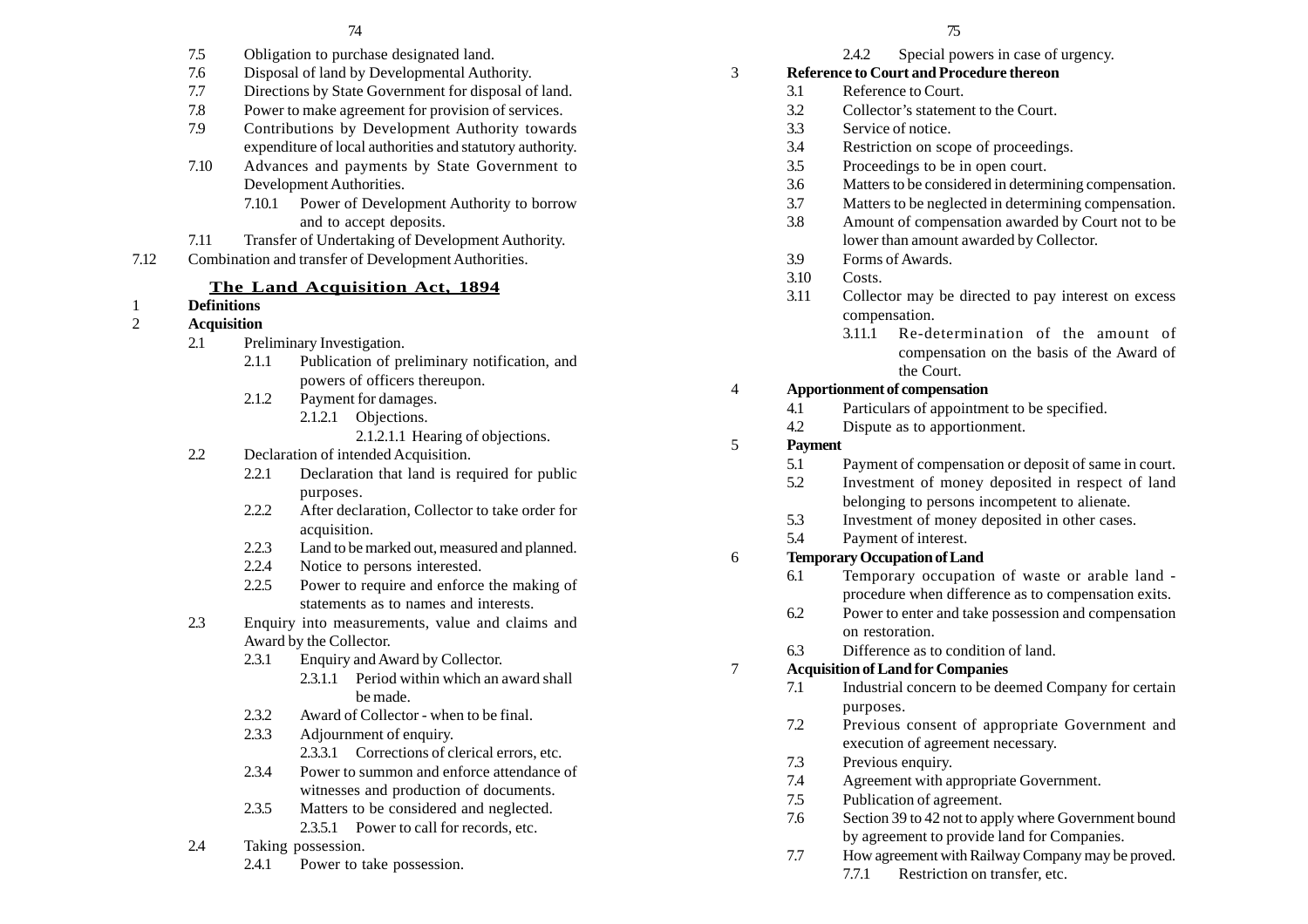7.7.2 Land not to be acquired under this part except for certain purpose for private companies other than Government Companies.

## 8 **Miscellaneous**

- 8.1 Service of notices.
- 8.2 Penalty for obstructing acquisition of land.
- 8.3 Magistrate to enforce surrender.
- 8.4 Completion of acquisition not compulsory, but compensation to be awarded when not completed.
- 8.5 Acquisition of part of house or building.
- 8.6 Acquisition of land at cost of a local authority or Company.
- 8.7 Exemption from stamp duty and fees.
	- 8.7.1 Acceptance of certified copy as evidence.
- 8.8 Notice in case of suits for anything done in pursuance of Act.
- 8.9 Code of Civil Procedure to apply to proceedings before Court.
- 8.10 Appeal in proceedings before Court.
- 8.11 Power to make rules.
- 8.12 The Land Acquisition Amendment Act, 1984.

#### **Select Bibliography**

- (1) Bare Act, The Maharashtra Land Revenue Code, 1966.
- (2) Bare Act, The Maharashtra Regional and Town Planning Act, 1966.
- (3) Bare Act, The Land Acquisition Act, 1894.

\*\*\*\*\*

## **Vth Semester - 3 Year Course Alternative Disputes Resolution Paper - VI**

- Alternative Disputes Resolution Necessity/why required/why needed?
- Merits of Alternative Disputes Resolution
- -Demerits of Alternative Disputes Resolution
- - Difference between Adjudication and Alternative Disputes Resolution process.
- Alternative Disputes Resolution knowing the problems in hand
- Models client's interview

| 1<br>2<br>3 | proceedings | <b>Additional advantage of Alternative Disputes Resolution</b><br><b>Importance of Alternative means of Disputes Redressal</b><br><b>Commencement of Alternative Disputes Resolution</b> |                                                                                 |  |  |  |
|-------------|-------------|------------------------------------------------------------------------------------------------------------------------------------------------------------------------------------------|---------------------------------------------------------------------------------|--|--|--|
|             | 3.1         |                                                                                                                                                                                          | Where there is an agreement to refer to the rules.                              |  |  |  |
|             | 3.2         |                                                                                                                                                                                          | Where there is no agreement to refer to the rules.                              |  |  |  |
|             | 3.3         |                                                                                                                                                                                          | Selection of the Neutral.                                                       |  |  |  |
|             | 3.4         |                                                                                                                                                                                          | Fees and Costs.                                                                 |  |  |  |
|             | 3.5         | procedure.                                                                                                                                                                               | Conduct of the Alternative Disputes Resolution                                  |  |  |  |
|             | 3.6         | proceedings.                                                                                                                                                                             | Termination of Alternative Disputes Resolution                                  |  |  |  |
|             | 3.7         |                                                                                                                                                                                          | General provisions.                                                             |  |  |  |
|             | 3.8         | Resolution                                                                                                                                                                               | <b>Obligation to consider Alternative Disputes</b>                              |  |  |  |
|             | 3.9         |                                                                                                                                                                                          | Obligation to submit disputes to ADR with an<br>automatic expiration mechanism. |  |  |  |
|             | 3.10        |                                                                                                                                                                                          | Obligation to submit disputes to ADR followed ICC<br>arbitration as required    |  |  |  |
| 4           |             | <b>Mediation and Arbitration - Distinction of</b>                                                                                                                                        |                                                                                 |  |  |  |
|             | 4.1         |                                                                                                                                                                                          | Who is mediator?                                                                |  |  |  |
|             | 4.2         |                                                                                                                                                                                          | Why mediator?                                                                   |  |  |  |
| 4.3         |             |                                                                                                                                                                                          | Rules for mediation.                                                            |  |  |  |
|             | 4.4         |                                                                                                                                                                                          | Limitation of mediator.                                                         |  |  |  |
|             | 4.5         |                                                                                                                                                                                          | How to enforce mediator settlement.                                             |  |  |  |
|             | 4.6         |                                                                                                                                                                                          | When mediator's settlement may not be enforced.                                 |  |  |  |
| 5           |             | Settlement of disputes through Lok-Adalat                                                                                                                                                |                                                                                 |  |  |  |
|             | 5.1         |                                                                                                                                                                                          | What is Lok-Adalat?                                                             |  |  |  |
|             | 5.2         |                                                                                                                                                                                          | Benefits under Lok-Adalats                                                      |  |  |  |
|             |             | 5.2.1                                                                                                                                                                                    | Establishment of Lok-Adalat                                                     |  |  |  |
|             |             | 5.2.2                                                                                                                                                                                    | Jurisdiction of Lok-Adalat                                                      |  |  |  |
|             |             | 5.2.3                                                                                                                                                                                    | Cognizance of case by Lok-Adalat                                                |  |  |  |
|             |             | 5.2.4                                                                                                                                                                                    | Award of Lok-Adalat                                                             |  |  |  |
|             |             | 5.2.5                                                                                                                                                                                    | Award of Lok-Adalat shall be final                                              |  |  |  |

- 5.2.6 Powers of the Lok-Adalat
- 5.2.7 Lok-Adalat Awards as good as court's decision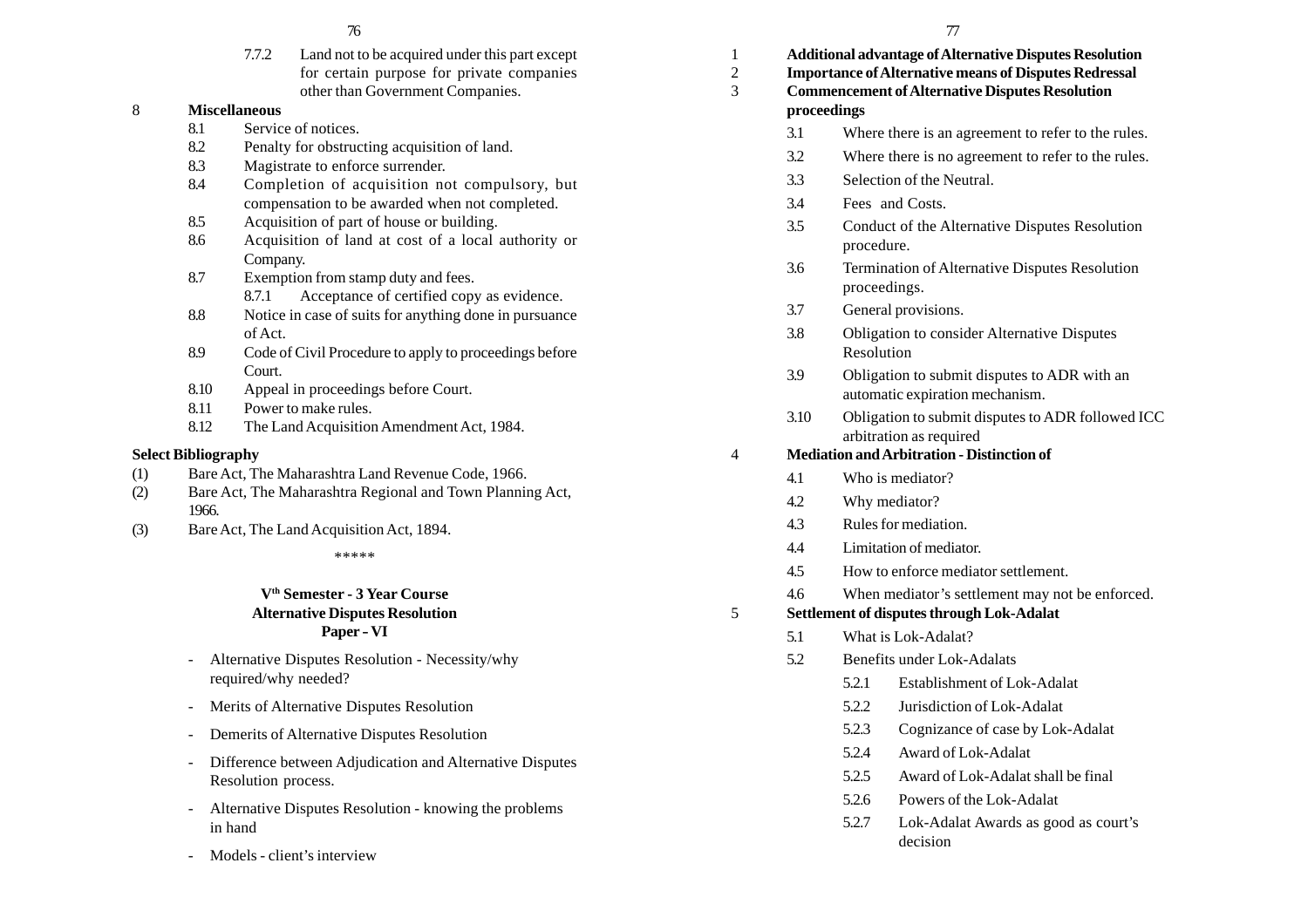- 5.2.8 Lok-Adalat can pass order only when there is compromise between the parties
- 5.2.9 Lok-Adalat can make an award touching rights of minor
- 5.3 Legal Aid as Human Right
- 5.4 Present adjudicatory system
- 5.5 Constitution of committee for implementing Legal Aid Scheme CILAS (Lok-Adalat)
- 5.6 History of Lok-Adalat movement
- 5.7 Types of cases taken up at Lok-Adalat
- 5.8 Guidelines for organising Lok-Adalat
- 5.9 Finance
- 5.10 Himachal Pradesh Experience
- 5.11 Rajasthan Models
- 5.12 Achievements
- 5.13 Positions of Lok-Adalat under Legal Services Authorities Act 1987
- 5.14 Refund of court fees if case is settled through Lok-Adalat
- 6 **Disputes resolution within an outside the court U.S. Experience**
	- 6.1 ADR Mechanism Primary disputes Resolution process.
- 7 **Multi-door Court House Approach**
	- 7.1 Nature of case
	- 7.2 Relationship of the parties
	- 7.3 History of negotiation between disputants
	- 7.4 Nature of relief sought by plaintiff
	- 7.5 Size and complexities of claims
	- 7.6 Institutionalization of dispute resolution
	- 7.7 Lawyer and Law Firms
- 8 **National Legal Aid Services Authorities**
	- 8.1 Appointment of Chairman of State Legal authorities
	- 8.2 Organisation, Powers and Functions
	- 8.3 Function of the Central Authority
- 9 **Alternative means of disputes Resolution in India**
	- 9.1 Arbitration is an important alternative dispute resolution (ADR process)
- 
- 10 **Alternatives to Litigation in India**
	- 10.1 Negotiation
	- 10.2 Conciliation/Mediation
	- 10.3 Mediation Arbitration
	- 10.4 MEDOLA [Mediator an arbitrator]
	- 10.5 Mini Trial [An opportunity to negotiate settlement with the assistance of neutral advisor]
	- 10.6 Arbitration
	- 10.7 Fast-track arbitration
	- 10.8 Settlement of domestic and international disputes by different modes of ADR
- 11 **The problems under the Alternative Disputes Resolution**
	- 11.1 The Historical past
	- 11.2 The Substantive Law and the attitudes it engendered

## **BOOKS**

- 1 By P. C. Rao and William Sheffield, 'Alternative Dispute Resolution what it is and how it works'. Universal Law Publishing Private Limited
- 2 By Dr. S. C. Tripathi, 'Arbitration and Conciliation with alternative means of settlement of disputes', Central Law Publication, Allahabad

#### \*\*\*\*\*

#### **Vth Semester - 3 Year Course Research Methodology Paper - VII**

- 1 **Basic Concepts**
	- 1.1 Meaning and characteristics of research.
	- 1.2 Meaning and characteristics of legal research.
	- 1.3 Concepts and meaning of social science research.
	- 1.4 Law and Social Science.

## 2 **Legal Research**

- 2.1 Indian background of legal research.
- 2.2 Methods/tools of legal research for practicing lawyer.
- 2.3 Doctrinal and Non-doctrinal Research.

# 3 **Developing Research Design**

- 3.1 The Nature and Type of legal research.
	- 3.1.1 Exploratory/Formulative.
	- 3.1.2 Explanatory.
	- 3.1.3 Descriptive.
	- 3.1.4 Historical.
	- 3.1.5 Experimental.
	- 3.1.6 Diagnostic.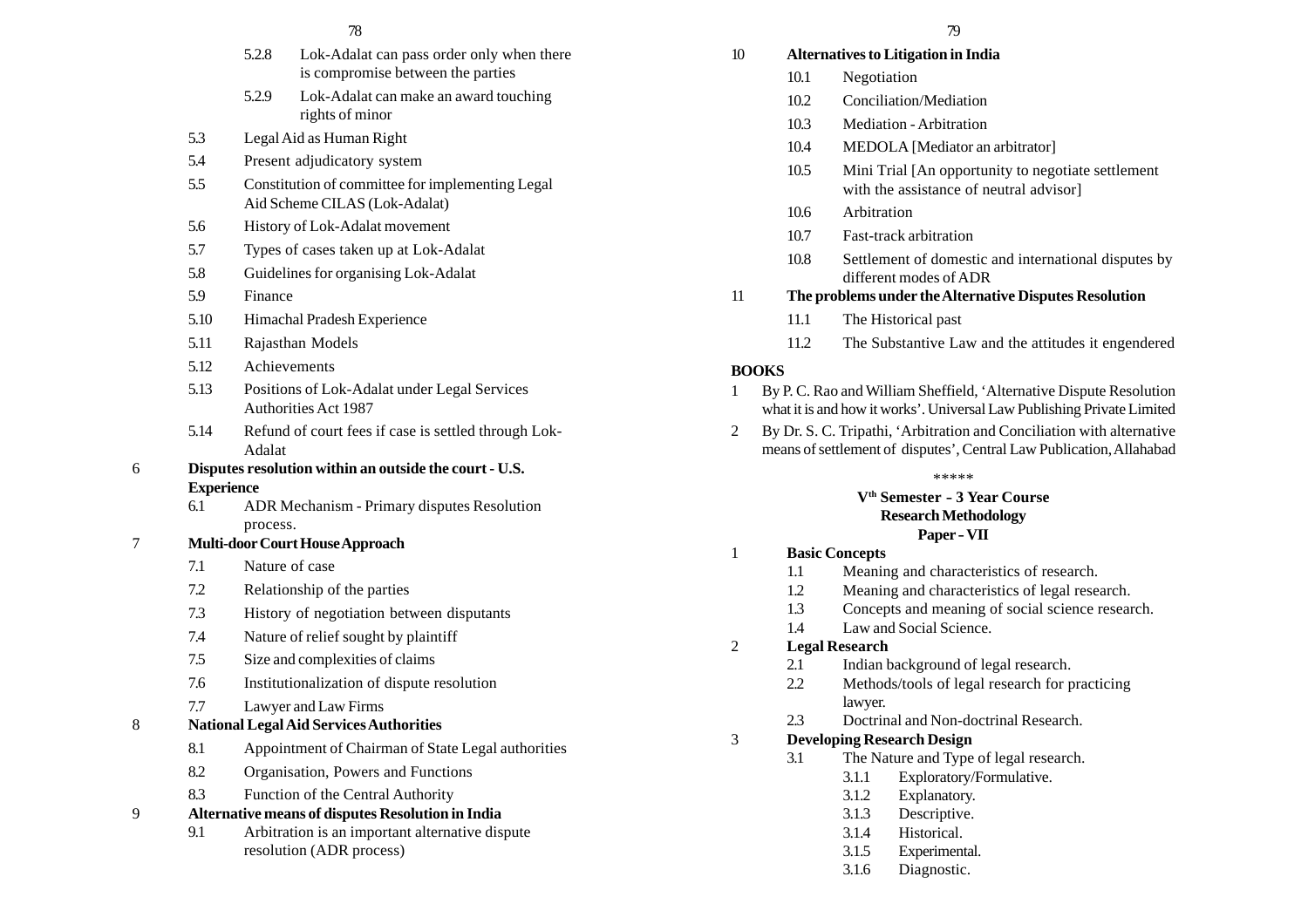## $80$  81

- 3.1.7 Analytical.
- 3.2 Deriving objectives of legal research.
- 3.3 Major concepts and variables of the study.
- 3.4 Developing hypotheses and research questions.

## 4 **The Nature of Data in Legal Research**

- 4.1 The Universe of the study.
- 4.2 The sampling design.
	- 4.2.1 The adequacy of the sample size.
	- 4.2.2 Representatives of the sample.
- 4.3 Source of data, primary and secondary.

# 5 **Data Collection and Data Processing in Legal Research**

- 5.1 The research, methods and tools.
	- 5.1.1 Interview Schedule.
	- 5.1.2 Questionnaire.
	- 5.1.3 Observational Schedule.

# 6 **Report writing in Legal Research**

- 6.1 Analysis of the report.
- 6.2 Interpretation of data.
- 6.3 Correct usage of citation, references and bibliography.

# **Books Suggested for Reading**

- (1) Anderson J. Durstan, B.H.Pooli M. (1977), Thesis and Assignment Writing, Eastern Books Limited, New Delhi.
- (2) Goode W.J. and Hatt P. K., (1962), Methods of Social Research, McGraw Hill, New York.
- (3) Young P. V., (1975), Scientific Social Surveys and Research, Prentice Hall, New Delhi.
- (4) Jain S. N., Legal Research & Methodology, I.L.I. (1983), Publication, Ed; Tripathi Pvt. Ltd., Bombay.
- (5) Adem Stott, Legal Research Series, Editor: Julie MacFarlane, 1996.
- (6) Legal Research Methodology by Dr. S.K.Verma, Indian Law Institute, New Delhi.

#### \*\*\*\*\*

# **VIth Semester - 3 years course Administrative Law**

# **Paper - I**

- 1 **Evolution, Nature and Scope of Administrative Law**
	- 1.1 From a laissez faire to a social welfare state
		- 1.1.1 State as regulator of private interest.
		- 1.1.2 State as a provider of services.
		- 1.1.3 Other functions of modern state : relief, welfare.
- 1.2 Evolution of administration as the fourth branch of the government - necessity of delegation of powers on administration.
- 1.3 Evolution of agencies and procedures of settlement of disputes between individual and administration
	- 1.3.1 Regulatory agencies on the United States.
	- 1.3.2 Conseil d'Etate
	- 1.3.3 Tribunalisation in India.
- 1.4 Definition and scope of administrative law.
- 1.5 Relationship between constitutional law and administrative law.
- 1.6 Separation of powers.
- 1.7 Rule of law.

# 2 **Civil Service in India**

- 2.1 Nature and organisation of civil service. From colonial relics to democratic aspirations.
- 2.2 Powers and functions.
- 2.3 Accountability and responsiveness : problems and perspectives.
- 2.4 Administrative deviance Corruption, Nepotism, Mal-administration.

# 3 **Legislative powers of administration**

- 3.1 Necessity for delegation of legislative power.
- 3.2 Constitutionality of delegated legislation Powers of exclusion and power to modify statute.
- 3.3 Requirements for validity of delegated legislation
	- 3.3.1 Consultation of affected interest and public participation in rule making.
	- 3.3.2 Publication of delegated legislation.
- 3.4 Administrative directions, circulars and policy statement.
- 3.5 Legislative control of delegated legislation
	- 3.5.1 Laying procedures and their efficacy.
	- 3.5.2 Committees on delegated legislation their constitution, function and effectiveness.
	- 3.5.3 Hearings before legislative committees.
- 3.6 Judicial control of delegated legislation.
- 3.7 Sub-delegation of legislative powers.

# 4 **Judicial powers of administration**

- 4.1 Need for devolution of adjudicatory authority on administration.
- 4.2 Administrative tribunals and their adjudicating authorities : their ad-hoc character.
- 4.3 Tribunals need, nature, constitution, jurisdiction and procedure.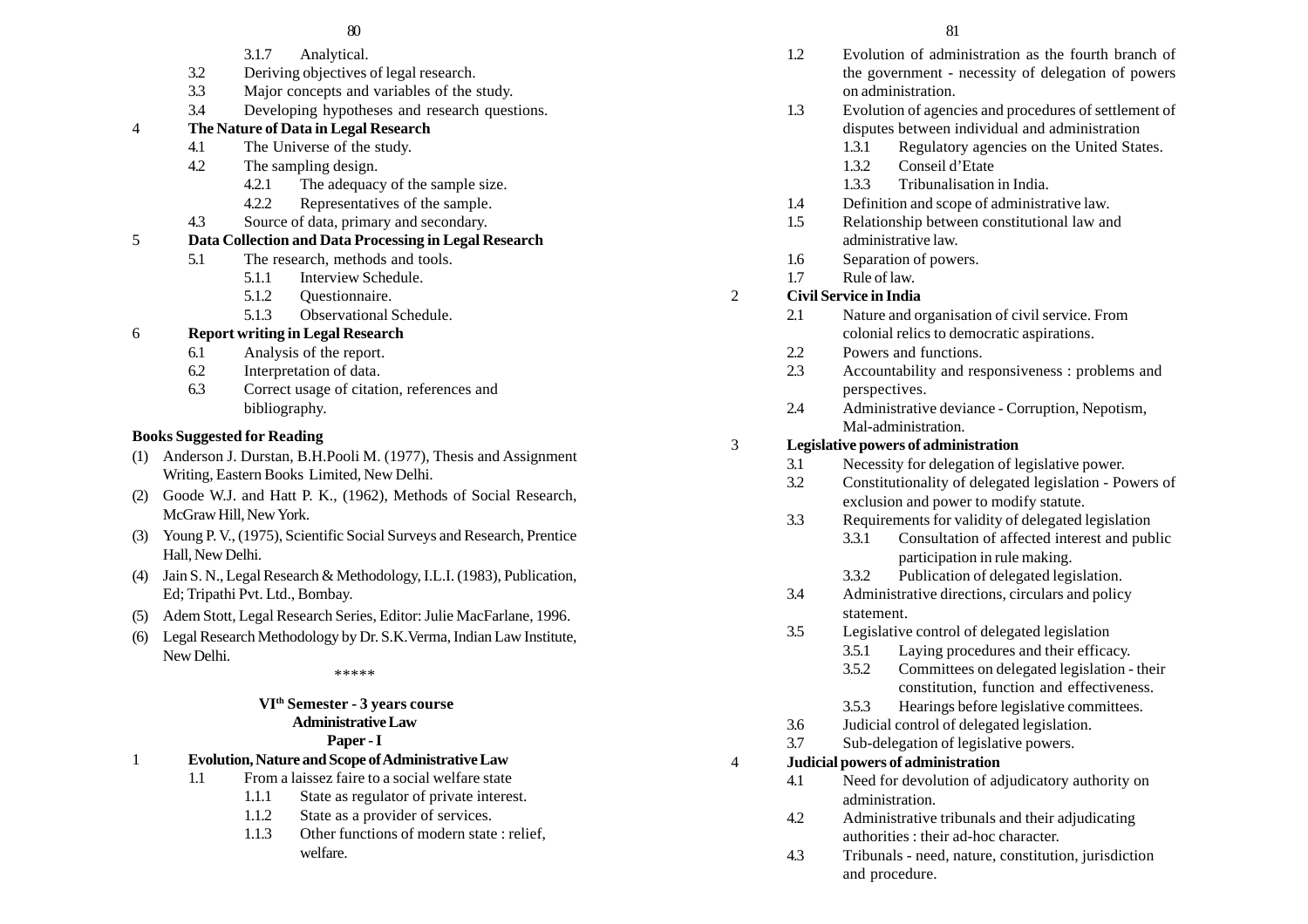- 4.4 Jurisdiction of administrative tribunals and other authorities.
- 4.5 Distinction between quasi-judicial and administrative functions.
- 4.6 The right to hearing essentials of hearing process
	- 4.6.1 No man shall be judge in his own cause.
	- 4.6.2 No man shall be condemned unheard.
- 4.7 Rules of evidence No evidence, some evidence and substantial evidence rules.
- 4.8 Reasoned decisions.
- 4.9 Right to counsel.
- 4.10 Institutional decisions.
- 4.11 Administrative appeals.

# 5 **Judicial control of administrative action**

- 5.1 Exhaustion of administrative remedies.
- 5.2 Standing : Standing for Public Interest Litigation (social action litigation) collusion, bias.
- 5.3 Laches.
- 5.4 Res judicata.
- 5.5 Grounds
	- 5.5.1 Jurisdictional error/ultra vires.
	- 5.5.2 Abuse and non-exercise of jurisdiction.
	- 5.5.3 Error apparent on face of record.
	- 5.5.4 Violation of principles of natural justice.
	- 5.5.5 Violation of public policy.
	- 5.5.6 Unreasonableness.
	- 5.5.7 Legitimate expectation.
- 5.6 Remedies in judicial review
	- 5.6.1 Statutory appeals.
	- 5.6.2 Mandamus.
	- 5.6.3 Certiorari.
	- 5.6.4 Prohibition.
	- 5.6.5 Quo-warranto.
	- 5.6.6 Habeas Corpus.
	- 5.6.7 Declaratory judgement and injunctions.
	- 5.6.8 Specific performance and civil suits for compensation.
- 6 **Administrative Discretion**
	- 6.1 Need for administrative discretion.
	- 6.2 Administrative discretion and rule of law.
	- 6.3 Limitation on exercise of discretion
		- 6.3.1 Mala-fide exercise of discretion.
		- 6.3.2 Constitutional imperatives and use of discretionary authority.

- 6.3.3 Irrelevant consideration.
- 6.3.4 Non-exercise of Discretionary Power.

# 7 **Liability of Wrongs (Tortious and contractual)**

- 7.1 Tortious Liability : sovereign and non-sovereign functions.
- 7.2 Statutory Immunity.
- 7.3 Act of State.
- 7.4 Contractual liability of government.
- 7.5 Government privilege in legal proceedings state secrets, public interest.
- 7.6 Transparency and right to information.
- 7.7 Estoppels and waiver.

# 8 **Corporation and Public Undertaking**

- 8.1 State monopoly Remedies against arbitrary action or for acting against public policy.
- 8.2 Liability of public and private corporations Departmental undertaking.
- 8.3 Legislative and Governmental control.
- 8.4 Legal remedies.
- 8.5 Accountability committee on public undertakings, Estimates committee, etc.
- 9 **Informal Methods of Settlements of Disputes and Grievance redressal procedure**
	- 9.1 Conciliation and Mediation through Social Action Groups.
	- 9.2 Use of Media, Lobbying and Public participation.
	- 9.3 Public enquiries and commissions of enquiries.
	- 9.4 Ombudsman Lokpal, Lokayukta.
	- 9.5 Vigilance Commission.
	- 9.6 Congressional and Parliamentary Committees.

# **Books :**

- 1) D. D. Basu Comparative Administrative Law, (1998).
- 2) C. K. Allen Law and Orders.
- 3) Wade Administrative Law, Universal, Delhi.
- 4) J. C. Garner Administrative Law, Butterworths.
- 5) Jain and Jain Principles of Administrative Law, Universal, Delhi.
- 6) S. P. Sathe Administrative Law, Butterworths-India, Delhi.
- 7) De. Smith Judicial Review of Administrative Action, Sweet and Maxwell, with supplement.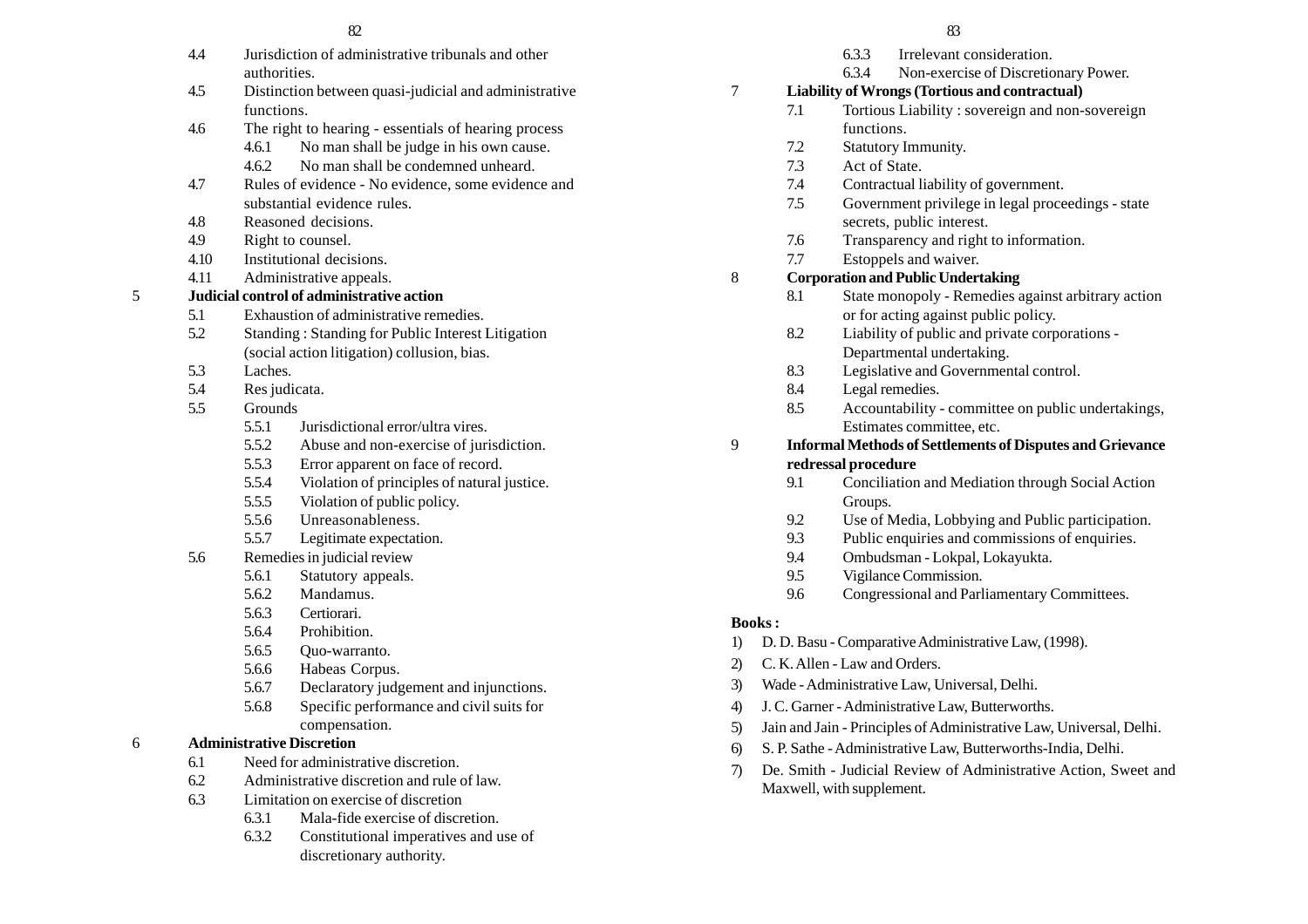#### **VIth Semester - 3 years course**

## **Cyber Law**

## **Paper - II**

## 1 **Cyber Crimes and Cyber Terrorism**

- a. Cyber crimes and the categories of crime i) Cyber frauds ii) Cyber thefts iii) Cyber stalking
- b. Cyber Terrorism
- c. Cyber Defamation
- d. Hacking, Types of hackers, Hacking v/s Cracking
- e. Virus : Definition, Types of viruses (Data diddling, Salami attack, Denial of Service attack, Virus/Worm attacks, Logic Bombs, Trojan attacks, Internet time theft (Web jacking), Anti-Virus - functions of anti-virus, advantages and disadvantages of anti-nirus.
- f. Prevention to Computer Crime.

# 2 **Internet Security Concept**

- a. Concept of security.
- b. Secure Transaction.
- c. Privacy issues.
- d. Security Procedure : Firewall and Types, Encryption, Password, Access Control List, Digital Certificate.
- e. Biometrics.
- f. Security Products.
- 3 **Cryptography, Digital Signatures, PKI**
	- a. Introduction of Cryptography, Types, Goals, Key and Key-pair.
	- b. Concept of Digital and Electronic Signature, Recognition and authentication of Digital and Electronic Signature, Benefits and Drawback.
	- c. PKI Concept, Application, Certification.

# 4 **Silent Features of IT Act, 2000**

- a. Definitions. Digital and Electronic Signature, Authentication, Electronic Governance.
- b. Various authorities under IT Act and their powers.
- c. Penalties, Offences, Miscellaneous.

# 5 **Impact on other related Acts**

a. Amendments to Indian Penal Code, Evidence Act, Bankers Book Evidence Act, Reserve Bank of India Act.

- 84 85 b. Concept of Cyber Space Jurisdiction, Territorial Jurisdiction, Extra Territorial Jurisdiction. c. Investigation of Cyber Crime (Technical issue). 6 **Electronic Data Interchange** a. EDI : Concept and legal issues. b. UNCITRAL Model Law, Cryptography Laws. c. Laws of major countries (Electronic Signature, Cyber Laws). 7 **Law of Intellectual Property** a. Copyright Act, Trade and Merchandise Act, Patent Act. b. Domain Name Disputes. c. Cyber-squatting. d. Important case laws. **PRACTICAL** : 30 Marks a. Project Report 20 b. Seminar 10 **VIth Semester - 3 years course International Trade Law Paper - III** 1 **International Sale of Goods** 1.1 Special trade terms in export sales - Definitions, kinds, Differences between Rights and duties of buyers and sellers. 1.2 Standerdisation of terms in International Sales : Uniform Conditions of Export Sales - Role of UNCITRAL, International Chamber of Commerce Publications, Standard contract forms applied to specified international transactions. 1.3 Offer and acceptance. 1.4 Performance of contract.
	- 1.5' Rights of unpaid seller.
	- 1.6 Countertrade.
	- 1.7 Frustration of contract.
	- 1.8 Conflict of laws.
	- 1.9 Unification of the Law of International Sales.

# 2 **Financing and Payment in International Trade.**

2.1 Meaning, types and control of foreign investment.

- 
- -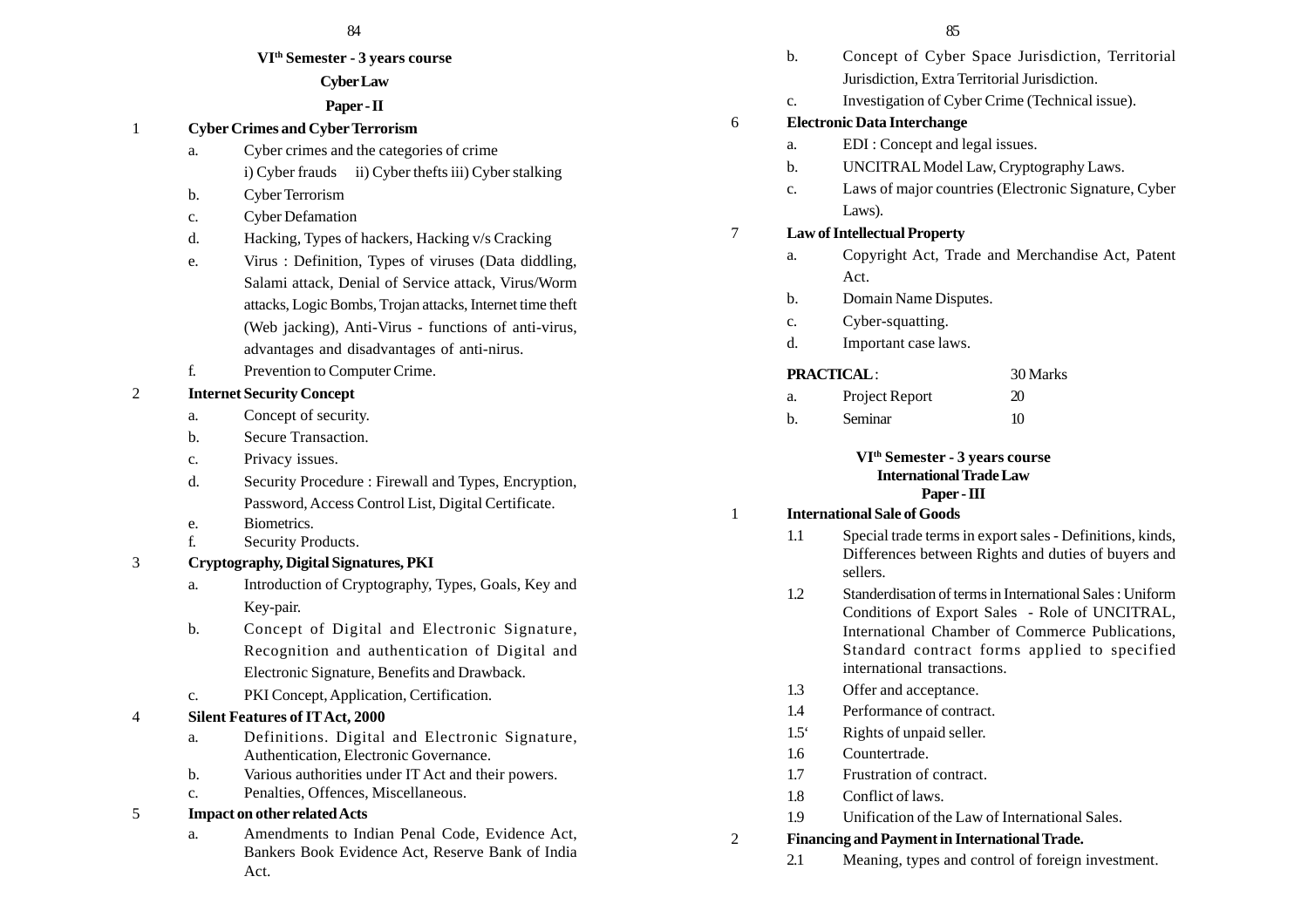| 2.3 | Letters of Credit - Characteristics and kinds. |  |
|-----|------------------------------------------------|--|

2.4 Bank Guarantees and other contract guarantees.

# 3 **Transportation of Exports.**

3.1 Carriage of Goods by Sea.

2.2 Bill of Exchange - Meaning.

- 3.2 Carriage of Goods by Air.
- 3.3 Carriage of Goods by Land.
- 4 **Dispute Settlement Non-judicial dispute settlement : Arbitration and Conciliation.**

#### **BOOKS**

- 1 Carr nad Kidner Statutes and Conventions on International Trade Law, 1993.
- 2 Jason Chuah International Trade Law, Cavendish Publishing Ltd., London, 1995.
- 3 Motiwal and Awasthi, 'International Trade', 1<sup>st</sup> Edition, 1995, Bhowmik and Co., New Delhi.
- 4 Law of International Trade Transactions Ed. Rahmatullah Khan, Tripathi Pvt. Ltd., Bombay, 1973.
- 5 UNCITRAL Year Book, 1970-1995, United Nations, New York.
- 6 M.C.Vaish, Sudama Singh : International Economic Law, 4<sup>th</sup> Edn., Oxford and IBH Publishing Co.
- 7 B.C.Mitra Law Relating to Bills of Lading and Charter party (Air, Land & Sea) 1998.
- 8 Avtar Singh Law of Carriage (Road, Rail, Air & Sea), 3<sup>rd</sup> Edn., Eastern Book Co.

#### \*\*\*\*\*

#### **VIth Semester - 3 years course**

#### **Interpretation of Statutes**

## **Paper - IV**

## 1 **Principles of legislation**

- 1.1 Law making the legislature, executive and the judiciary.
- 1.2 Principle of utility.
- 1.3 Relevance of John Rawls and Robert Nozick individual interest to community interest.
- 1.4 Operation of these principles upon legislation.
- 1.5 Distinction between moral and legislation.

## 2 **Interpretation of Statutes**

- 2.1 Meaning of the term 'statutes'.
- 2.2 Commencement, operation and repeal of statutes.

- 2.3 Purpose of interpretation of statutes. 3 A. **Aids to interpretation** 3.A.1 Internal aids 3.A.1.1 Title. 3.A.1.2 Preamble. 3.A.1.3 Heading and Marginal notes. 3.A.1.4 Sections and sub-sections. 3.A.1.5 Punctuations marks. 3.A.1.6 Illustrations, exceptions, provisos and saving clauses. 3.A.1.7 Schedules. 3.A.1.8 Non-obstante clause. 3.A.1.9 Explanation. 3.A.1.10 Definition clause. 3.A.2 External aids 3.A.2.1 Dictionaries. 3.A.2.2 Translation. 3.A.2.3 Travaux preparations. 3.A.2.4 Statutes in pari materia. 3.A.2.5 Contemporancea exposito. 3.A.2.6 Debates, Inquiry Commission, Law Commission Reports. 3.A.2.7 Parliamentary History. 3.A.2.8 Historical Facts and Surroundings. 4 **Rules of Statutory Interpretation** 4.1 Primary Rules 4.1.1 Literal rule. 4.1.2 Golden rule. 4.1.3 Mischief rule (rule in Heydon's case). 4.1.4 Rule of harmonious construction. 4.1.5 Intention of legislature. 4.2 Secondary Rules 4.2.1 Noscitur a sociis.
	- 4.2.2 Ejusdem generie.
	- 4.2.3 Reddendo singula singulis.

# 5 **Presumption in Statutory interpretation**

- 5.1 Statutes are valid.
- 5.2 Statutes are territorial in operation.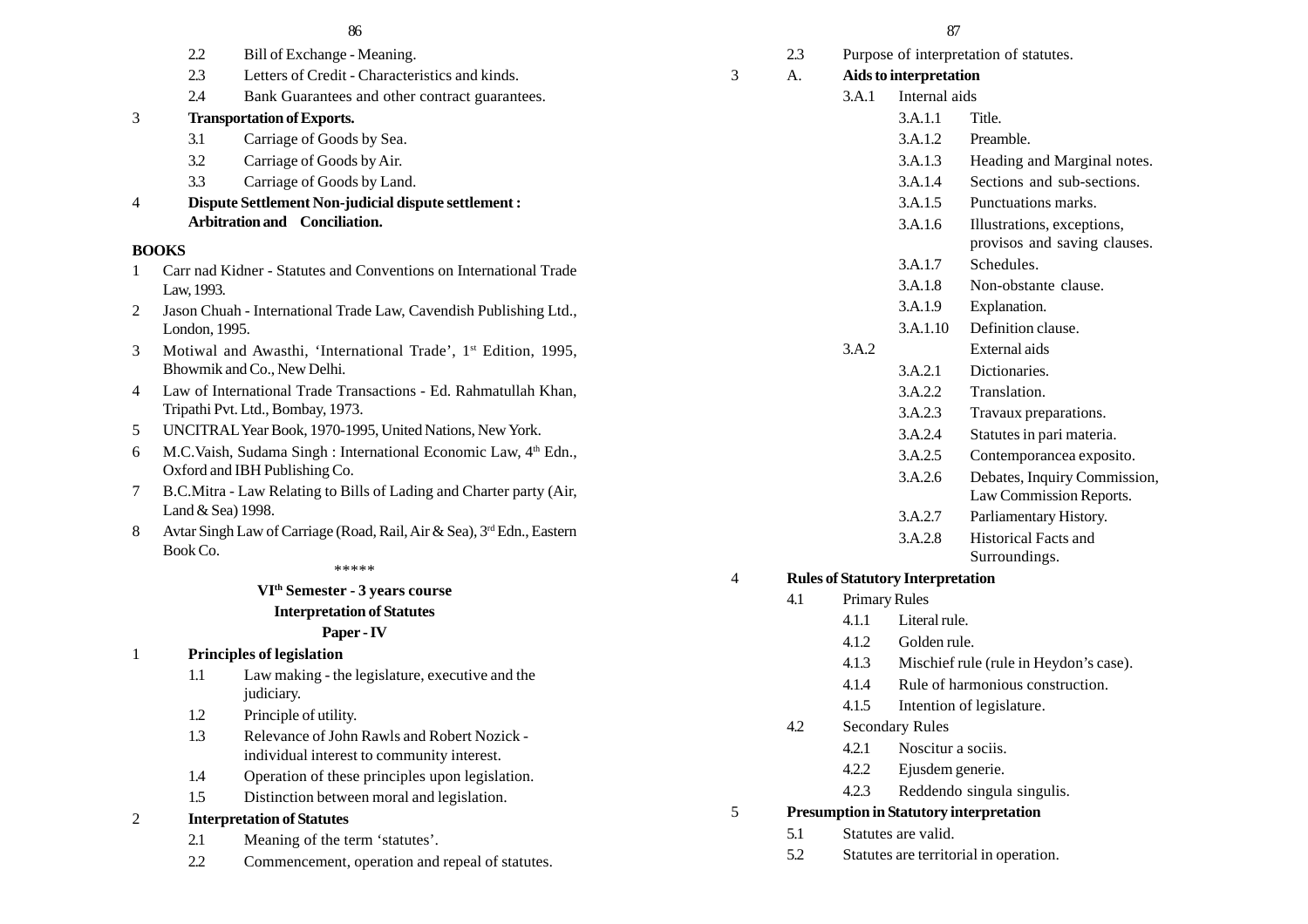- 5.3 Presumption as to jurisdiction.
- 5.4 Presumption against what is inconvenient or absurd.
- 5.5 Presumption against intending injustice.
- 5.6 Presumption against impairing obligation or permitting advantage from one's own wrong.
- 5.7 Prospective operation of statutes.
- 5.8 Presumption against retrospectivity.

#### 6 **Maxims of statutory interpretation**

- 6.1 Delegatus non potest delegare.
- 6.2 Expressio unius exclusio altenus.
- 6.3 Genrelia specialibus non derogant.
- 6.4 In pari delicto potior est conditio possidentis.
- 6.5 Ut Res mages valet quam Peveat.
- 6.6 Expressum facit cessare tacitum.
- 6.7 In bonam partem.
- 6.8 Ex-visceribus Actus.
- 6.9 Casus Omissus.

#### 7 **Interpretation with reference to the subject matter and purpose**

- 7.1 Restrictive and beneficial construction
	- 7.1.1 Taxing statutes.
	- 7.1.2 Penal statutes.
	- 7.1.3 Welfare legislation.
- 7.2 Interpretation of substantive and adjunctival statutes.
- 7.3 Interpretation of directory and mandatory provisions.
- 7.4 Interpretation of enabling statutes.
- 7.5 Interpretation of codifying and consolidating statutes.
- 7.6 Interpretation of statutes conferring rights.
- 7.7 Interpretation of statutes conferring powers.

#### 8 **Principles of Constitutional Interpretation**

- 8.1 Harmonious construction.
- 8.2 Doctrine of Pith and Substance.
- 8.3 Colourable Legislation.
- 8.4 Ancillary powers.
- 8.5 "Occupied field"
- 8.6 Residuary Powers.
- 8.7 Doctrine of Repugnancy.
- 8.8 Legal Fiction.

#### 9 **Expiry and Repeal of Statutes**

- 9.1 Perpetual & Temporary Statutes.
- 9.2 Effect of expiry of temporary Statutes.
- 9.3 Effect of Repeal.
- 9.4 Supplied and Express Repeal.
- 10 **Delegated legislation.**

#### **Books :**

- 1) G. P. Singh Principles of Statutory Interpretation  $(7<sup>th</sup> Edn.)$  1999, Wadhwa, Nagpur.
- 2) P. S. Langan (Ed.). Maxwell on Interpretation of Statutes, (1976), N.M.Tripathi.
- 3) K. Shanmukham, N.S.Bindra's Interpretation of Statutes, (1997), The Law Book Company, Allahabad.
- 4) V. Sarathi Interpretation of Statutes, (1984), Eastern, Licknow.
- 5) M.P.Jain (ed.) V.N.Shukla's Constitution of India, (1994), Eastern, Lucknow.
- 6) M.P.Jain Constitutional Law of India, (1994), Wadhwa & Co.
- 7) U.Baxi Introduction to Justice K.K.Mathew's Democracy Equality and Freedom, (1978), Eastern, Lucknow.

\*\*\*\*\*

# **VIth Semester - 3 years course**

#### **Intellectual Property Law**

#### **Paper – V**

#### 1 **Introductory**

- 1.1 The meaning of intellectual property.
- 1.2 Competing rationales of legal regimes for the protection of intellectual property.
- 1.3 The main forms of intellectual property : Copyright, Trademarks, Patents, Designs.
- 1.4 Competing rationales for protection of rights in
	- 1.4.1 Copyright.
	- 1.4.2 Trademarks.
	- 1.4.3 Patents.
	- 1.4.4 Designs.
	- 1.4.5 Trade Secrets.
	- 1.4.6 Other new forms such as plant varieties and geographical Indians.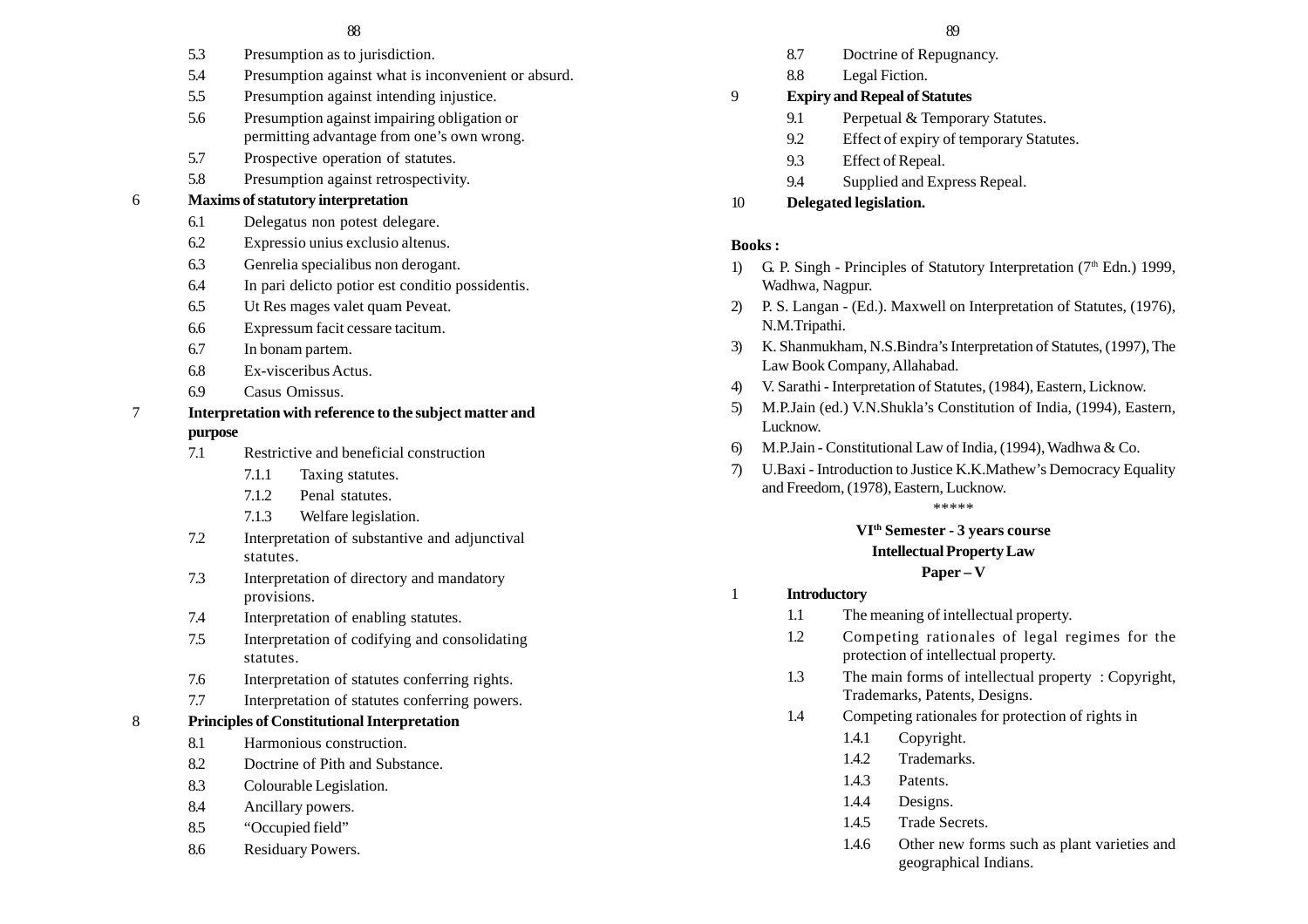1.5 Introduction to the leading international instruments concerning intellectual property rights : The Beme Convention, Universal Copyright Convention, The Paris Union TRIPS, The World Intellectual Property Rights Organization (WIPO) and The UNESCO.

# 2 **Select aspects of Law of Copyright in India**

- 2.1 Historical evolution of the law.
- 2.2 Meaning of copyright.
- 2.3 Copyright in literary, dramatic and musical works.
- 2.4 Copyright in sound, records and cinematograph film.
- 2.5 Copyright in Computer Programmes
- 2.6 Ownership of Copyright.
- 2.7 Assignment of Copyright.
- 2.8 Author's special rights.
- 2.9 Notion of infringement.
- 2.10 Criteria of infringement.
- 2.11 Infringement of copyright by films of literary and dramatic works.
- 2.12 Importation and infringement.
- 2.13 Fair use provisions.
- 2.14 Piracy in internet.
- 2.15 Aspects of copyright justice.
- 2.16 Remedies, especially, the possibility of Anton pillar injunctive relief in India.

# 3 **Intellectual Property in Trademarks**

- 3.1 The rationale of protection of trademarks as (a) an aspect of commercial and (b) consumer rights.
- 3.2 Definition and concept of trademarks.
- 3.3 Registration.
- 3.4 Distinction between trademark and property mark.
- 3.5 Doctrine of honest current user.
- 3.6 Doctrine of deceptive similarity.
- 3.7 Protection of well known mark.
- 3.8 Passing off and infringement.
- 3.9 Criteria of infringement.
- 3.10 Standards of proof in passing off action.
- 3.11 Remedies.
- 4 **The Law of Intellectual Property : Patents**
	- 4.1 Concept of patent.
	- 4.2 Historical view of the patents law in India.
- $90$  91 4.3 Patentable inventions with special reference to biotechnology products entailing creation of new forms of life. 4.4 Patent protection for computer programmes. 4.5 Process of obtaining a patent : Application, Examination, Opposition and sealing of patents : General introduction. 4.6 Procedure of filing patents : Patent co-operation treaty. 4.7 Some grounds for opposition 4.7.1 The problem of limited locus standi to oppose, specially in relation to inventions having potential of ecological and mass disaster. 4.7.2 Wrongfully obtaining the invention. 4.7.3 Prior publication or anticipation. 4.7.4 Obviousness and the lack of inventive steps. 4.7.5 Insufficient description. 4.8 Rights and obligations of patentee 4.8.1 Patents as chose in action. 4.8.2 Duration of patents : Law and Policy consideration. 4.8.3 Use and exercise rights. 4.8.4 Right to secrecy. 4.8.5 The notion of 'abuse' of patent rights. 4.8.6 Compulsory licenses. 4.9 Special categories 4.9.1 Employee invention : Law and Policy Consideration. 4.9.2 International patents, transfer of technology, know-how and problems to self-reliant development. 5 **Infringement** 5.1 Criteria of infringement. 5.2 Onus of proof. 5.3 Modes of infringement : doctrine of colourable variation. 5.4 Defences in suits of infringement. 5.5 Injunctions and related remedies. **Books :**
	-
	- 1) Comish W. R. Intellectual Property, Patents, Trademarks, Copyrights and Allied Rights, (1999), Asia Law House, Hyderabad.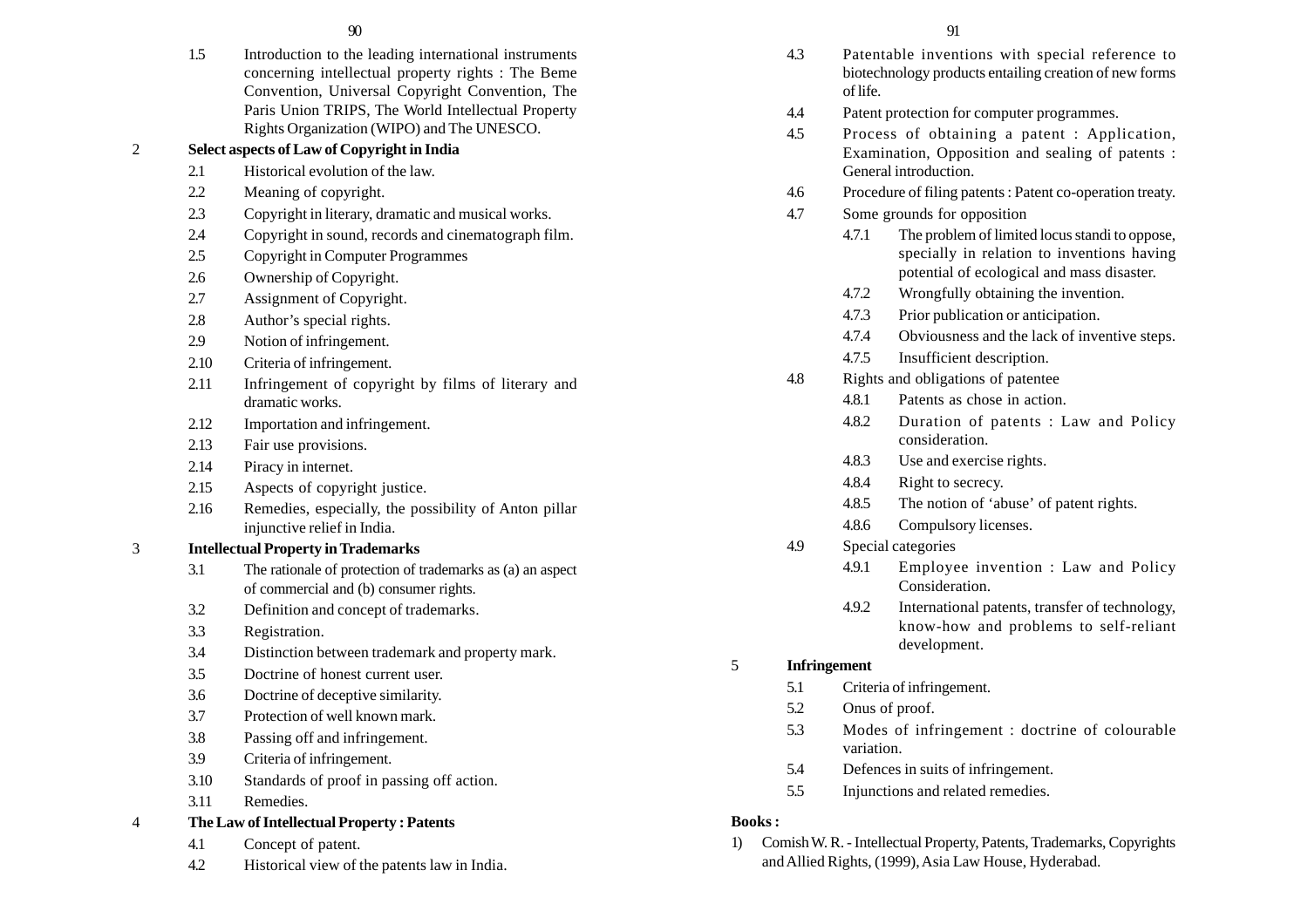- 2) Vilas Vashisht Law and Practice of Intellectual Property, (1999), Bharat Law House, Delhi.
- 3) P. Narayanan Intellectual Property Law, (1999), (ed.), Eastern Law House, Calcutta.
- 4) Bibeck Debroy (ed.), Intellectual Property Rights, (1998), Rajiv Gandhi Foundation, Delhi.
- 5) U.I.F. Anderfelt International Patent Legislation and Developing Countries, (1971).
- 6) Comish W. R. Intellectual Property,  $(3<sup>rd</sup> Edn.)$ , (1996), Sweet & Maxwell.
- 7) W. R. Mann Transfer of Technology, (1982).
- 8) Mata Din Law of Passing Off and Infringement Action of Trademarks, (1986).
- 9) P. S. Sangal & Kishore Singh Indian Patent System and Paris Convention-Legal Perspectives, (1987).

#### \*\*\*\*\*

#### **Semester VIth Paper-VI Drafting, Pleading, Conveyancing-II**

#### **Prescribed Topics :**

#### **CRIMINAL**

- 1. First Information Report.
- 2. Private Criminal Complaint in Court relating to :
	- 2.1 Criminal trespass, hurt, abuses and threatening.
	- 2.2 Cheating
	- 2.3 Defamation
	- 2.4 Bigamous Marriage.
- 3. Memo of appeal against the judgement and order conviction
- 4. Memo of revision application against an order ofmaintenance.
- 5. Application for :
	- 5.1 Maintenance or written statement to the same.
	- 5.2 Execution of maintenance order already passed in favour of a wife.
- 6. Application for :
	- 6.1 Bail before a Magistrate.
	- 6.2 Anticipatory Bail.
	- 6.3 Application for cancellation of a bail.
- 7. Application for :
	- 7.1 Taking adjournament.

- 7.2 Taking the case on board.
- 7.3 Issue of summons to witnesses.
- 7.4 Admission of documents.

#### **CIVIL**

- 1. Principles of Pleadings.
- 2. Plaint in suit for :
	- 2.1 Specific performance of contract or damages in the alternativel
	- 2.2 Dissolution of partnership and rendition of accounts.
	- 2.3 Permanent injunction.
	- 2.4 Damages for :
		- 2.4.1 Defamation.
		- 2.4.2 Against a doctor for negligent act.
	- 2.5 Recovery of money for price of goods sold or work done.
	- 2.6 Recovery of money on the basis of a Promissory Note.
	- 2.7 Mesne Profits.
	- 2.8 Partition in Hindu Joint Family.
	- 2.9 Setting aside a decree obtained by fraud.
	- 2.10 Wrongful dismissal against the Government.

## 3. **Written Statement in :**

- 3.1 A suit for specific performance of a contract.
- 3.2 A suit for dissolution of partnership and rendition of accounts.
- 3.3 A suit for damages for defamation.
- 3.4 A suit for possession by the landlord against his tenant on the ground of detail and bonafide personal requirement.
- 3.5 A petition for restitution of conjugal rights.
- 4. **Suit :**
	- 4.1 For possession by landlor against the tenant under the Rent Control Act.
	- 4.2 Application by a tenant for fixation of standard rent.
- 5. **Matrimonial** : Petitions under the Hindu marriage Act, 1955 for :
	- 5.1 Restitution of conjugal rights.
	- 5.2 Judicial separtion.
	- 5.3 Divorce.
	- 5.4 Divorce by mutual consent.
- 6. **Petition for** :
	- 6.1 Succession certificate.
	- 6.2 Probate on the basis of Will.
- 7. **Application for damages before the Motor Accidents Claims Tribunal.**
- 8. Writs of :
	- 8.1 Habeas Corpus.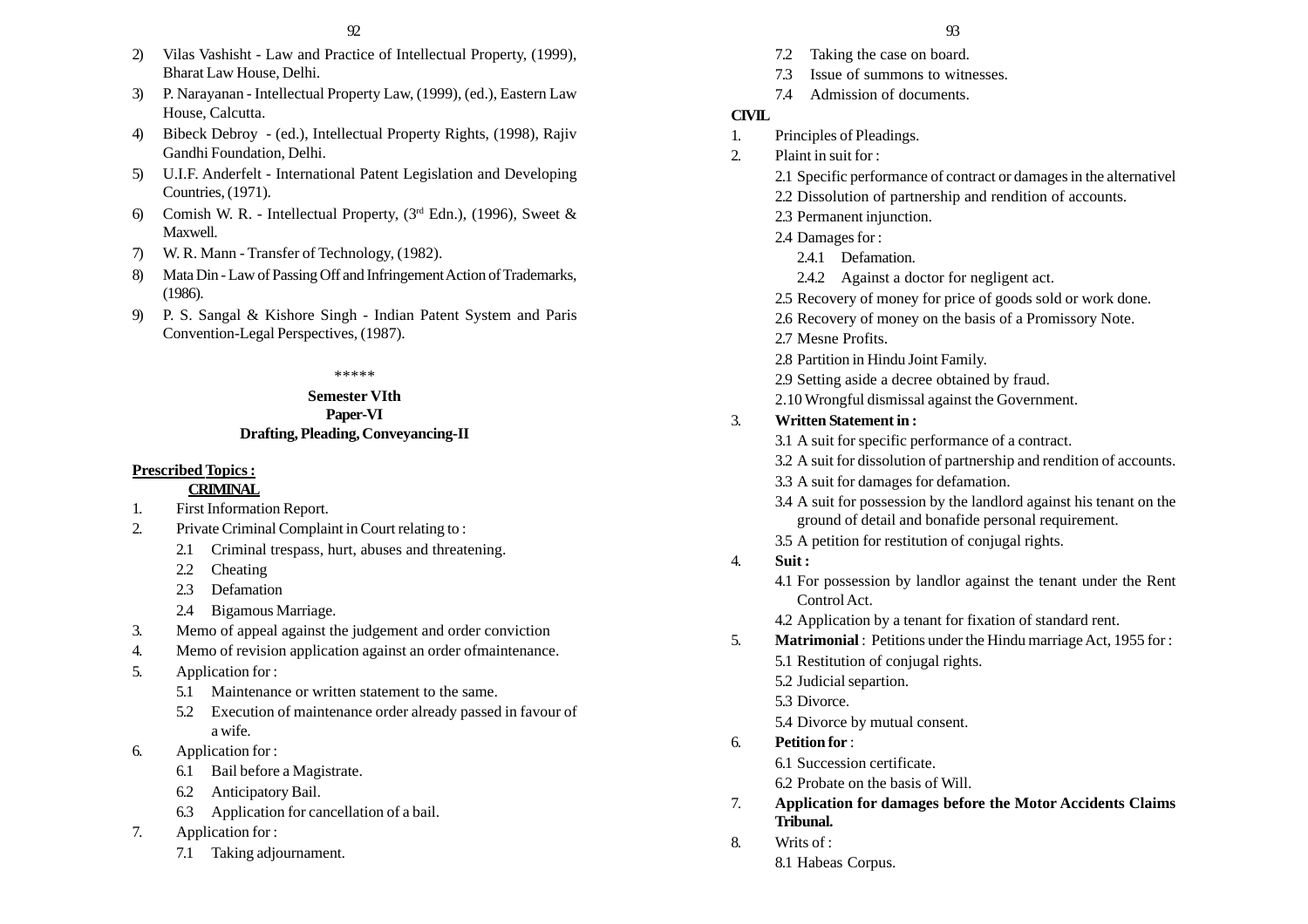- 8.2 Mandamus
- 8.3 Quo-warranto
- 8.4 Certiorari.
- 9. **Execution Petition** : i.e. Darkhast on the basis of a decree of a civil Court.

# 10. **Application under Civil Procedure Code for** :

- 10.1 Amendment of the plaint or written statement. (c6/R17)
- 10.2 Better particulars.
- 10.3 Granting leave to deliver interrogatories. (11/2)
- 10.4 An order for inspection. (11/8)
- 10.5 Framing additional issues. (14/50)
- 10.6 Bringing legal heirs and repressentatives on record [22/9/ (4)]
- 10.7 Withdrawal of the suit with liberty to institute a fresh suit.  $[12/(3)]$
- 10.8 Appointment of commissioner (26), for examination of a witness.  $(26/1 & 4)$

# **OR**

- for local examination. ((29/9)
- 10.9 Temporary injunction (39/1 & 2)
- 10.10 For stay of the execution of the decree pending appeal. 10.11 Caveat.

# **CONVEYANCING**

- 1. General principles of conveyancing.
- 2. General requirements and parts of a Deed.
- 3. Deeds for :
	- 3.1 Agreement of Sale and other legal relationships of commercial nature.
	- 3.2 Sale Deed.
	- 3.3 Gift Deed.
	- 3.4 Lease Deed.
	- 3.5 Partnership Deed.
	- 3.6 Power of Attorney
		- 3.6.1 General.
		- 3.6.2 Special.

3.7 Will.

- 3.8 Partition between members of Joint Hindu Family
- 3.9 Promissory Note payable on demand.

# **AFFIDAVITS**

1.1 Form and contgents of an affidavit.

- 1.2 Meaning of terms, such as Oath, Swear, Affirm, Declare etc.
- 1.3 Authorities before whom affidavit may be made.
- 1.4 Affidavits when necessary and in lwhich applications under Civil Procedure Code.

# **NOTICES**

- 1. 1.1 Object and importance of a Notice
	- 1.2 Classification of notices.
	- 1.3 Requirements in a notice.
	- 1.4 Varioujs modes of service and resumptions.
	- 1.5 Persons competent to issue a notice.
	- 1.6 persons competent to acept notice.
		- (See Chapters 1 to 6 of the Mujumdar's Law relating to Notices)

# 2. **Drafting Notice**

- 2.1 By a landlord to his tenant, termnating his tenancy under the Rent Act.
- 2.2 To quit under Section 106 of the Transfer of Property Act.
- 2.3 To a husband on behalf of a wife claiming maintenance.
- 2.4 For dissolution of partnership of Will.
- 2.5 Under Section 80, Civil Procedure Code against.
- 2.6 A Public Notice in a Newspaper.

# **BOOKS :**

- 1. Mogha, P.C. Indian Conveyancer.
- 2. Gopal Shiv Conveyancing, kPrecedents & Forms, Revised by C.G. Mathur, reprinted 1990.
- 3. Murli Manohar Art of Conveyancing and Pleading, (1990)
- 4. C.K.V. Krishnaswamy Iyer Professinal Conduct & Advocacy, (Relevant Portion)
- 5. N.D.Mujumdar Advocates Act & Professional Ethics.
- 6. Advocate's Act, 1961 (Chapter V).
- 7. Bar Council of India Rules and Maharashtra State Bar Council Rules(Relevant Portion)
- 8. The Indian Bar Council Act, 1926.
- 9. C.Rama Rao, Y.Nageshwara Rao & Y.V.Tayaru Professinal Ethics & Advocacy, 1987)
- 10. Mujumdar Law relating to Notices.

# **GUIDELINES FOR SOCIO-LEGAL RESEARCH (Paper-VII)**

- A. Research Scholars are required to follow the steps given below for preparation of Socio-Legal Research Project
	- A Research Methodology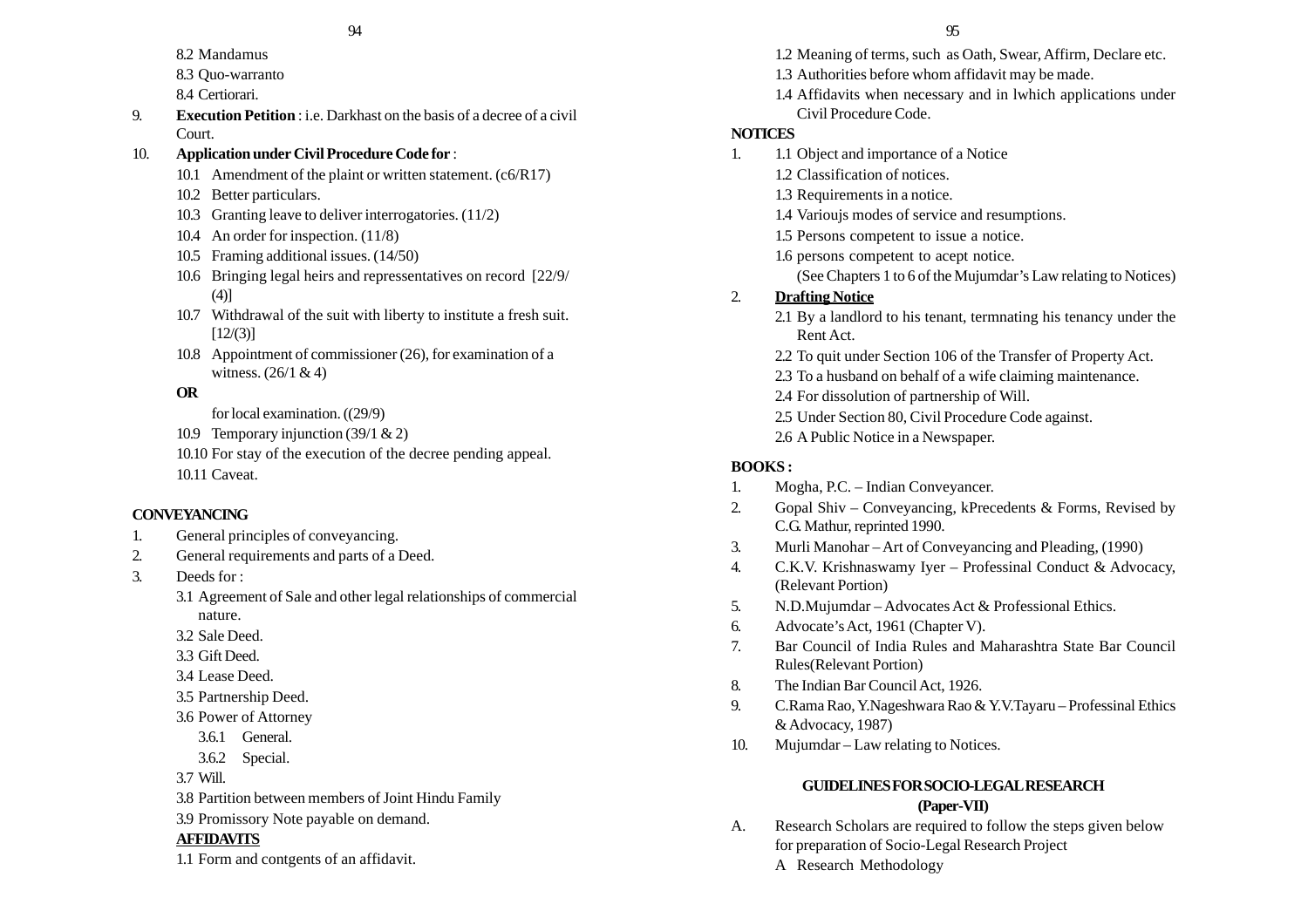# **SANT GADGE BABA AMRAVATI UNIVERSITY AMRAVATI SPECIAL NOTE FOR INFORMATION OF THE STUDENTS**

- (1) Notwithstanding anything to the contrary, it is notified for general information and guidance of all concerned that a person, who has passed the qualifying examination and is eligible for admission only to the corresponding next higher examination as an ex-student or an external candidate, shall be examined in accordance with the syllabus of such next higher examination in force at the time of such examination in such subjects papers or combination of papers in which students from University Departments or Colleges are to be examined by the University.
- (2) Be it known to all the students desirous to take examination/s for which this prospectus has been prescribed should, if found necessary for any other information regarding examinations etc., refer the University Ordinances Booklet the various conditions/provisions pertaining to examination as prescribed in the following Ordinances.

| Ordinance No. 1       |                | Enrolment of Students.                   |
|-----------------------|----------------|------------------------------------------|
| Ordinance No. 2       |                | <b>Admission of Students</b>             |
| Ordinance No. 4       |                | National cadet corps                     |
| Ordinance No. 6       |                | Examinations in General (relevent        |
|                       |                | extracts)                                |
| Ordinance No. 18/2001 | $\ddot{\cdot}$ | An Ordinance to provide grace marks      |
|                       |                | for passing in a Head of passing and     |
|                       |                | Inprovement of Division (Higher          |
|                       |                | Class) and getting Distinction in the    |
|                       |                | subject and condonation<br>- of          |
|                       |                | defficiency of marks in a subject in all |
|                       |                | the faculties prescribed by the Stat-    |
|                       |                | ute NO.18, Ordinance 2001.               |
| Ordinance No. 9       |                | Conduct of Examinations (relevent        |
|                       |                | extracts)                                |
| Ordinance No. 10      |                | Providing for Exemptions and             |
|                       |                | Compartments                             |
| Ordinance No. 19      |                | Admission of Candidates to               |
|                       |                | Degrees.                                 |
| Ordinance No. 109     |                | Recording of a change of name of a       |
|                       |                | University student in the records of     |
|                       |                | the University.                          |
|                       |                |                                          |

## $\frac{1}{2}$

Ordinance No. 6 of 2008 : Improvement of Division/Grade Ordinance, 2008.

Ordinance No.19/2001 : An Ordinance for Central Assessment Programme, Scheme of Evaluation and Moderation of answerbooks and preparation of results of the examinations, conducted by the University, Ordinance 2001.

#### **Dineshkumar Joshi**

Registrar Sant Gadge Baba Amravati University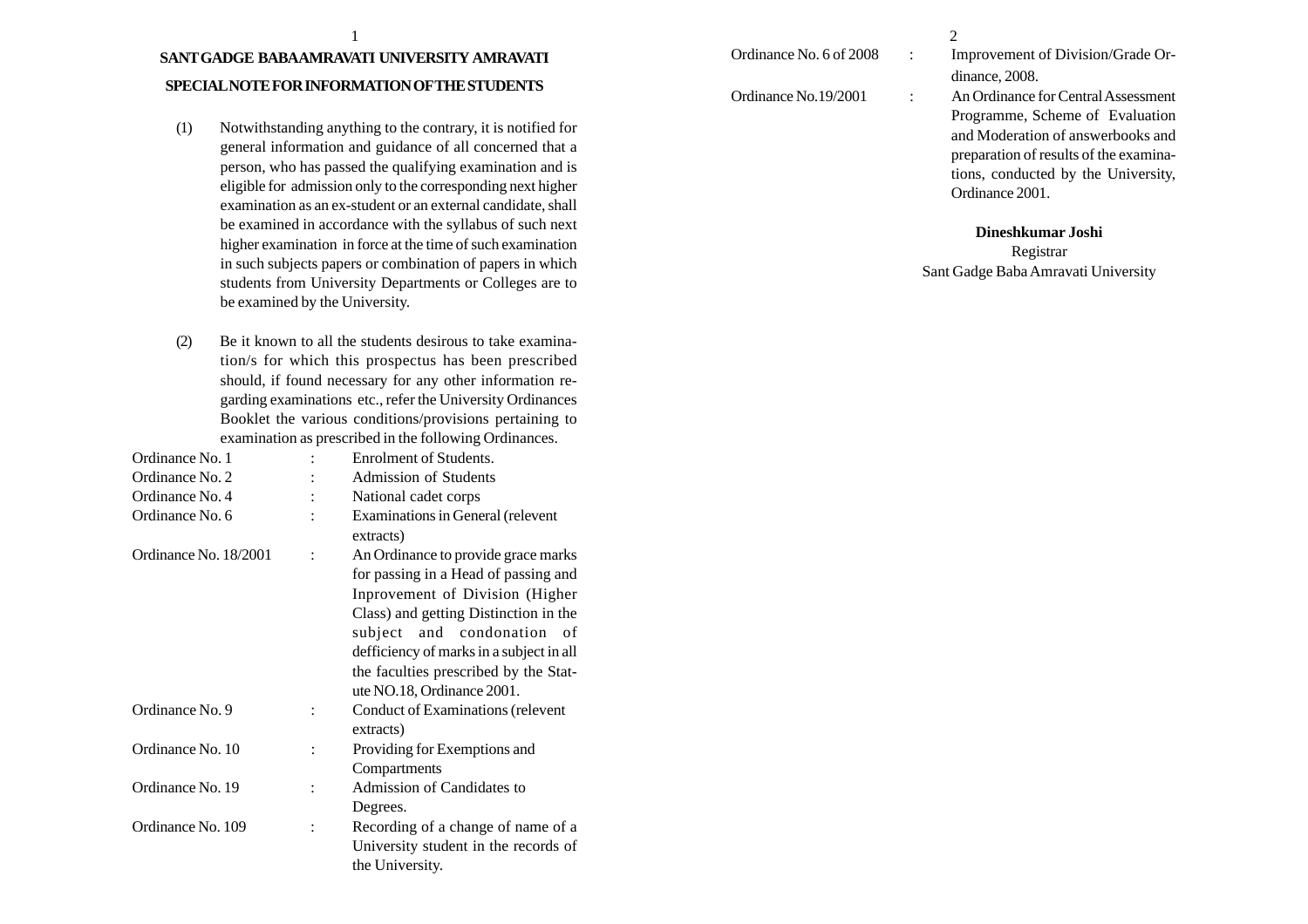- 1 Title of the study
- 2 Problem of the study
- 3 Rationale of the study
- 4 Review of literature
- 5 Research design
	- i Nature/Type of the study
	- ii Universe
		- ¨Population
	- ¨Sample and sample size
	- ¨Sampling method
	- iii Method of data collection
	- ivSources of data collection
	- <sup>v</sup> Tools of data collection
- 6 Chapterisation
- 7 Objectives of the study
- 8 Hypothesis
- 9 Operational concepts and variables of the study
- 10 Linitations of study
- 11 Time schedule
- 12 Possible contribution of the study
- B Socio-Legal Research shall have the following structure
	- <sup>v</sup> Cover Page
	- <sup>v</sup> Certificate
	- <sup>v</sup> Acknowledgement
	-
	-
	- <sup>v</sup> List of Maps
	- <sup>v</sup> Abbreviations
	- <sup>v</sup> Contents
	- v CHAPTER I : Theoretical Background
	- <sup>v</sup> CHAPTER II : Research Methodology
		- (As given in 'A')
	- <sup>v</sup> CHAPTER III : Analysis and Interpretation of data
	- <sup>v</sup> CHAPTER IV : Major findings, Conclusions and suggestion.
	- <sup>v</sup> Bibliography
	- <sup>v</sup> Annexures : Interview Schedules/
		- Questionnaires Master charts Acts, Bills, Maps, etc.

The students will undertake Socio-Legal Research Project on any topic of social relevance for the study. It will be an imperical work (through field study) of 40 to 50 pages. The students are required to follow the guidelines given in Section 'A'. The

written work (report) will carry 75 marks and viva will carry 25 marks. The structure of the project will be as given in Section 'B'. The candidate will carry out the work under the supervision of supervisor/guide.

\*\*\*\*\*

#### **COURT VISITS**

#### **NOTE**

- 1 The 'concept of court visit' need to be made crystal clear.
- 2 The 'concept internship' need to be clarified further and also to be stated to whom it is applicable

#### **NOTE ON INTERNSHIP**

Minimum period of Internship

For 3 years course Minimum 12 weeks

For 5 years course Minimum 20 weeks

During the entire period of legal studies under NGO, Trial & Appellate advocates, Judiciary, Legal Regolatory Authorities, Legislature and Parliament, other legal functionaries, market Institutions, Law Firms, Companies, Local Self-Government and other such bodies where law is practice either in action or in dispute resolution or in management. In an academic session the internship is limited only to 4 weeks continuously and not more than that. All students shall atleast gone through once in the entire academic period with trial and appellate advocates i.e. one full session the student must attend the office of trial and appellate advocates. After completion of Internship the student shall acquire a certificate from the concerned lawyer that he has completed internship of 12 weeks for 3 years course and of 20 weeks for 5 years course.

During the internship period the student shall maintain the diary of his day-to-day attendance and shall be signed by the concerned lawyer. A full time teacher shall act as supervisor for the said internship. The Student has to brief the supervisor about his day-to-day attendance and all that he has learnt in the internship. The supervisor shall sign his diary and shall give a certificate to the effect that the student has completed internship under his supervision. There shall be 100 marks allotted on this internship alongwith viva-voce. There shall be internal and external examiners who shall conduct the viva-voce and allot the marks on the basis of the maintenance of the diary, the certificates issued by the lawyer and supervisor and the viva-voce.

#### \*\*\*\*\*

#### Court visits for Ist Semester - 3 years course

The students of  $1<sup>st</sup>$  Semester - 3 years course shall cover the following course in their court visits:-

(A) It is expected that the student be made familiar with the entire Civil Litigation.

- -
	- <sup>v</sup> List of Case Laws
	- <sup>v</sup> List of Tables
	-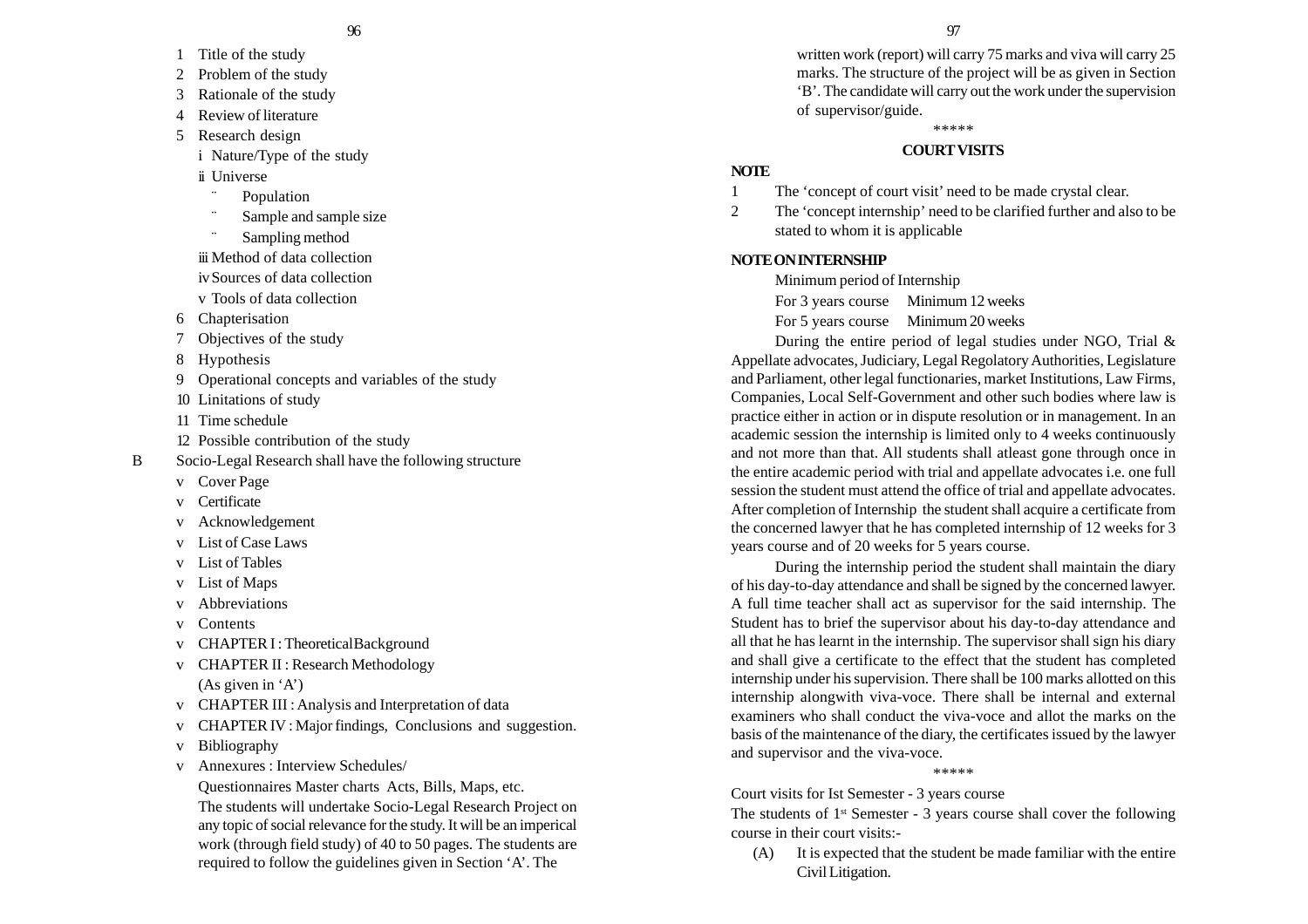- (B) They should be made aware aboput the process of registration on the civil side e.g. Registration of Sale Deed, Will and likewise.
- (C) They must visit the Labour and Industrial Court and Tribunals and learn the process of it's procedures and functioning. The Civil Appeal in the District Court, High Court and the Supreme Court.
- (E) Criminal Trial, Criminal Procedures, Criminal Appellate side in the District Court, High Court and the Supreme Court.

# Court visits for IInd Semester - 3 years course

The students of  $1<sup>st</sup>$  Semester - 3 years course shall cover the following course in their court visits:-

- (A) Procedure of filing the writs in the High Court and Supreme Court and the appeals in District Court, High Court and the Supreme Court.
- (B) The working and the process of different and various tribunals.
- (C) The working and functioning of Charity Commissioner's Office, Co-operative Court.
- (D) Registration of the Societies and other similar bodies.
- (E) The procedure for filing Social Interest Litigation and other litigation for the Public Welfare and for the Public Interest.

\*\*\*\*\*